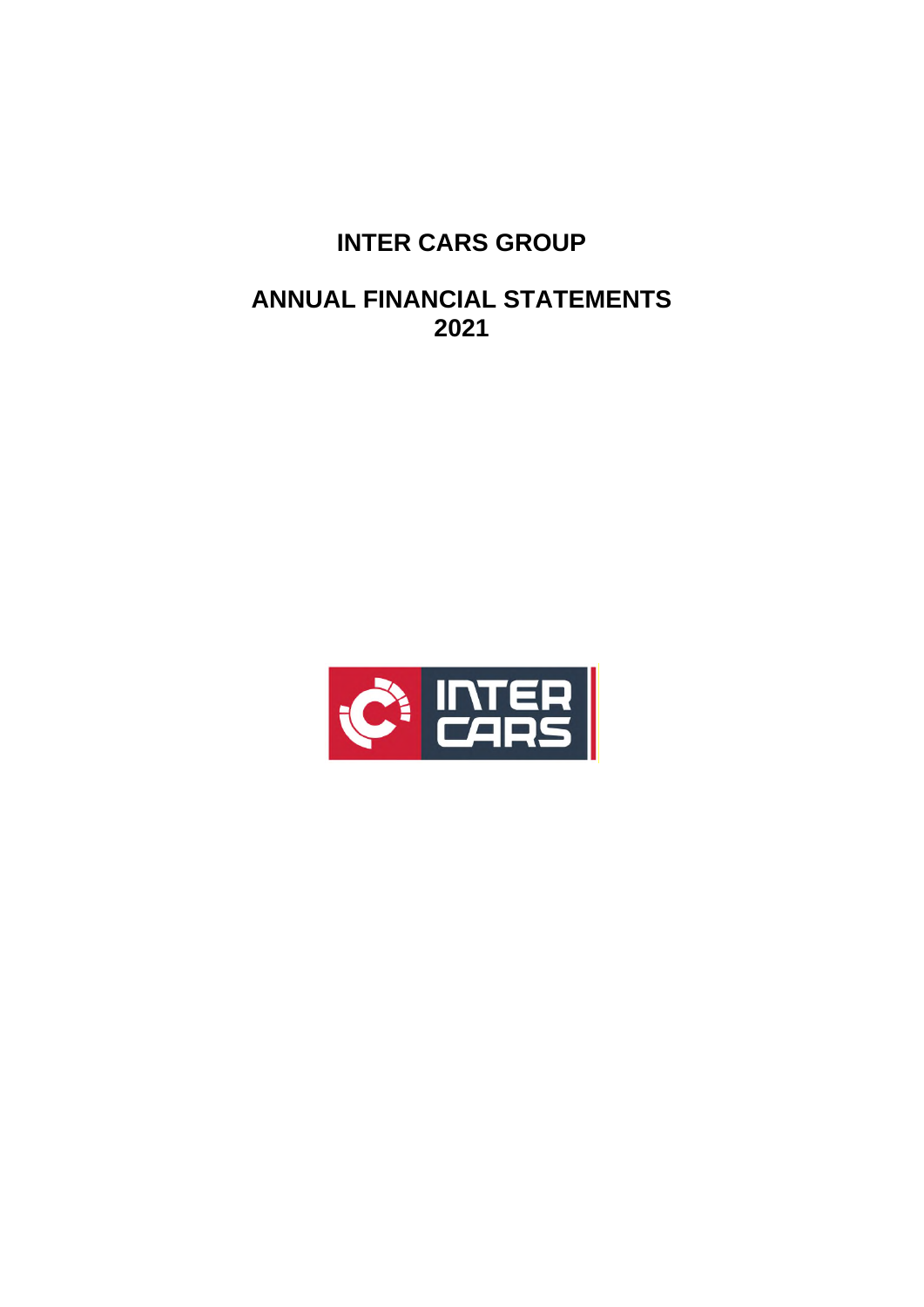# CONSOLIDATED FINANCIAL REPORT FOR THE PERIOD FROM 1 JANUARY TO 31 December 2021

|     | Table of contents                                                                                         |  |
|-----|-----------------------------------------------------------------------------------------------------------|--|
|     |                                                                                                           |  |
| 1.  |                                                                                                           |  |
| 2.  |                                                                                                           |  |
| 3.  |                                                                                                           |  |
| 4.  |                                                                                                           |  |
| 5.  |                                                                                                           |  |
| 6.  |                                                                                                           |  |
| 7.  | Subsidiaries and associated entities of Inter Cars - entities included in consolidation as at 31 December |  |
| 8.  |                                                                                                           |  |
| 9.  |                                                                                                           |  |
| 10. |                                                                                                           |  |
|     |                                                                                                           |  |
|     |                                                                                                           |  |
|     |                                                                                                           |  |
|     |                                                                                                           |  |
|     |                                                                                                           |  |
| 1.  |                                                                                                           |  |
| 2.  | Impact of changes in IFRS standards and interpretation on the Group's financial statements 15             |  |
| 3.  |                                                                                                           |  |
| 4.  |                                                                                                           |  |
| 5.  |                                                                                                           |  |
| 6.  |                                                                                                           |  |
| 7.  |                                                                                                           |  |
| 8.  |                                                                                                           |  |
| 9.  |                                                                                                           |  |
| 10. |                                                                                                           |  |
| 11. |                                                                                                           |  |
| 12. |                                                                                                           |  |
| 13. |                                                                                                           |  |
| 14. |                                                                                                           |  |
| 15. |                                                                                                           |  |
| 16. |                                                                                                           |  |
| 17. |                                                                                                           |  |
| 18. |                                                                                                           |  |
| 19. |                                                                                                           |  |
| 20. |                                                                                                           |  |
| 21. |                                                                                                           |  |
| 22. |                                                                                                           |  |
| 23. |                                                                                                           |  |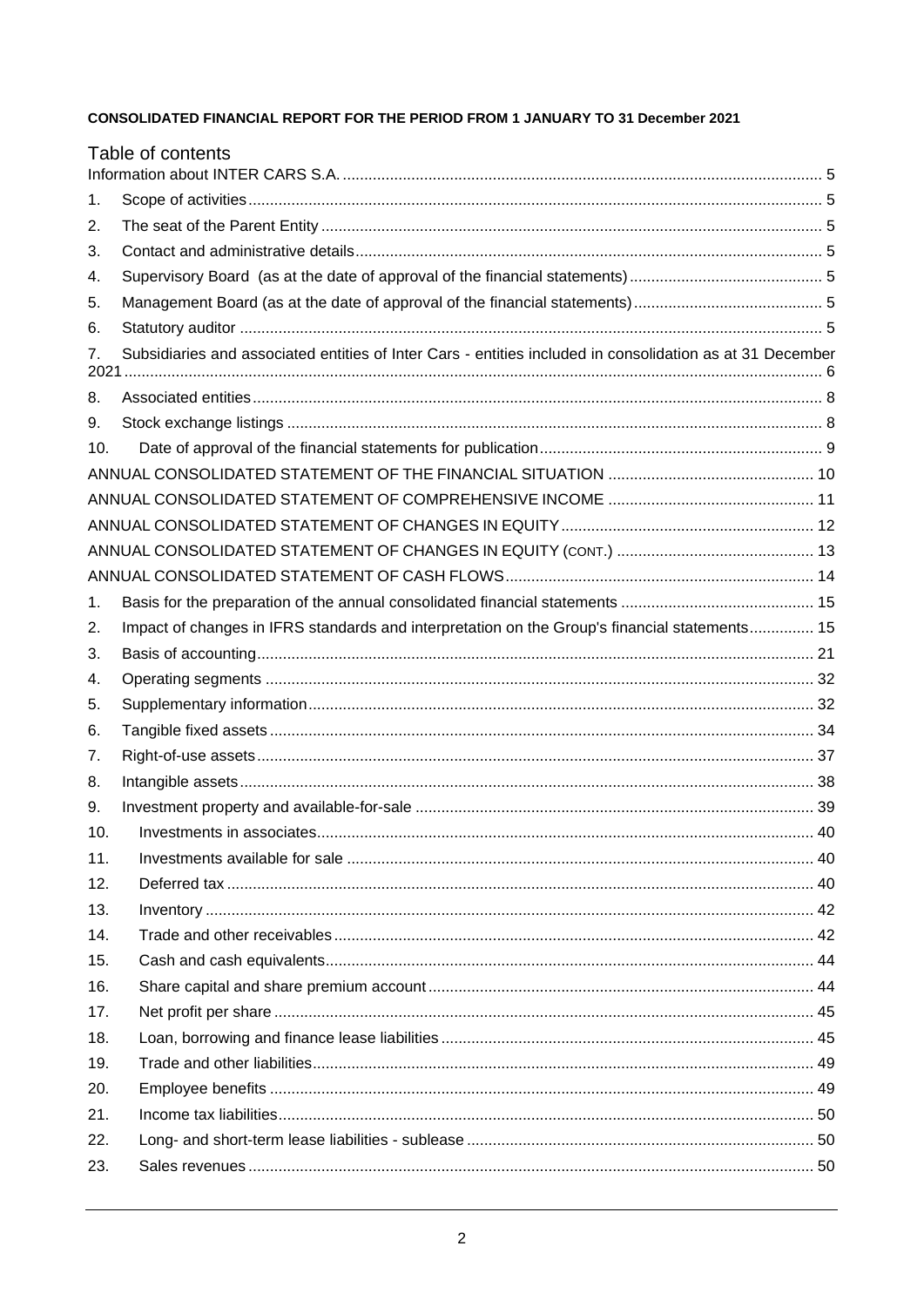| 24. |                                                                                 |  |
|-----|---------------------------------------------------------------------------------|--|
| 25. |                                                                                 |  |
| 26. |                                                                                 |  |
| 27. |                                                                                 |  |
| 28. |                                                                                 |  |
| 29. |                                                                                 |  |
| 30. |                                                                                 |  |
| 31. |                                                                                 |  |
| 32. |                                                                                 |  |
| 33. |                                                                                 |  |
| 34. |                                                                                 |  |
| 35. |                                                                                 |  |
| 36. |                                                                                 |  |
| 37. |                                                                                 |  |
| 38. |                                                                                 |  |
|     | STATEMENTS OF THE MEMBERS OF THE MANAGEMENT BOARD AND APPROVAL OF THE FINANCIAL |  |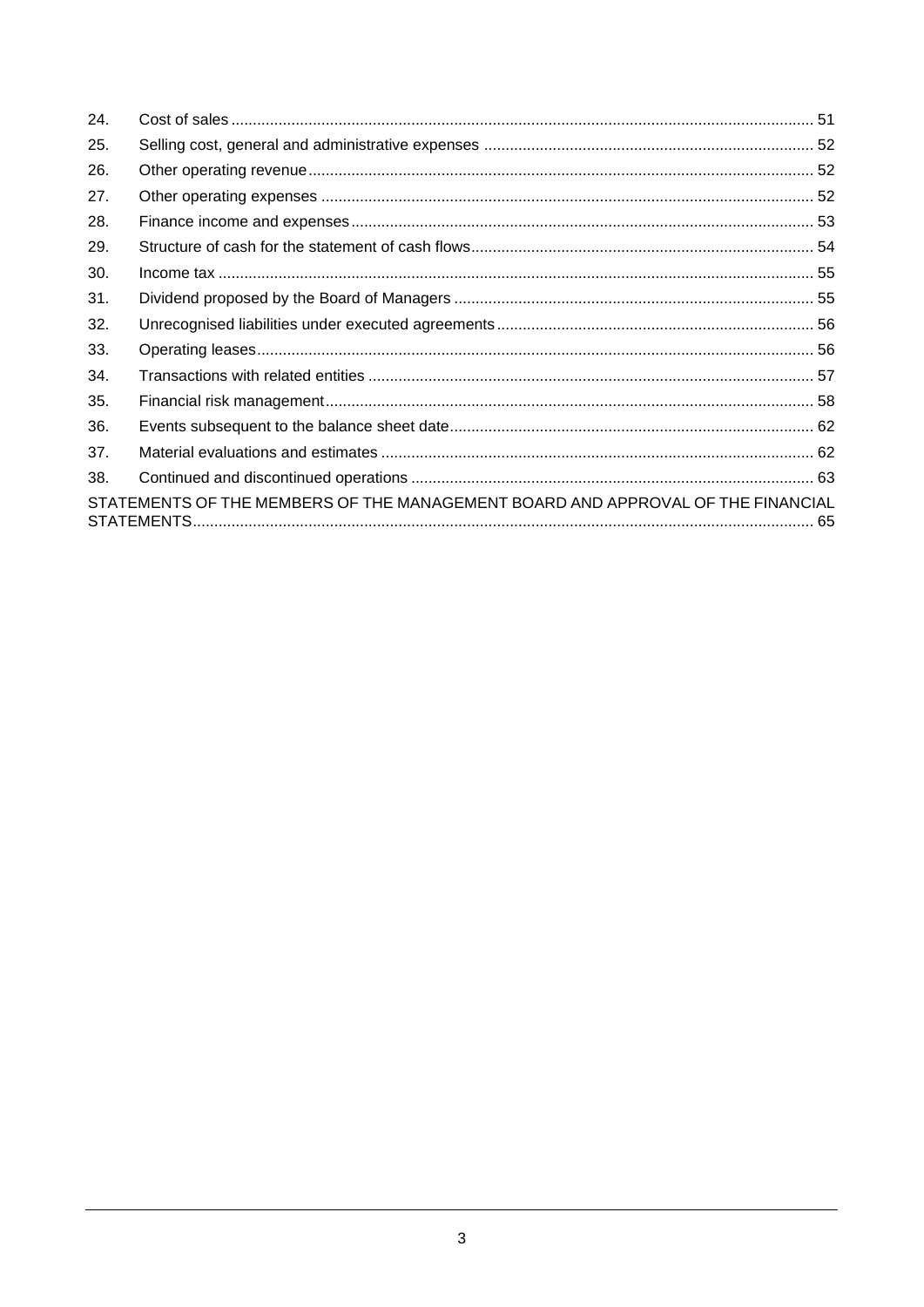# **Financial highlights**

*in thousand PLN*

#### Financial highlights

|                                    |                           | for the period of 12 months ended on 31 December |                 |                 |
|------------------------------------|---------------------------|--------------------------------------------------|-----------------|-----------------|
|                                    | 2021                      | 2020                                             | 2021            | <b>2020</b>     |
|                                    | in thousand<br><b>PLN</b> | in thousand PLN                                  | <b>EUR '000</b> | <b>EUR '000</b> |
| Information on growth and profits  |                           |                                                  |                 |                 |
| Sales margin                       | 30.64%                    | 29.9%                                            |                 |                 |
| <b>EBITDA</b>                      | 1,038,724                 | 638,226                                          | 226,919         | 142,646         |
| EBITDA as percentage of sales      | 8.48%                     | 6.97%                                            |                 |                 |
| EBITDA (for 12 consecutive months) | 1,038,724                 | 638,226                                          | 226,919         | 142,646         |
| Net debt / EBITDA                  | 1.19                      | 1.70                                             |                 |                 |
| Basic earnings per share (PLN)     | 49.38                     | 23.53                                            | 10.79           | 5.26            |
| Diluted earnings per share (PLN)   | 49.38                     | 23.53                                            | 10.79           | 5.26            |
| Sales revenues                     | 12,242,047                | 9,159,166                                        | 2,674,396       | 2,047,107       |
| Operating profit                   | 908,713                   | 507,076                                          | 198,517         | 113,333         |
| Net profit                         | 699,580                   | 333,320                                          | 152,830         | 74,498          |
| <b>Cash flows</b>                  |                           |                                                  |                 |                 |
| Operating cash flows               | 33,778                    | 444,399                                          | 7,379           | 99,325          |
| Investing cash flows               | (82, 269)                 | (71, 497)                                        | (17, 972)       | (15,980)        |
| Financing cash flows               | 55,352                    | (282, 493)                                       | 12,092          | (63, 138)       |
| <b>Employment and branches</b>     |                           |                                                  |                 |                 |
| Employees                          |                           |                                                  |                 |                 |
| Parent company                     | 770                       | 666                                              |                 |                 |
| <b>Subsidiaries</b>                | 3,049                     | 2,712                                            |                 |                 |
| <b>Branches</b>                    |                           |                                                  |                 |                 |
| Parent company                     | 240                       | 240                                              |                 |                 |
| <b>Subsidiaries</b>                | 338                       | 317                                              |                 |                 |
|                                    |                           | As at                                            | As at           |                 |

|                                                                 |                           | AS dl                     |            | AS dl                     |
|-----------------------------------------------------------------|---------------------------|---------------------------|------------|---------------------------|
|                                                                 | 31/12/2021                | 31/12/2020<br>transformed | 31/12/2021 | 31/12/2020<br>transformed |
| <b>Consolidated statement of the</b><br>financial situation     | in thousand<br><b>PLN</b> | in thousand PLN           | EUR '000   | EUR '000                  |
| Cash and cash equivalents                                       | 240,665                   | 233,806                   | 52.325     | 50.664                    |
| Balance sheet total                                             | 6.282 666                 | 4.932 810                 | 1 365.975  | 1,068,911                 |
| Loans, borrowings and finance lease                             | 1.480.349                 | 1,321,339                 | 321,857    | 286,326                   |
| Equity attributable to the shareholders of<br>the parent entity | 3,089,684                 | 2,395,496                 | 671,758    | 519,090                   |

The EBITDA ratio is calculated as the total of the operating profit and depreciation for the reporting period.

The net debt / EBITDA is measured as the quotient of the net debt (constituting total credit, loan and financial lease liabilities minus cash and cash equivalents) to the EBITDA value. Sublease liabilities are not recognized as net debt due to their completely neutral impact.

The following exchange rates were applied to calculate selected financial data in EUR:

- for the statement of financial position items the National Bank of Poland exchange rate of 31 December 2021 – EUR 1 = PLN 4.5994, and the National Bank of Poland exchange rate of 31 December 2020 – EUR  $1 =$  PLN 4.6148
- for the comprehensive income and cash flow statement items an exchange rate constituting the average National Bank of Poland exchange rate announced on the last day of each month of 2021 and 2020, respectively: 1 EUR = PLN  $4.5775$  and 1 EUR = PLN  $4.4742$ .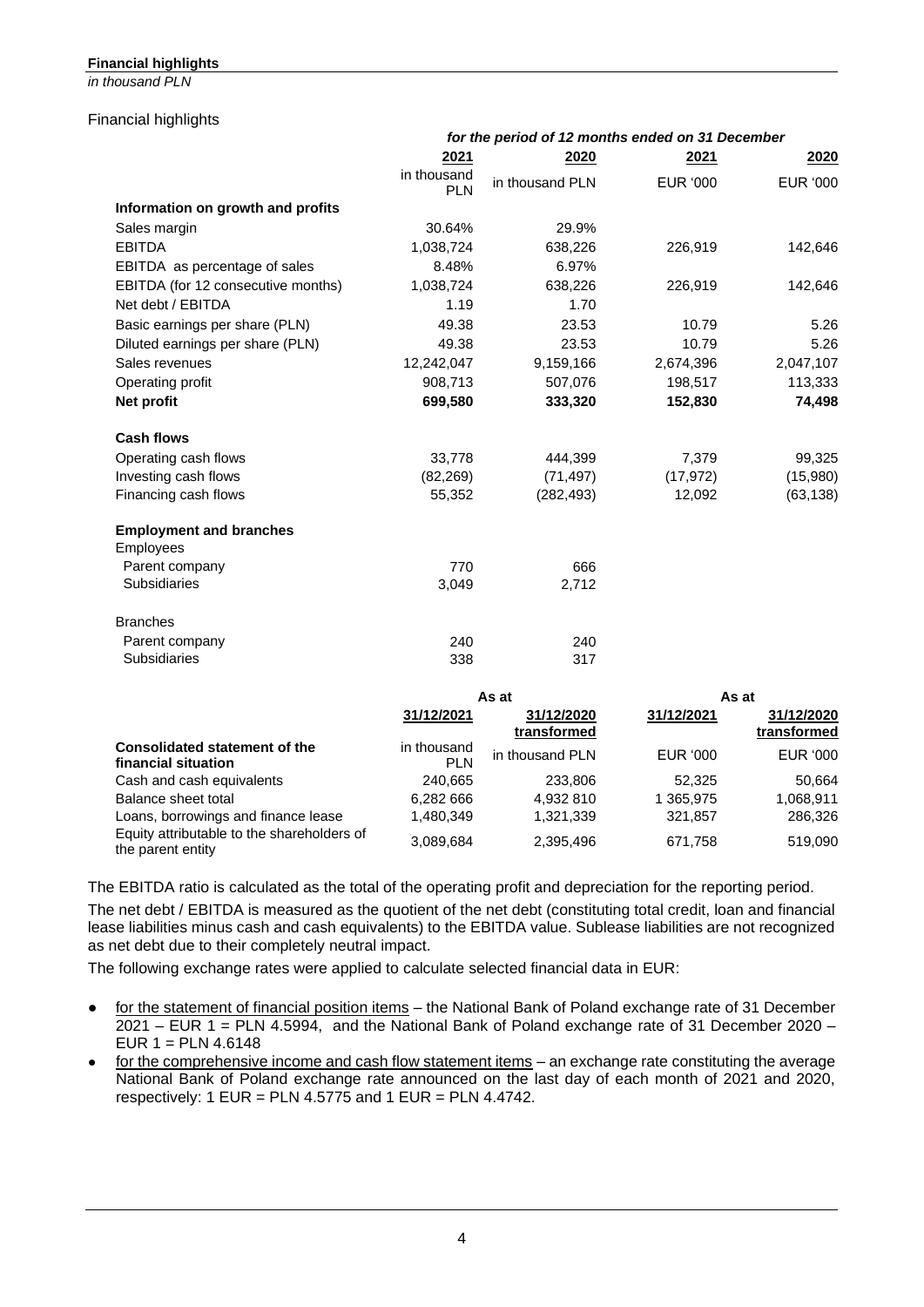# <span id="page-4-1"></span><span id="page-4-0"></span>**Information about INTER CARS S.A.**

#### **1. Scope of activities**

The principal activities of Inter Cars Spółka Akcyjna (hereinafter referred to as "Inter Cars" are import and distribution of spare parts for passenger cars and utility vehicles.

# <span id="page-4-2"></span>**2. The seat of the Parent Entity**

ul Powsińska 64 02-903 Warsaw Poland *Central Warehouse:* Europejskie Centrum Logistyczne (European Logistics Centre) Swobodnia 35 05-170 Zakroczym The main area of Inter Cars S.A. activity is the territory of Poland.

# <span id="page-4-3"></span>**3. Contact and administrative details**

Inter Cars S.A. Company, having its registered seat in Warsaw, at 64 Powsińska St., entered into the register of entrepreneurs of the National Court Register, kept by the District Court for the capital of Warsaw in Warsaw, XII Commercial Department of the National Court Register, under the following number: KRS 0000008734 NIP 1181452946

Regon 014992887 phone (+48-22) 714 19 16 fax. (+48-22) 714 19 18 bzarzadu@intercars.eu relacje.inwestorskie@intercars.eu [www.intercars.com.pl](http://www.intercars.com.pl/)

Both the name of the Company and its other identifying information have not changed since the end of the previous reporting period.

# <span id="page-4-4"></span>**4. Supervisory Board (as at the date of approval of the financial statements)**

Andrzej Oliszewski, President Piotr Płoszajski Tomasz Rusak Jacek Klimczak Jacek Podgórski Radosław Kudła

# <span id="page-4-5"></span>**5. Management Board (as at the date of approval of the financial statements)**

Maciej Oleksowicz, President Krzysztof Soszyński, Vice-President Wojciech Twaróg, Member of the Management Board Piotr Zamora, Member of the Management Board

# <span id="page-4-6"></span>**6. Statutory auditor**

PricewaterhouseCoopers Polska spółka z ograniczoną odpowiedzialnością Audyt sp. k. ul. Polna 11, 00-633 Warsaw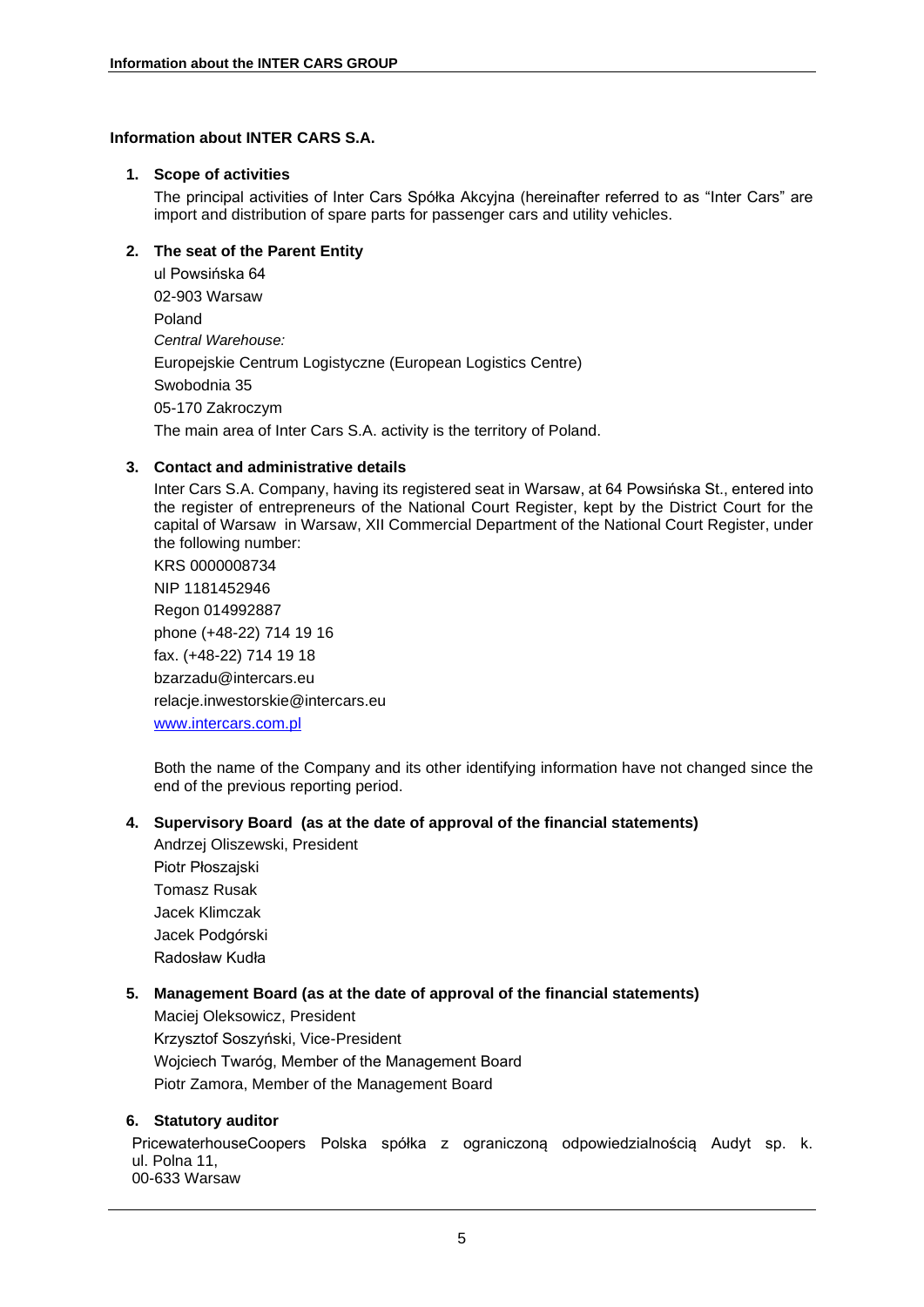# <span id="page-5-0"></span>**7. Subsidiaries and associated entities of Inter Cars - entities included in consolidation as at 31 December 2021**

As at 31 December 2021, the following entities comprised the Inter Cars Capital Group: Inter Cars S.A. as the parent entity, and 35 other entities, including:

- 33 subsidiaries of Inter Cars S.A.
- 2 indirect subsidiaries of Inter Cars S.A.

The Group also holds shares in one related entity.

| Name of entity                              | Registered<br>seat                      | Scope of activities                                                                                                               | Consolidatio<br>n method | % of the Group's share in the share<br>capital |                |
|---------------------------------------------|-----------------------------------------|-----------------------------------------------------------------------------------------------------------------------------------|--------------------------|------------------------------------------------|----------------|
|                                             |                                         |                                                                                                                                   |                          | 31/12/2021                                     | 31/12/2020     |
| <b>Parent company</b>                       |                                         |                                                                                                                                   |                          |                                                |                |
| Inter Cars S.A.                             | Warsaw.<br>Poland                       | Import and distribution of<br>spare parts for passenger<br>cars<br>and<br>commercial<br>vehicles                                  | full                     | Not applicable                                 | Not applicable |
| <b>Direct subsidiaries</b>                  |                                         |                                                                                                                                   |                          |                                                |                |
| Name of entity                              | Registered<br>seat                      | Scope of activities                                                                                                               | Consolidatio<br>n method | % of the Group's share in the share<br>capital |                |
|                                             |                                         |                                                                                                                                   |                          | 31/12/2021                                     | 31/12/2020     |
| Inter Cars Ukraine                          | Khmelnitsky,<br>Ukraine                 | Distribution of spare parts<br>for passenger cars and<br>commercial vehicles                                                      | full                     | 100%                                           | 100%           |
| Q-service Sp. z o.o.                        | Cząstków<br>Mazowiecki,<br>Poland       | Advisory<br>services,<br>organization of trainings<br>and seminars related to<br>automotive services and<br>the automotive market | full                     | 100%                                           | 100%           |
| Lauber Sp. z o.o.                           | Słupsk, Poland                          | Remanufacturing<br>of car<br>parts                                                                                                | full                     | 100%                                           | 100%           |
| Česká<br>Cars<br>Inter<br>republika s.r.o.  | Prague,<br>Czech<br>Republic            | Distribution of spare parts<br>for passenger cars and<br>commercial vehicles                                                      | full                     | 100%                                           | 100%           |
| Feber Sp. z o.o.                            | Warsaw,<br>Poland                       | Manufacture<br>of<br>motor<br>vehicles, trailers and semi-<br>trailers                                                            | full                     | 100%                                           | 100%           |
| Development<br>&<br>ΙC<br>Finance Sp. z o.o | Warsaw,<br>Poland                       | Real estate development<br>and lease                                                                                              | full                     | 100%                                           | 100%           |
| Armatus sp. z o.o.                          | Warsaw,<br>Poland                       | Distribution of spare parts<br>for passenger cars and<br>commercial vehicles                                                      | full                     | 100%                                           | 100%           |
| Inter Cars Slovenská<br>republika s.r.o.    | Bratislava,<br>Slovakia                 | Distribution of spare parts<br>for passenger cars and<br>commercial vehicles                                                      | full                     | 100%                                           | 100%           |
| Inter Cars Lietuva UAB                      | Vilnius,<br>Lithuania                   | Distribution of spare parts<br>for passenger cars and<br>commercial vehicles                                                      | full                     | 100%                                           | 100%           |
| JC Auto S.A.                                | Braine-le-<br>Château,<br>Belgium       | Distribution of spare parts<br>for passenger cars and<br>commercial vehicles                                                      | full                     | 100%                                           | 100%           |
| Inter Cars Hungária Kft                     | Budapest,<br>Hungary                    | Distribution of spare parts<br>for passenger cars and<br>commercial vehicles                                                      | full                     | 100%                                           | 100%           |
| Inter Cars Italia s.r.I                     | Pero, Italy                             | Distribution of spare parts<br>for passenger cars and<br>commercial vehicles                                                      | full                     | 100%                                           | 100%           |
| Inter Cars d.o.o.                           | Zaprešić (Grad<br>Zaprešić),<br>Croatia | Distribution of spare parts<br>for passenger cars and<br>commercial vehicles                                                      | full                     | 100%                                           | 100%           |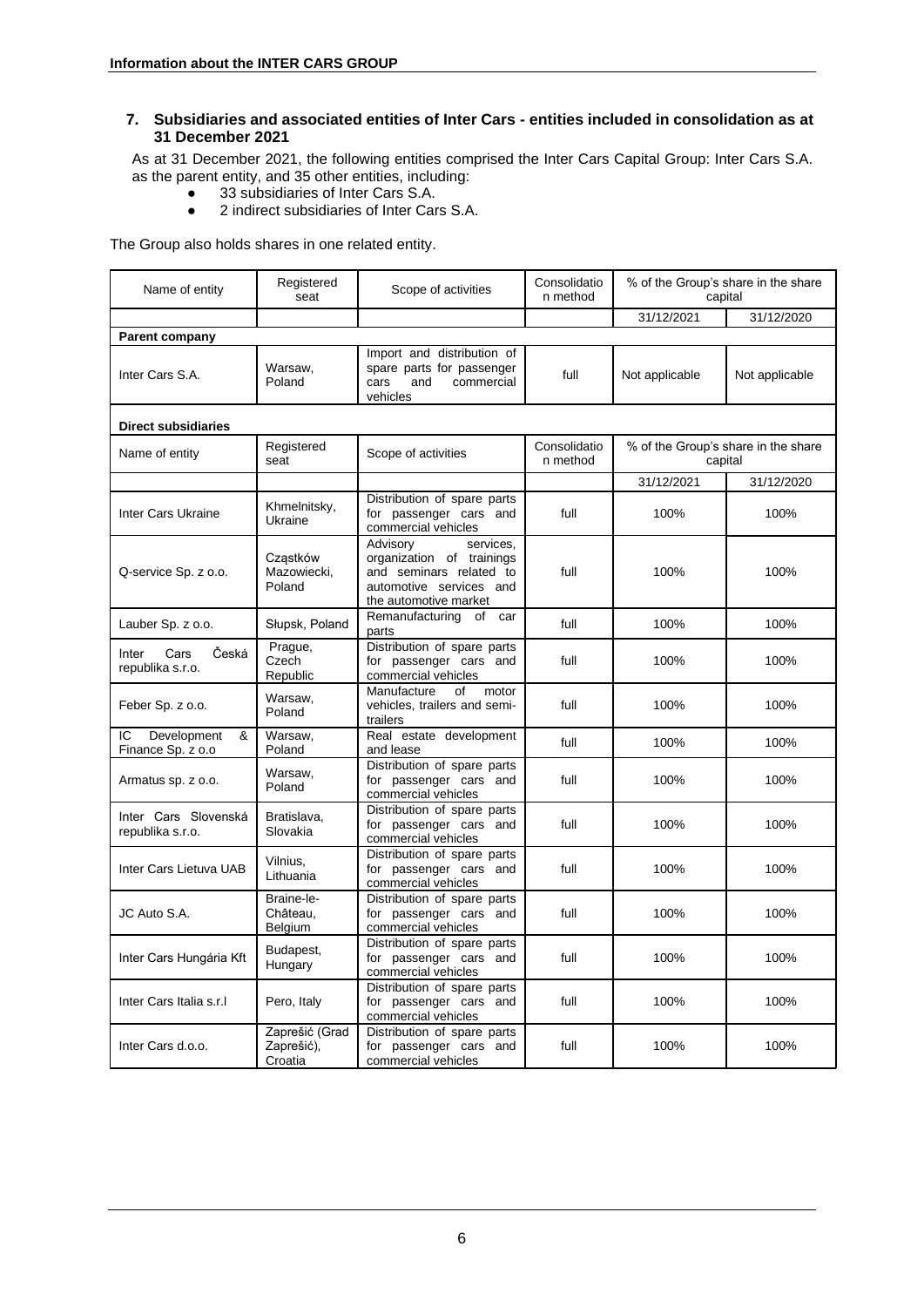# Subsidiaries (cont.)

| Name of entity                                                                                                | Registered<br>seat                                  | Scope of activities                                                          | Consolidatio<br>n method | % of the Group's share in the share<br>capital |            |
|---------------------------------------------------------------------------------------------------------------|-----------------------------------------------------|------------------------------------------------------------------------------|--------------------------|------------------------------------------------|------------|
|                                                                                                               |                                                     |                                                                              |                          | 31/12/2021                                     | 31/12/2020 |
| Cars<br>Romania<br>Inter<br>s.r.l.                                                                            | Cluj-Napoca,<br>Romania                             | Distribution of spare parts<br>for passenger cars and<br>commercial vehicles | full                     | 100%                                           | 100%       |
| Inter<br>Cars<br>Cyprus<br>Limited                                                                            | Nicosia,<br>Cyprus                                  | Distribution of spare parts<br>for passenger cars and<br>commercial vehicles | full                     | 100%                                           | 100%       |
| Inter Cars Latvija SIA                                                                                        | Mārupes nov.,<br>Mārupe, Latvia                     | Distribution of spare parts<br>for passenger cars and<br>commercial vehicles | full                     | 100%                                           | 100%       |
| Cleverlog-Autoteile<br>GmbH                                                                                   | Berlin,<br>Germany                                  | Distribution of spare parts<br>for passenger cars and<br>commercial vehicles | full                     | 100%                                           | 100%       |
| Inter Cars Bulgaria Ltd.                                                                                      | Sofia, Bulgaria                                     | Distribution of spare parts<br>for passenger cars and<br>commercial vehicles | full                     | 100%                                           | 100%       |
| Inter Cars Marketing<br>Services Sp. z o.o.                                                                   | Czastków<br>Mazowiecki,<br>Poland                   | Advertising, market and<br>public opinion research                           | full                     | 100%                                           | 100%       |
| ILS Sp. $z$ 0.0.                                                                                              | Swobodnia,<br>municipality Za<br>kroczym,<br>Poland | Logistics services                                                           | full                     | 100%                                           | 100%       |
| Cars<br>Malta<br>Inter<br><b>Holding Limited</b>                                                              | Birkirkara,<br>Malta                                | Assets management                                                            | full                     | 100%                                           | 100%       |
| Q-service Truck Sp. z<br>0.0.                                                                                 | Warsaw,<br>Poland                                   | Sale of delivery vans and<br>trucks                                          | full                     | 100%                                           | 100%       |
| Inter Cars INT Trgovina<br>z rezervnimi deli in<br>opremo za motorna<br>vozila d.o.o.Inter Cars<br>INT d.o.o. | Ljubljana,<br>Slovenia                              | Distribution of spare parts<br>for passenger cars and<br>commercial vehicles | full                     | 100%                                           | 100%       |
| Inter Cars Eesti OÜ                                                                                           | Tallinn, Estonia                                    | Distribution of spare parts<br>for passenger cars and<br>commercial vehicles | full                     | 100%                                           | 100%       |
| Inter Cars Piese Auto<br>s.r.l.                                                                               | Kishinev,<br>Moldova                                | Distribution of spare parts<br>for passenger cars and<br>commercial vehicles | full                     | 100%                                           | 100%       |
| Inter Cars GREECE.                                                                                            | Ilioupoli Attiki,<br>Greece                         | Distribution of spare parts<br>for passenger cars and<br>commercial vehicles | full                     | 100%                                           | 100%       |
| Inter Cars d.o.o.                                                                                             | Sarajevo,<br>Bosnia<br>and<br>Herzegovina           | Distribution of spare parts<br>for passenger cars and<br>commercial vehicles | full                     | 100%                                           | 100%       |
| Cars<br>United<br>Inter<br>Kingdom - automotive<br>technology Ltd                                             | Tipton,<br>Great<br><b>Britain</b>                  | Distribution of spare parts<br>for passenger cars and<br>commercial vehicles | full                     | 100%                                           | 100%       |
| Inter<br>Cars<br>d.o.o.<br>Beograd-Rakovica                                                                   | Belgrade-<br>Rakovica,<br>Serbia                    | Distribution of spare parts<br>for passenger cars and<br>commercial vehicles | full                     | 100%                                           | 100%       |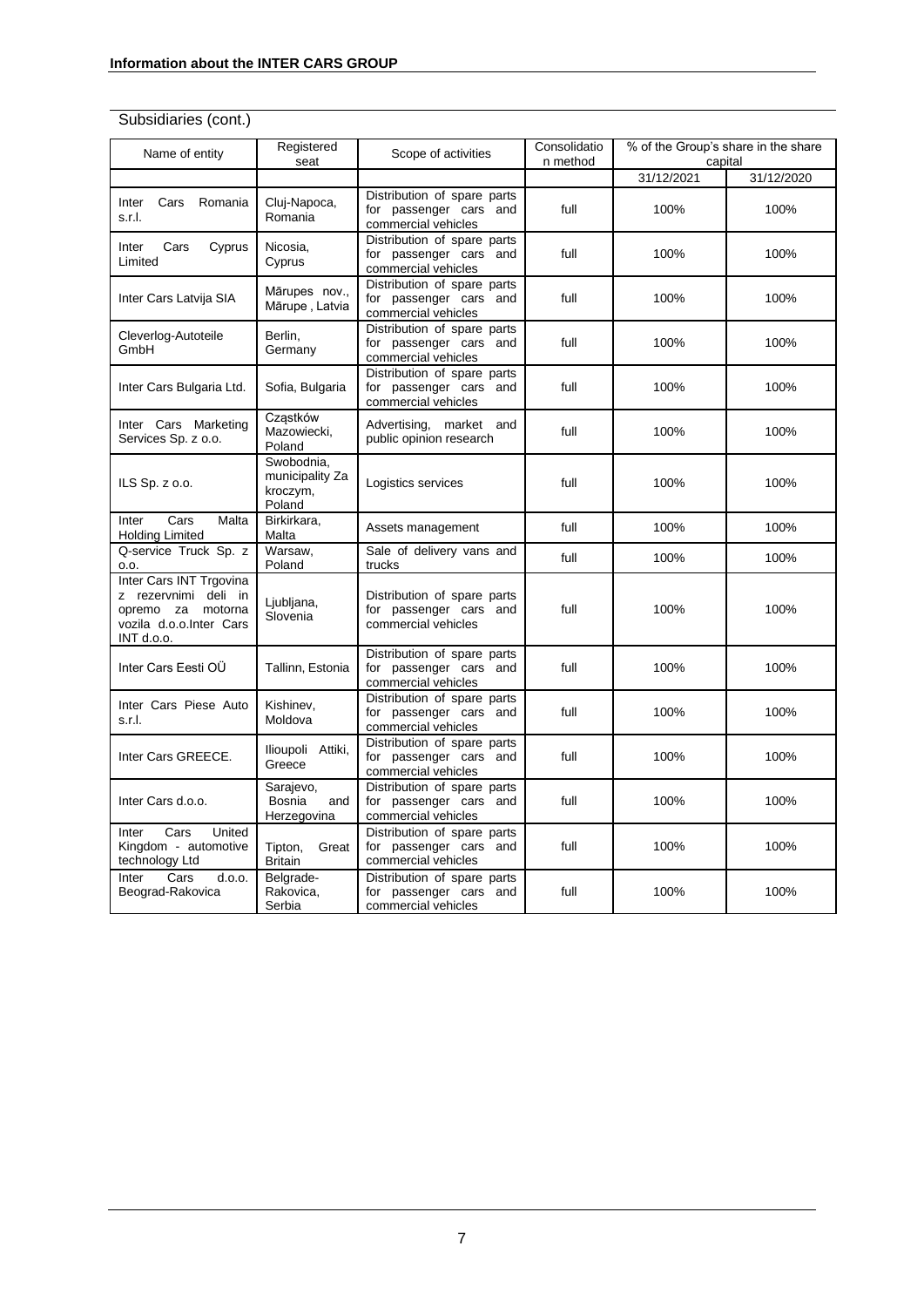## Subsidiaries (cont.)

| Name of entity                                    | Registered<br>seat         | Scope of activities                                                                                         | Consolidatio<br>n method |                                                | % of the Group's share in the share<br>capital |  |  |
|---------------------------------------------------|----------------------------|-------------------------------------------------------------------------------------------------------------|--------------------------|------------------------------------------------|------------------------------------------------|--|--|
|                                                   |                            |                                                                                                             |                          | 31/12/2021                                     | 31/12/2020                                     |  |  |
| Cars<br>Fleet<br>Inter<br>Services Sp. z o.o.     | Warsaw<br>Poland           | Services for motor-vehicle<br>fleets related to vehicle<br>repairs                                          | full                     | 100%                                           | 100%                                           |  |  |
| JAG Sp. z o.o.*                                   | Warsaw,<br>Poland          | Distribution of spare parts<br>for passenger cars and<br>commercial vehicles                                | full                     |                                                | 100%                                           |  |  |
| 000<br>Inter<br>Cars<br>Automobilna<br>Technika** | Mogilev,<br><b>Belarus</b> | Distribution of spare parts<br>for passenger cars and<br>commercial vehicles                                | full                     | 100%                                           | 100%                                           |  |  |
| Inter Cars Norge AS***                            | Oslo,<br>Norway            | Distribution of spare parts<br>for passenger cars and<br>commercial vehicles                                | full                     | 100%                                           |                                                |  |  |
| <b>CB</b><br>Dystrybucja<br>Sp. z o.o.****        | Warsaw.<br>Poland          | Point of sale management                                                                                    | full                     | 100%                                           |                                                |  |  |
| Indirect subsidiaries                             |                            |                                                                                                             |                          |                                                |                                                |  |  |
| Name of entity                                    | Registered<br>seat         | Scope of activities                                                                                         | Consolidatio<br>n method | % of the Group's share in the share<br>capital |                                                |  |  |
|                                                   |                            |                                                                                                             |                          | 31/12/2021                                     | 31/12/2020                                     |  |  |
| Malta<br>Cars<br>Inter<br>Limited*****            | Birkirkara.<br>Malta       | Sale of spare parts and<br>advisory services related to<br>automotive services and<br>the automotive market | full                     | 100%                                           | 100%                                           |  |  |
| Aurelia Auto d o o******                          | Vinkovci.<br>Croatia       | Distribution of spare parts<br>and real estate rental                                                       | full                     | 100%                                           | 100%                                           |  |  |
| <b>Associated entities</b>                        |                            |                                                                                                             |                          |                                                |                                                |  |  |
| InterMeko Europe Sp. z<br>0.0.                    | Warsaw,<br>Poland          | Control and assessment of<br>spare parts, components<br>and accessories                                     | equity<br>method         | 50%                                            | 50%                                            |  |  |

\* The Company sold on 30 June 2021

\*\* The Company does not carry out operating activities, not consolidated in 2021.

\*\*\* The Company acquired in August 2021, has not started operating activities yet, not consolidated in 2021.

\*\*\*\* The Company established in August 2021, started operating activities in 4Q2021

\*\*\*\*\* 99.98% shares held by subsidiary company Inter Cars Malta Holding Limited, Inter Cars Cyprus Limited holds 1 share

\*\*\*\*\*\* 100% shares held by subsidiary company Inter Cars d.o.o. (Croatia)

In August 2021, a company in Norway was acquired - Inter Cars Norge AS. having its registered seat in Oslo, which will distribute spare parts and accessories for cars, buses and motorcycles on Norwegian market.

Additionally, in August 2021 the company CB Dystrybucja Sp. z o.o., based in Warsaw, was established, whose main objective will be to optimise business processes in the Group.

In the reporting period there were no other changes in the structure of the entity, including business combinations, takeovers or sales entities of the Capital Group of the Company, long-term investments, division, restructuring or cessation of business activities.

# <span id="page-7-0"></span>**8. Associated entities**

As at 31 December 2021 the Company owned 50 % of shares in InterMeko Europe Sp. z o.o., a joint-venture company established in order to monitor the quality of goods using a laboratory.

# <span id="page-7-1"></span>**9. Stock exchange listings**

The shares of Inter Cars S.A. are listed on the Warsaw Stock Exchange in the continuous trading system.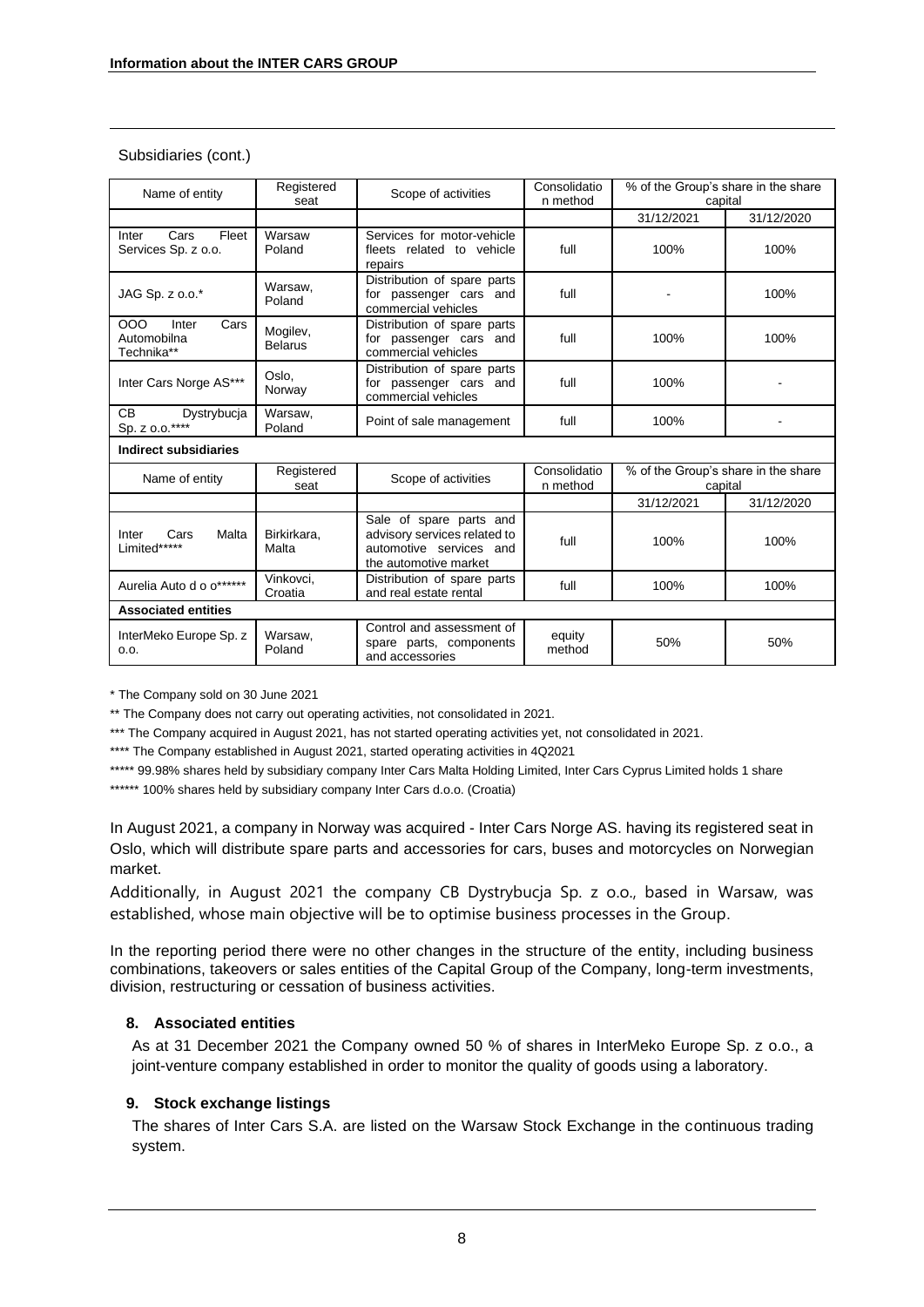# <span id="page-8-0"></span>**10. Date of approval of the financial statements for publication**

These annual consolidated financial statements were approved by the Management Board of Inter Cars S.A for publication on 27 April 2022.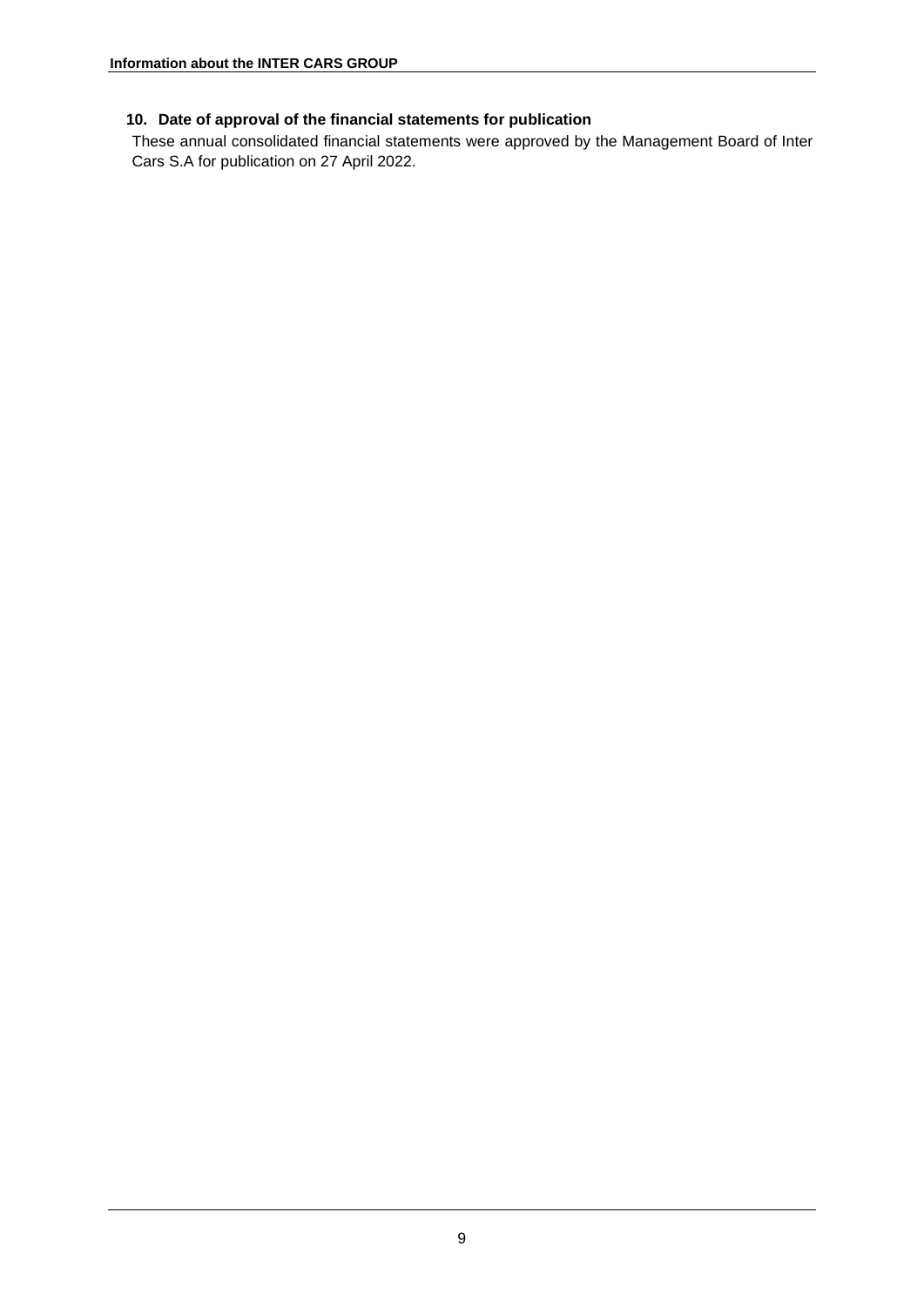# <span id="page-9-0"></span>**ANNUAL CONSOLIDATED STATEMENT OF THE FINANCIAL SITUATION**

| (in thousand PLN)                                  | Note           | 31/12/2021 | 31/12/2020          | 01/01/2020          |
|----------------------------------------------------|----------------|------------|---------------------|---------------------|
| <b>ASSETS</b>                                      |                |            | transformed<br>data | transformed<br>data |
| <b>Non-current assets</b>                          |                |            |                     |                     |
| Tangible fixed assets                              | 6              | 473,236    | 489,542             | 502,479             |
| Right-of-use assets                                | $\overline{7}$ | 234,977    | 272,956             | 256,825             |
| Investment property                                | 9              | 2,973      | 3,133               | 10,837              |
| Real estate available for sale                     | 9              | 8,078      | 8,721               | 1,088               |
| Intangible assets                                  | 8              | 191,787    | 193,675             | 197,559             |
| Investments in associates                          | 10             | 2,037      | 1,655               | 1,030               |
| Investments available for sale                     | 11             | 298        | 299                 | 298                 |
| Receivables                                        | 14             | 25,210     | 23,106              | 21,630              |
| Non-current receivables on long-term rental        | 22             | 228,500    | 207,320             | 188,634             |
| Deferred tax assets                                | 12             | 16,200     | 13,534              | 18,486              |
|                                                    |                | 1,183,296  | 1,213,941           | 1,198,866           |
| <b>Current assets</b>                              |                |            |                     |                     |
| Inventory                                          | 13             | 3,112 013  | 2,223,117           | 2,062,819           |
| Trade and other receivables                        | 14             | 1 669,278  | 1,193,705           | 1,131 340           |
| Receivables on short-term rental                   | 22             | 77,414     | 68,241              | 64,038              |
| Cash and cash equivalents                          | 15             | 240,665    | 233,806             | 143,397             |
|                                                    |                | 5,099,370  | 3,718,869           | 3,401 594           |
| <b>TOTAL ASSETS</b>                                |                | 6,282 666  | 4,932,810           | 4,600 460           |
| <b>LIABILITIES</b>                                 |                |            |                     |                     |
| Share capital                                      | 16             | 28,336     | 28,336              | 28,336              |
| Share premium account                              | 16             | 259,530    | 259,530             | 259,530             |
| Other supplementary capital                        |                | 1,615,749  | 1,406 500           | 1,248,754           |
| Foreign exchange gains /losses in subsidiaries     |                | 4,375      | (10, 352)           | (25, 841)           |
| Retained earnings                                  |                | 1,181,694  | 711,482             | 535,908             |
| <b>Equity</b>                                      |                | 3,089,684  | 2,395,496           | 2,046,687           |
|                                                    |                |            |                     |                     |
| Long-term liabilities                              |                |            |                     |                     |
| Liabilities due to credits, loans                  | 18             | 580,792    | 536,295             | 565,744             |
| Finance lease liabilities                          | 18             | 201,536    | 244,098             | 238,920             |
| Non-current liabilities on long-term rental        | 22             | 228,500    | 207,320             | 188,634             |
| Other long-term liabilities                        |                | 7,832      | 7,131               | 8,160               |
| Deferred income tax provision                      | 12             | 57,272     | 15,438              | 21,067              |
|                                                    |                | 1,075,932  | 1,010,282           | 1,022,525           |
| <b>Short-term liabilities</b>                      |                |            |                     |                     |
| Trade and other liabilities                        | 19             | 1,124,302  | 739,720             | 703,450             |
| Trade and other liabilities - passed for factoring | 19             | 110,076    | 73,908              | 52,290              |
| Liabilities due to credits, loans                  | 18             | 643,027    | 493,126             | 576,455             |
| Finance lease liabilities                          | 18             | 54,994     | 47,820              | 51,624              |
| Liabilities on the short-term rental               | 22             | 77,414     | 68,241              | 64,038              |
| Employee benefits                                  | 20             | 28,047     | 33,499              | 35,805              |
| Income tax liabilities                             | 21             | 79,190     | 70,718              | 47,586              |
|                                                    |                | 2,117 050  | 1,527,032           | 1,531,248           |
| <b>TOTAL LIABILITIES</b>                           |                | 6,282 666  | 4,932,810           | 4,600 460           |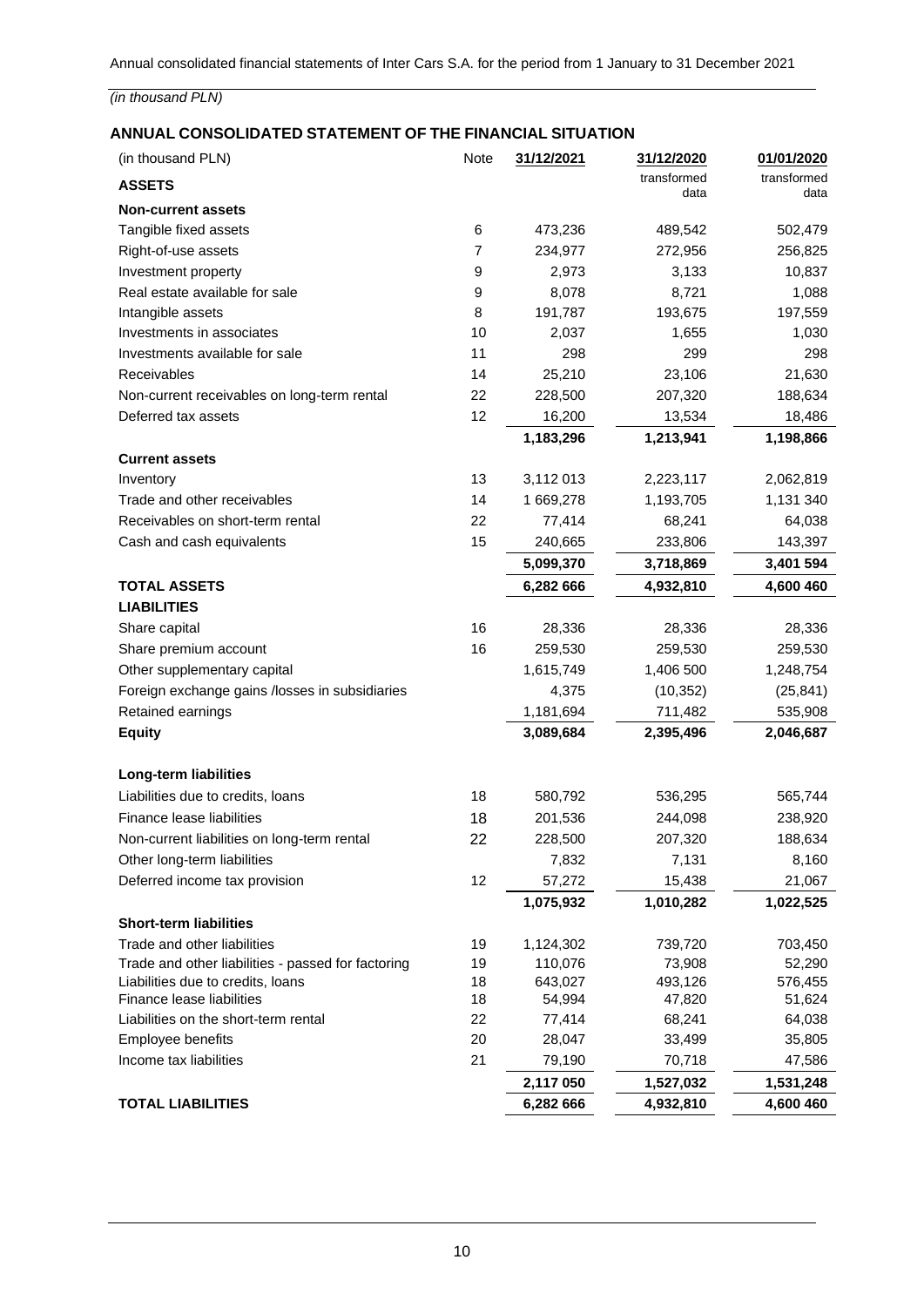# <span id="page-10-0"></span>**ANNUAL CONSOLIDATED STATEMENT OF COMPREHENSIVE INCOME**

| (in thousand PLN)                                       | <b>Note</b> | for the period of 12 months ended |               |  |
|---------------------------------------------------------|-------------|-----------------------------------|---------------|--|
|                                                         |             | on<br>31/12/2021                  | 31/12/2020    |  |
| Revenues from the sale of products, goods and materials | 23          | 12,242,047                        | 9,159,166     |  |
| Cost of sales                                           | 24          | (8,490,779)                       | (6, 416, 323) |  |
| <b>Gross profit on sales</b>                            |             | 3,751,268                         | 2,742,843     |  |
| Other operating revenue                                 | 26          | 49,570                            | 46,727        |  |
| Selling cost, general and administrative expenses       | 25          | (1,570,999)                       | (1,239,496)   |  |
| Costs of distribution service                           | 25          | (1,242,393)                       | (972, 599)    |  |
| Other operating expenses                                | 27          | (78, 733)                         | (70, 399)     |  |
| <b>Operating profit</b>                                 |             | 908,713                           | 507,076       |  |
| Financial income                                        | 28          | 13,094                            | 13,890        |  |
| Foreign exchange gains/losses                           | 28          | 3,419                             | (9,939)       |  |
| <b>Financial costs</b>                                  | 28          | (48, 300)                         | (66, 729)     |  |
| Interest in associates                                  |             | 316                               | 176           |  |
| <b>Profit before tax</b>                                |             | 877,242                           | 444,474       |  |
| Income tax                                              | 30          | (177, 662)                        | (111, 154)    |  |
| Net profit                                              |             | 699,580                           | 333,320       |  |
| Attributable to:                                        |             |                                   |               |  |
| shareholders of the parent company                      |             |                                   |               |  |
|                                                         |             | 699,580                           | 333,320       |  |
| <b>OTHER COMPREHENSIVE INCOME</b>                       |             |                                   |               |  |
| Foreign exchange gains /losses                          |             | 14,727                            | 15,489        |  |
| Total other comprehensive income, net                   |             | 14,727                            | 15,489        |  |
| <b>COMPREHENSIVE INCOME</b>                             |             | 714,307                           | 348,809       |  |
| Comprehensive income attributable to:                   |             |                                   |               |  |
| - the shareholders of the parent entity                 |             | 714,307                           | 348,809       |  |
| Earnings per share (PLN)                                |             |                                   |               |  |
| - basic and diluted                                     |             | 49.38                             | 23.53         |  |
| Weighted average number of shares                       |             | 14,168,100                        | 14,168,100    |  |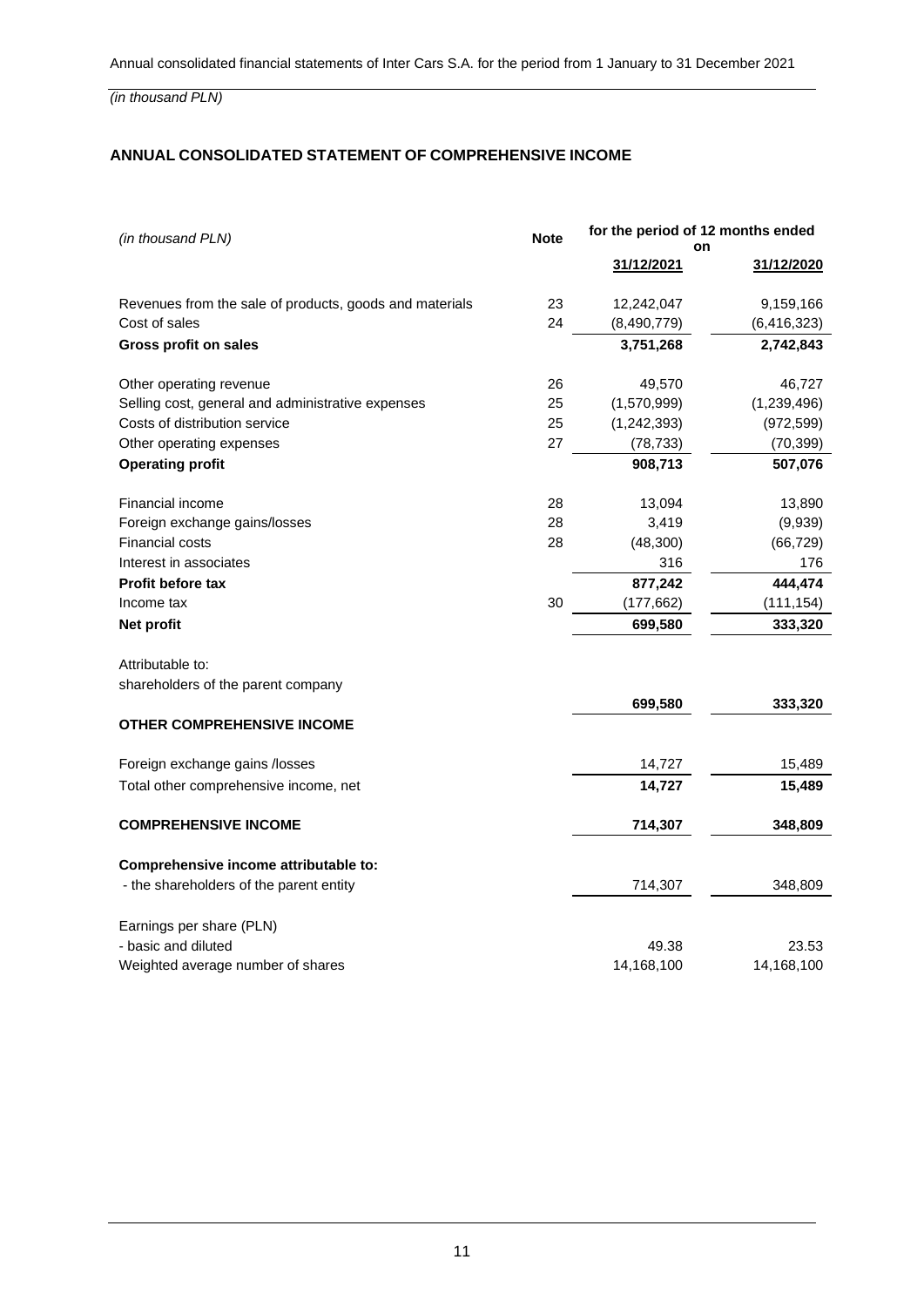# **ANNUAL CONSOLIDATED STATEMENT OF CHANGES IN EQUITY**

#### **for the period from 1 January 2021 to 31 December 2021**

<span id="page-11-0"></span>

| (in thousand PLN)                                                                      | Share<br>capital | Share premium<br>account | Supplement<br>ary capital | Foreign<br>exchange<br>gains /losses<br>in subsidiaries | Retained<br>earnings | <b>Total equity</b> |
|----------------------------------------------------------------------------------------|------------------|--------------------------|---------------------------|---------------------------------------------------------|----------------------|---------------------|
| As at 1 January 2021                                                                   | 28,336           | 259,530                  | 1,406 500                 | (10, 352)                                               | 711,482              | 2,395,496           |
| Profit in the reporting period                                                         |                  | $\overline{\phantom{a}}$ |                           |                                                         | 699,580              | 699,580             |
| <b>Other comprehensive</b><br>income                                                   |                  |                          |                           |                                                         |                      |                     |
| Foreign exchange gains<br>/losses in subsidiaries                                      |                  |                          |                           | 14,727                                                  |                      | 14,727              |
| Total comprehensive income                                                             |                  | $\overline{\phantom{a}}$ |                           | 14,727                                                  | 699,580              | 714,307             |
| Distribution of prior period profit<br>- dividend                                      |                  |                          |                           |                                                         | (20, 119)            | (20, 119)           |
| Distribution of retained profits -<br>transfer to supplementary and<br>reserve capital |                  |                          | 209,249                   |                                                         | (209, 249)           |                     |
| As at 31 December 2021                                                                 | 28,336           | 259,530                  | 1,615,749                 | 4,375                                                   | 1,181,694            | 3,089,684           |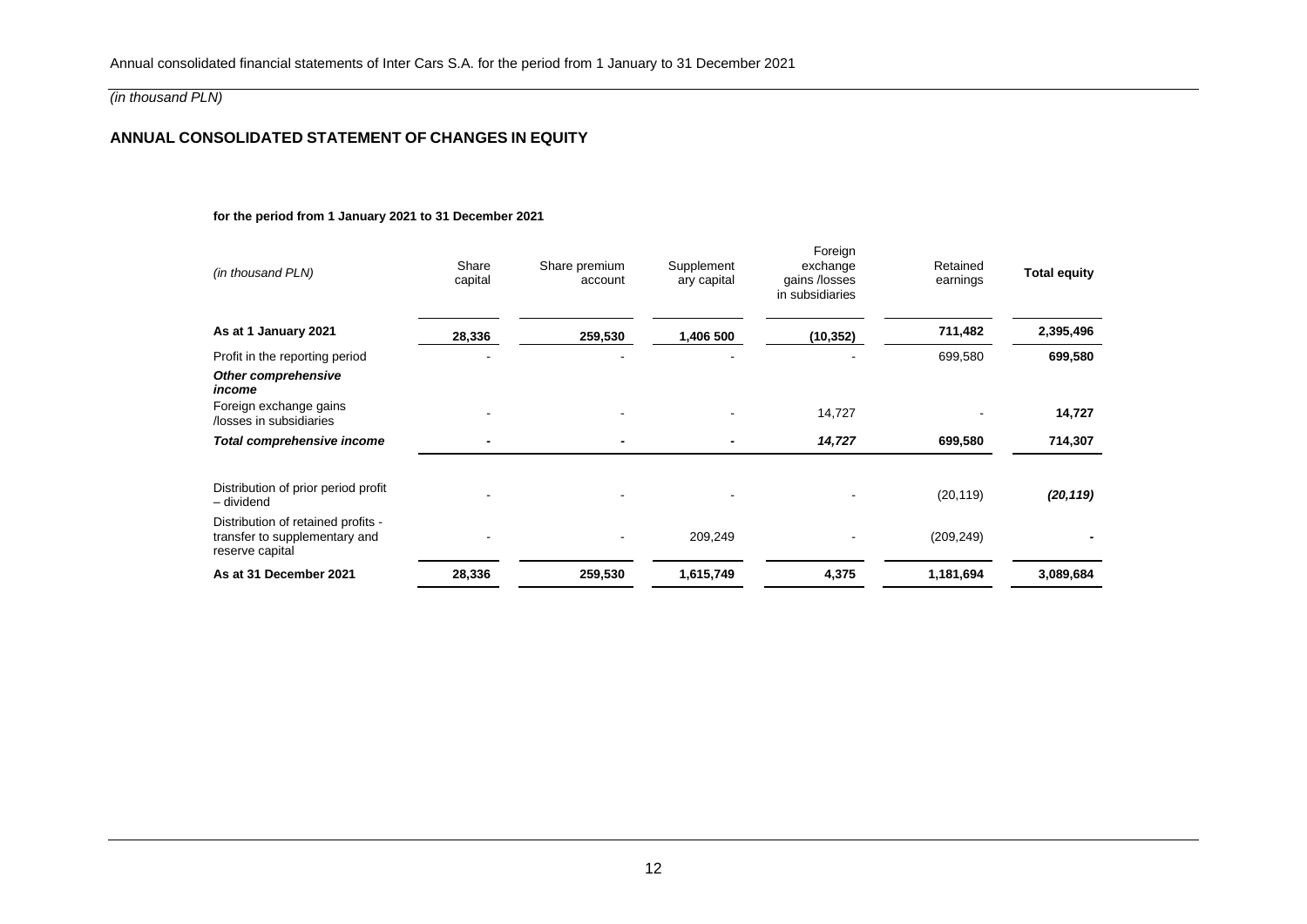# **ANNUAL CONSOLIDATED STATEMENT OF CHANGES IN EQUITY (CONT.)**

#### **for the period from 1 January 2020 to 31 December 2020**

<span id="page-12-0"></span>

| (in thousand PLN)                                                                      | Share<br>capital         | Share premium<br>account | Supplement<br>ary capital | Foreign<br>exchange<br>gains /losses<br>in subsidiaries | Retained<br>earnings | <b>Total equity</b> |
|----------------------------------------------------------------------------------------|--------------------------|--------------------------|---------------------------|---------------------------------------------------------|----------------------|---------------------|
| As at 1 January 2020                                                                   | 28,336                   | 259,530                  | 1,248,754                 | (25, 841)                                               | 535,908              | 2,046,687           |
| Profit in the reporting period                                                         |                          |                          |                           |                                                         | 333,320              | 333,320             |
| Other comprehensive<br>income<br>Foreign exchange gains                                |                          |                          |                           | 15,489                                                  |                      | 15,489              |
| /losses in subsidiaries                                                                |                          |                          |                           |                                                         |                      |                     |
| Total comprehensive income                                                             | $\overline{\phantom{0}}$ |                          |                           | 15,489                                                  | 333,320              | 348,809             |
| Distribution of retained profits -<br>transfer to supplementary and<br>reserve capital |                          |                          | 157,746                   |                                                         | (157, 746)           |                     |
| As at 31 December 2020                                                                 | 28,336                   | 259,530                  | 1,406 500                 | (10, 352)                                               | 711,482              | 2,395,496           |
|                                                                                        |                          |                          |                           |                                                         |                      |                     |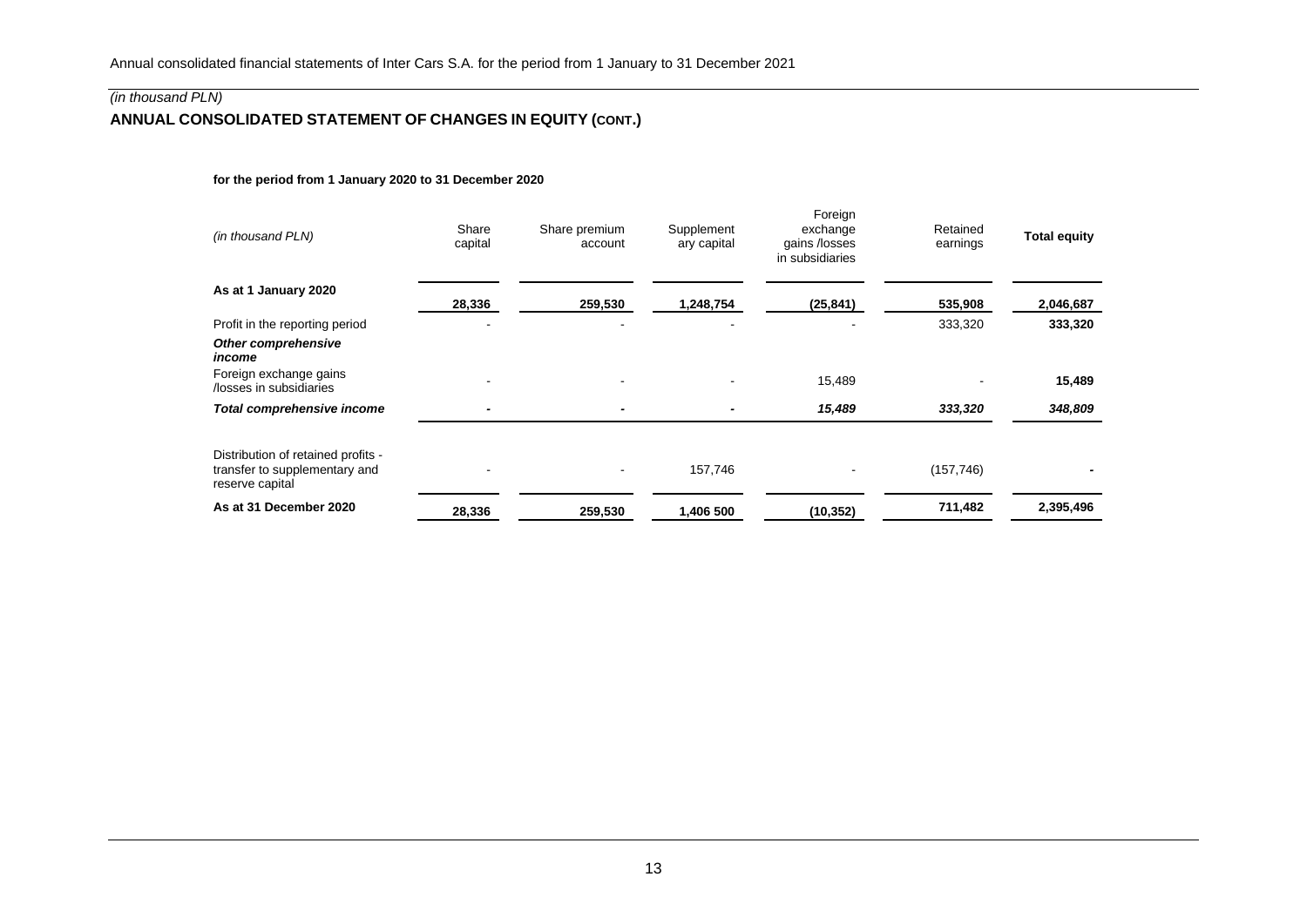*(in thousand PLN)*

# <span id="page-13-0"></span>**ANNUAL CONSOLIDATED STATEMENT OF CASH FLOWS**

|                                                                                                                                         |             | 01/01/2021 - | 01/01/2020- |
|-----------------------------------------------------------------------------------------------------------------------------------------|-------------|--------------|-------------|
| (in thousand PLN)                                                                                                                       | <b>Note</b> | 31/12/2021   | 31/12/2020  |
|                                                                                                                                         |             |              | transformed |
| Cash flows from operating activities                                                                                                    |             |              | data        |
| Profit before tax                                                                                                                       |             | 877,242      | 444,474     |
| Adjustments:                                                                                                                            |             |              |             |
| Amortization and depreciation                                                                                                           |             | 130,011      | 131,150     |
| Foreign exchange gains /losses                                                                                                          |             | (893)        | 3,496       |
| (Profit / loss on investing activities                                                                                                  |             | 20,293       | 9,260       |
| Net interest                                                                                                                            | 29          | 37,521       | 42,137      |
| Other adjustments, net                                                                                                                  | 29          | 17,532       | 16,946      |
| Operating profit before changes in the working<br>capital                                                                               |             | 1,081 706    | 647,463     |
| Increase (decrease) in inventories                                                                                                      |             | (888, 896)   | (160, 298)  |
| Increase (decrease) in receivables                                                                                                      | 29          | (510, 338)   | (89, 268)   |
| Change in short-term liabilities                                                                                                        |             | 481,329      | 135,184     |
| Cash generated by operating activities                                                                                                  |             | 163,801      | 533,081     |
| Corporate income tax paid                                                                                                               | 29          | (130, 022)   | (88, 682)   |
| Net cash from operating activities                                                                                                      |             | 33,779       | 444,399     |
| <b>Cash flow from investment activities</b><br>Proceeds from the sale of intangible assets,<br>investment property, property, plant and |             | 375          | 329         |
| equipment<br>Acquisition of intangible assets, investment                                                                               |             | (83, 129)    | (73, 326)   |
| property, and property, plant and equipment<br>Repayment of loans granted                                                               | 29          | 3,670        | 3,247       |
| Loans granted                                                                                                                           | 29          | (3, 466)     | (2, 134)    |
| Interest received                                                                                                                       | 29          | 281          | 387         |
| Net cash from investing activities                                                                                                      |             | (82, 269)    | (71, 497)   |
|                                                                                                                                         |             |              |             |
| Cash flow from financing activities                                                                                                     |             |              |             |
| Repayment of credits and loans                                                                                                          | 29          | (16, 142)    | (132, 430)  |
| Cash inflows on credits and loans                                                                                                       | 29          | 221,453      | 4,040       |
| Financial lease contracts liabilities (IFRS 16)                                                                                         | 29          | (92, 042)    | (111, 529)  |
| Interest paid                                                                                                                           |             | (37, 801)    | (42, 524)   |
| Dividend paid                                                                                                                           |             | (20, 119)    |             |
| Other                                                                                                                                   |             |              | (50)        |
| Net cash from financing activities                                                                                                      |             | 55,349       | (282, 493)  |
| Net change in cash and cash equivalents                                                                                                 |             | 6,859        | 90,409      |
| Cash and cash equivalents at the beginning<br>of the period                                                                             |             | 233,806      | 143,397     |
| Cash and cash equivalents at the end of the<br>period                                                                                   |             | 240,665      | 233,806     |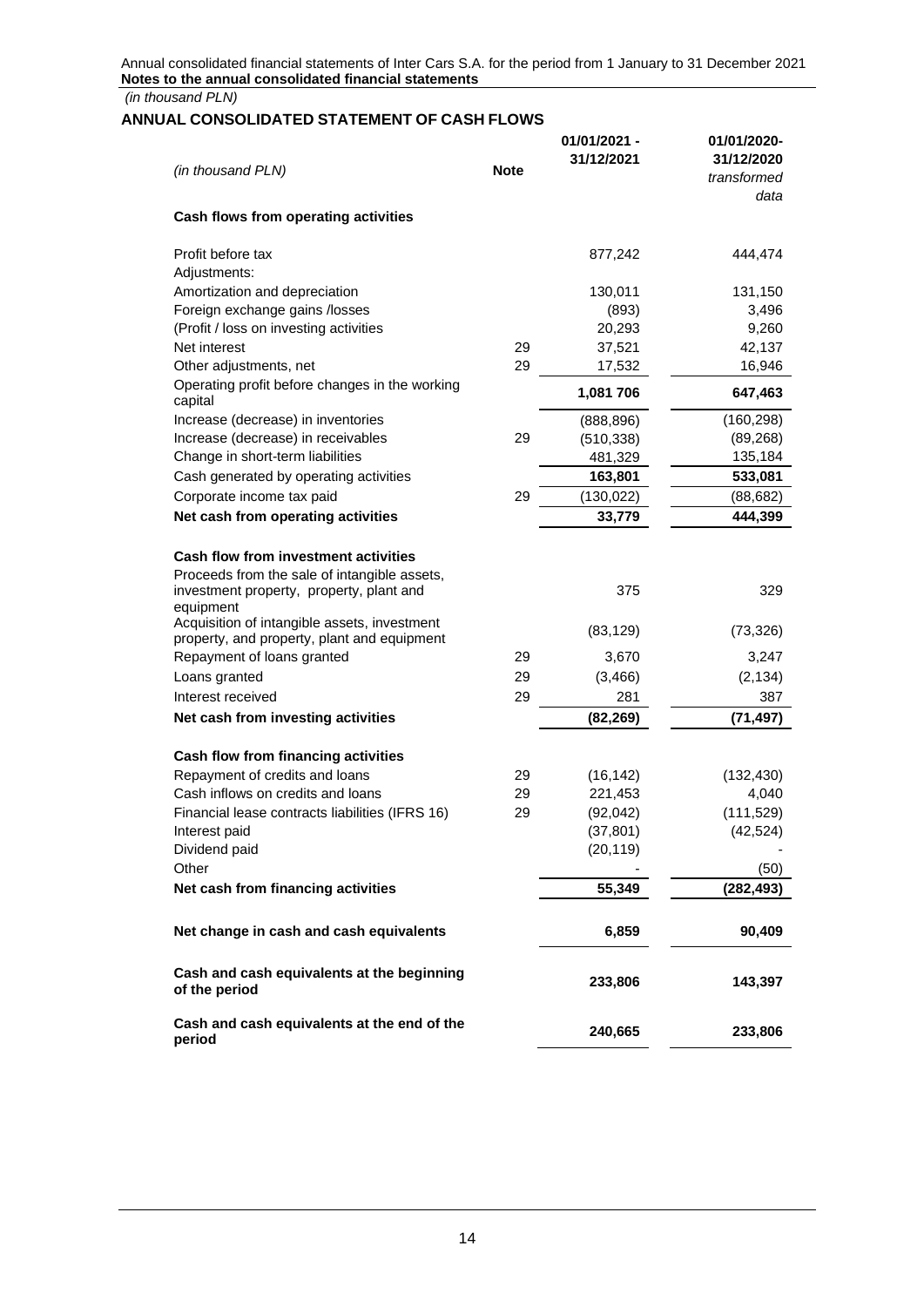#### <span id="page-14-0"></span>**Notes to the annual consolidated financial statements**

## **1. Basis for the preparation of the annual consolidated financial statements**

The consolidated annual financial statements (hereinafter referred to as the "financial statements") were prepared in accordance with the International Financial Reporting Standards, hereinafter referred to as "EU IFRS," approved by the European Union.

The UE IFRS include all International Accounting Standards, International Financial Reporting Standards and interpretations thereof, excluding the below-mentioned Standards and Interpretations currently awaiting EU's approval, as well as the Standards and Interpretations which have been approved by the EU but have not become effective.

The Group decided not to apply new Standards and Interpretations published and approved by the EU which will become effective following the reporting date. Furthermore, as at the reporting date the Group had not finished estimating the impact of the new Standards and Interpretations to become effective following the reporting date.

The financial statements were prepared under the assumption that the Company will continue as a going concern in the foreseeable future.

## <span id="page-14-1"></span>**2. Impact of changes in IFRS standards and interpretation on the Group's financial statements**

# **2.1. Changes in IFRS and their interpretations**

The information included in these consolidated financial statements was prepared based on the same accounting principles and calculation methods as those applied in the preceding annual consolidated financial statements for the year 2020.

The other new or amended standards and interpretations applicable as of 2021 have no material bearing on the Group's financial statements.

A detailed description of the IFRS 16 standard and its impact on the particular items of the financial statements is provided in 3.2 Description of significant accounting principles applied g) Leases.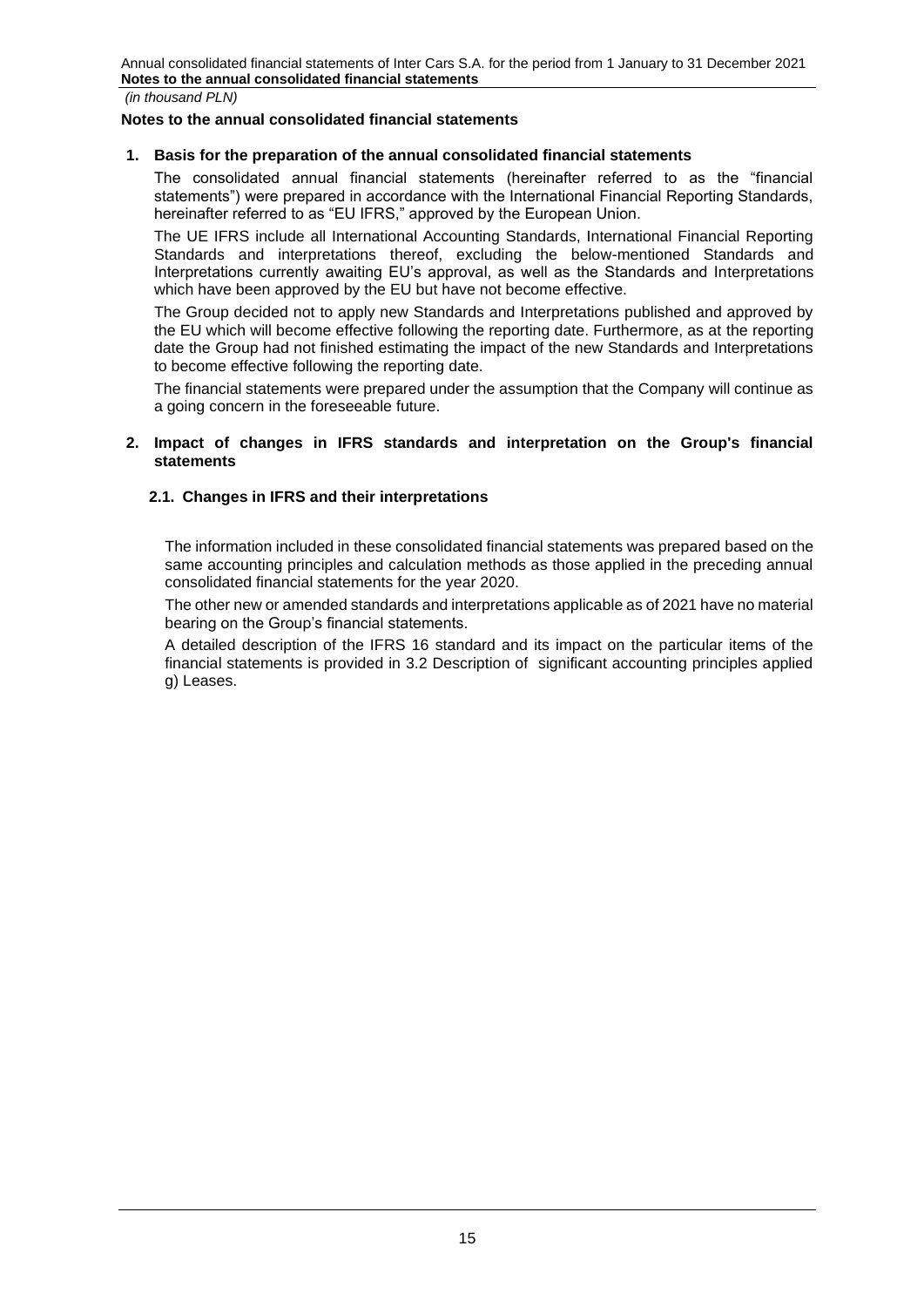The following table analyses the debt for each of the presented periods.

|                                 | Loans and<br>borrowings | <b>Lease liabilities</b> | Licence<br>subscription<br><b>liabilities</b> | <b>Total debt</b> | Cash and<br>cash<br>equivalents | Net debt      |
|---------------------------------|-------------------------|--------------------------|-----------------------------------------------|-------------------|---------------------------------|---------------|
| <b>Balance as at 01/01/2020</b> | (1, 142, 199)           | (272,583)                | (17, 961)                                     | (1,432,743)       | 143,397                         | (1, 289, 346) |
| Cash flows                      | 115,436                 | 47,375                   | 8,826                                         | 171,637           | 90,409                          | 262,046       |
| New leasing agreements          |                         | (64, 633)                | ۰                                             | (64, 633)         |                                 | (64, 633)     |
| Leasing agreement termination   |                         |                          |                                               |                   |                                 |               |
| Interest paid                   | 19,377                  |                          |                                               | 19,377            |                                 | 19,377        |
| Interest accrued                | (19, 377)               |                          | -                                             | (19, 377)         |                                 | (19, 377)     |
| Valuation                       | 6,477                   | (2,077)                  |                                               | 4,400             |                                 | 4,400         |
| <b>Balance as at 31/12/2020</b> | (1,020,286)             | (291,918)                | (9, 135)                                      | (1,321,339)       | 233,806                         | (1,087,533)   |
| Cash flows                      | (205, 229)              | 59,693                   | 9,135                                         | (136, 401)        | 6,859                           | (129, 542)    |
| New leasing agreements          |                         | (23, 764)                |                                               | (23, 764)         |                                 | (23, 764)     |
| Leasing agreement termination   |                         |                          |                                               |                   |                                 |               |
| Interest paid                   | 16,943                  |                          |                                               | 16,943            |                                 | 16,943        |
| Interest accrued                | (16, 943)               |                          |                                               | (16, 943)         |                                 | (16,943)      |
| Valuation                       | 894                     |                          |                                               | 894               |                                 | 894           |
| <b>Balance as at 31/12/2021</b> | (1,224,621)             | (255, 989)               | $\blacksquare$                                | (1,480,610)       | 240,665                         | (1,239,945)   |

Short- and long-term lease liabilities are not included in the calculation of net debt.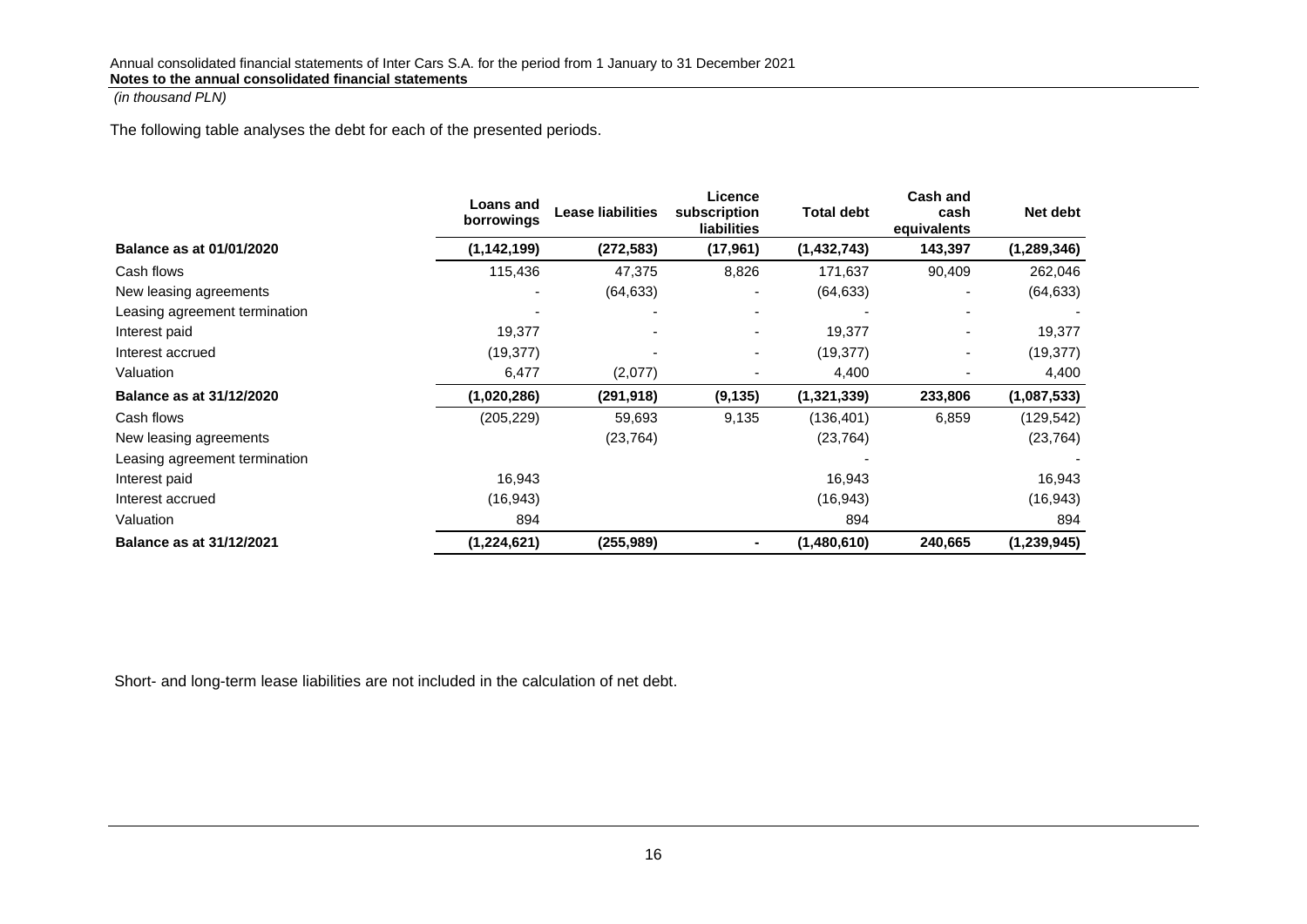*(in thousand PLN)*

## **Other changes having no material bearing on the Company's financial statements:**

- *Amendments to IFRS 9, IAS 39, IFRS 7, IFRS 4 and IFRS 16 related to the IBOR reform* In response to the expected reform of reference rates (IBOR reform), the International Accounting Standards Board has published the second part of the amendments to IFRS 9, IAS 39, IFRS 7, IFRS 4 and IFRS 16, which are applicable from 1 January 2021. The amendments address accounting issues that will arise when IBOR-based financial instruments transform to the new interest rates. The amendments introduce a number of guidelines and exemptions, in particular practical simplification for contract modifications required by the reform, which will be recognised by updating the effective interest rate, an exemption from completing hedge accounting, a temporary exemption from the need to identify the risk component, and the obligation to include additional disclosures.
- *Amendment to IFRS 4: Adaptation of IFRS 9 "Financial instruments"*  The amendment to IFRS 4 'Insurance Contracts' defers the application of IFRS 9 'Financial Instruments' until 1 January 2023 until IFRS 17 'Insurance Contracts' becomes effective.

#### ● *Amendments to IFRS 16 "Lease"*

In connection with the coronavirus pandemic (COVID-19), an amendment to IFRS 16 was introduced in 2020, which enabled the application of a simplification to assess whether changes to leases made during the pandemic constitute lease modifications. As a result, lessees may benefit from the simplification of not applying the IFRS 16 guidance on lease modifications As this amendment related to reductions in lease payments due on or before 30 June 2021, hence in March 2021 the Board extended the availability of the practical expedient for lease payment reductions to June 2022. The amendment is effective as of 1 April 2021 with early application permitted.

The Group has not decided to go ahead with an early application of any standard, interpretation or amendment that has been announced but has not become effective in view of the EU regulations

#### **2.2. Changes in IFRS and their interpretations published and approved by the EU not yet effective**

The Group intends to adopt the below-mentioned new IFRS and their interpretations published by the International Financial Reporting Standards Board, which had not become effective by the date of approval of these consolidated financial statements for publication as per their effective date.

● *Amendments to IAS 1 "Presentation of Financial Statements"* 

The Board published amendments to IAS 1, clarifying presentation of liabilities as current and non-current. Published amendment shall apply to reporting periods commencing as of 1 January 2023 or thereafter.

As at the date of preparation of these financial consolidated statements, the amendment had not been approved by the European Union.

● *Amendments to IAS 16 "Property, Plant and Equipment"* 

The amendment prohibits an entity from adjusting the cost of property, plant and equipment for amounts received from the sale of items produced while the property, plant and equipment is being prepared to commence operation as intended by management. Instead, an entity will recognise the aforementioned sales proceeds and related costs directly in the income statement. Amendment shall apply to reporting periods commencing as of 1 January 2022 or thereafter*.* 

● *Amendments to IAS 37 Provisions, Contingent Liabilities and Contingent Assets* 

The amendments to IAS 37 provide clarification on the costs that an entity considers when analysing whether a contract is an onerous contract. Amendment shall apply to reporting periods commencing as of 1 January 2022 or thereafter.

● *Annual amendments to IFRS 2018 - 2020* "Annual Improvements to IFRSs 2018-2020" introduces amendments to standards: IFRS 1 "First-time Adoption of International Financial Reporting Standards", IFRS 9 "Financial Instruments", IAS 41 "Agriculture" and the illustrative examples to IFRS 16 "Leases".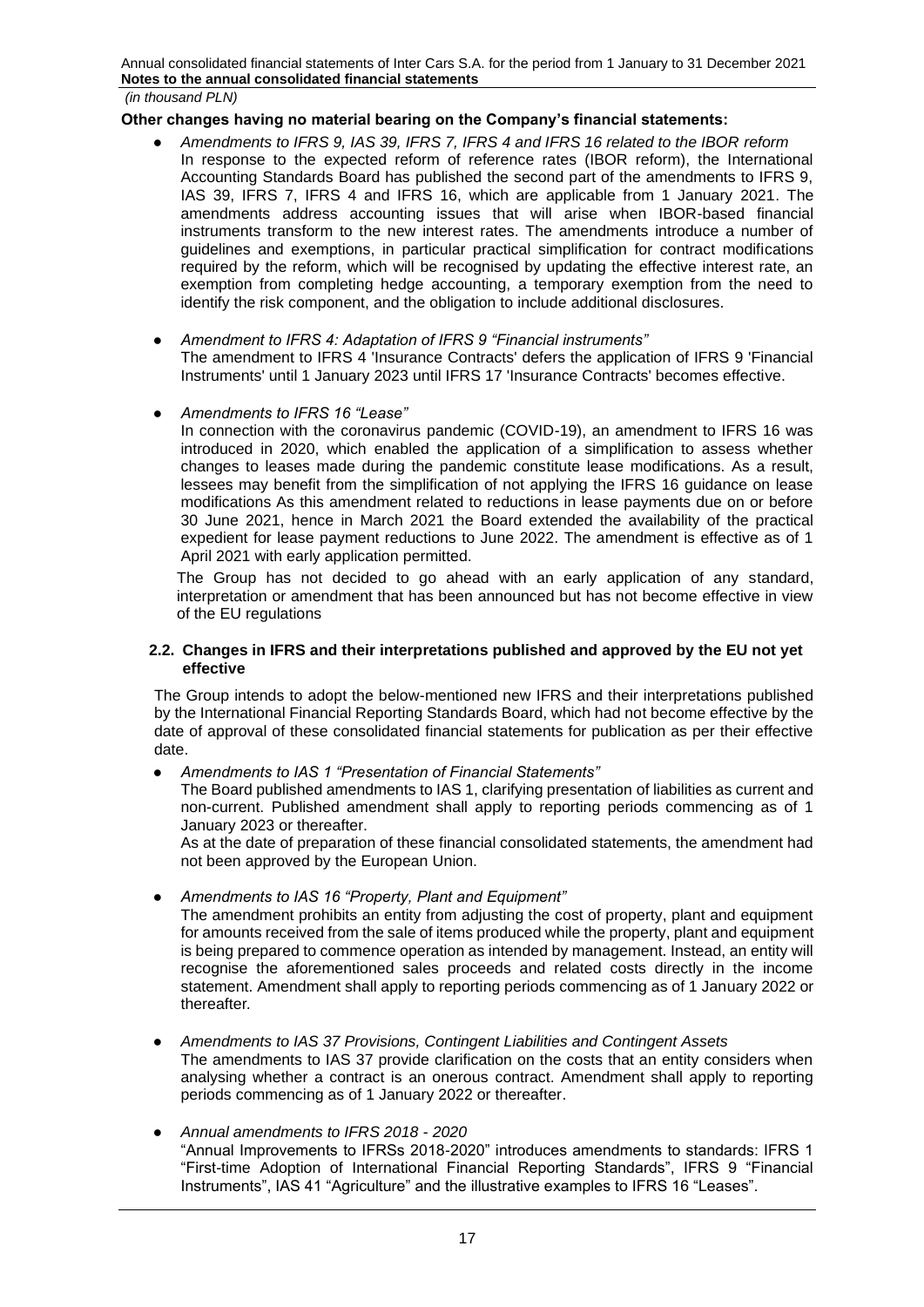The Improvements contain explanations and detail out the guidelines related to recognition and measurement.

● *Amendments to IAS 1 "Presentation of Financial Statements" and the IFRS Board's guidance on accounting policy disclosures in practice* The amendment to IAS 1 requires disclosure of relevant information about accounting policies as defined in the standard. The amendment clarifies that information on accounting policies is relevant if, in its absence, recipients of the financial statements would not be able to understand other relevant information in the financial statements. In addition, the Board's guidance on applying the concept of relevance in practice has also been amended to provide guidance on the application of the concept of relevance to accounting policy disclosures. As at the date of preparation of these financial consolidated statements, the amendments had not been approved by the European Union.

# ● Amendments to IAS 8 *"Accounting policies, changes in accounting estimates and errors"*

In February 2021, the Board published an amendment to IAS 8 "Accounting Policies, Changes in Accounting Estimates and Errors" regarding the definition of accounting estimates. The amendment to IAS 8 clarifies how entities should distinguish between changes in accounting policies and changes in accounting estimates.

As at the date of preparation of these financial consolidated statements, the amendments had not been approved by the European Union.

# ● *Amendments to IAS 12 "Income Taxes"*

The amendments to IAS 12 clarify how to account for deferred tax on transactions such as leases and retirement obligations. Prior to the amendment to the standard, there was ambiguity as to whether the exemption for the recognition of deferred tax recognised for the first time applied to these types of transactions, i.e. where both deferred tax assets and liabilities are recognised. The amendments to IAS 12 clarify that the exemption does not apply and that entities are required to recognise deferred tax on such transactions. The amendments require companies to recognise deferred tax on transactions that, on initial recognition, give rise to equal taxable and deductible temporary differences.

Amendment shall apply to reporting periods commencing as of 1 January 2023 or thereafter. As at the date of preparation of these financial consolidated statements, the amendments had not been approved by the European Union.

The effective dates are those resulting from the content of the standards promulgated by the International Financial Reporting Council. The application dates of the standards in the European Union may differ from the application dates resulting from the content of the standards and are announced at the time of approval for application by the European Union.

At the date of authorisation of these consolidated financial statements for issue, management does not expect the introduction of these other standards and interpretations to have a material impact on the accounting policies applied by the Group.

#### **2.3. Standards and Interpretations adopted by the International Financial Reporting Standards Board (IASB), awaiting EU's approval**

- IFRS 17 Insurance Contracts (applicable to annual periods commencing on 1 January 2021 or later),
- IFRS 14 "Regulatory deferral accounts"
- This standard allows entities that prepare their financial statements in accordance with IFRS for the first time (on or after 1 January 2016) to recognise amounts arising from regulated price activities in accordance with their existing accounting policies. To improve comparability, with entities that already apply IFRS and do not recognise such amounts, under published IFRS 14, amounts arising from regulated price activities should be presented as a separate line item in both the statement of financial position and the income statement and statement of other comprehensive income. By the decision of European Union, the IFRS standard will not be approved.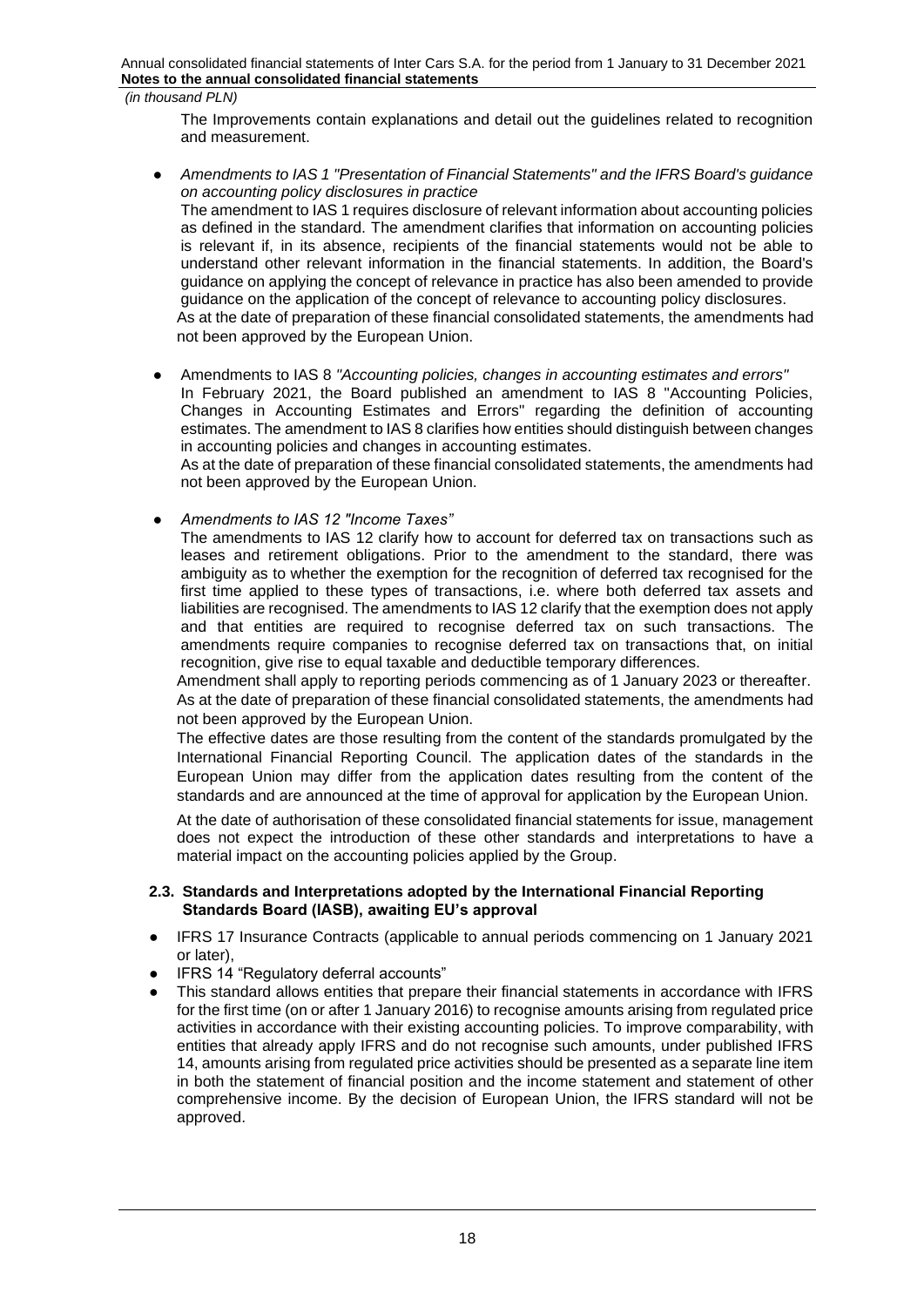#### **2.4. Basis of measurement**

The financial statements have been prepared on the historical cost basis, except for the following items:

- available-for-sale financial assets,
- investment property measured at fair value. All amounts in the financial statements are shown in thousand PLN, unless stated otherwise.

#### **2.5. Capital Group**

The consolidated financial statements of the Inter Cars SA Capital Group ("The Group") include the statements of:

| Name of entity                                           | Consolidation<br>method | % of the Group's share in the<br>share capital |                |  |  |
|----------------------------------------------------------|-------------------------|------------------------------------------------|----------------|--|--|
|                                                          |                         | 31/12/2021                                     | 31/12/2020     |  |  |
| Inter Cars S.A.                                          | full                    | Not applicable                                 | Not applicable |  |  |
| Inter Cars Ukraine                                       | full                    | 100%                                           | 100%           |  |  |
| Q-service Sp. z o.o.                                     | full                    | 100%                                           | 100%           |  |  |
| Lauber Sp. z o.o.                                        | full                    | 100%                                           | 100%           |  |  |
| Inter Cars Česká republika s.r.o.                        | full                    | 100%                                           | 100%           |  |  |
| Feber Sp. z o.o.                                         | full                    | 100%                                           | 100%           |  |  |
| IC Development & Finance Sp. z o.o                       | full                    | 100%                                           | 100%           |  |  |
| Armatus sp. z o.o.                                       | full                    | 100%                                           | 100%           |  |  |
| Inter Cars Slovenská republika s.r.o.                    | full                    | 100%                                           | 100%           |  |  |
| Inter Cars Lietuva UAB                                   | full                    | 100%                                           | 100%           |  |  |
| JC Auto S.A.                                             | full                    | 100%                                           | 100%           |  |  |
| Inter Cars Hungária Kft                                  | full                    | 100%                                           | 100%           |  |  |
| Inter Cars Italia s.r.I                                  |                         |                                                |                |  |  |
| (former JC Auto s.r.l.)                                  | full                    | 100%                                           | 100%           |  |  |
| Inter Cars d.o.o.                                        | full                    | 100%                                           | 100%           |  |  |
| Inter Cars Romania s.r.l.                                | full                    | 100%                                           | 100%           |  |  |
| Inter Cars Cyprus Limited                                | full                    | 100%                                           | 100%           |  |  |
| Inter Cars Latvija SIA                                   | full                    | 100%                                           | 100%           |  |  |
| Cleverlog-Autoteile GmbH                                 | full                    | 100%                                           | 100%           |  |  |
| Inter Cars Bulgaria Ltd.                                 | full                    | 100%                                           | 100%           |  |  |
| Inter Cars Marketing Services Sp. z o.o.                 | full                    | 100%                                           | 100%           |  |  |
| ILS Sp. z o.o.                                           | full                    | 100%                                           | 100%           |  |  |
| Inter Cars Malta Holding Limited                         | full                    | 100%                                           | 100%           |  |  |
| Inter Cars Malta Limited                                 | full                    | 100%                                           | 100%           |  |  |
| Inter Cars Eesti OÜ                                      | full                    | 100%                                           | 100%           |  |  |
| Inter Cars Piese Auto s.r.l.                             | full                    | 100%                                           | 100%           |  |  |
| Inter Cars GREECE                                        | full                    | 100%                                           | 100%           |  |  |
| Q-service Truck Sp. z o.o.                               | full                    | 100%                                           | 100%           |  |  |
| Inter Cars INT d o.o.                                    | full                    | 100%                                           | 100%           |  |  |
| Inter Cars d.o.o. (Bosnia and                            | full                    | 100%                                           | 100%           |  |  |
| Herzegovina)                                             |                         |                                                |                |  |  |
| Aurelia Auto d o o                                       | full                    | 100%                                           | 100%           |  |  |
| Inter Cars United Kingdom - automotive<br>technology Ltd | full                    | 100%                                           | 100%           |  |  |
| Inter Cars d.o.o. Beograd-Rakovica                       | full                    | 100%                                           | 100%           |  |  |
| Inter Cars Fleet Services Sp. z o.o.                     | full                    | 100%                                           | 100%           |  |  |
| JAG Sp. z o.o.                                           | full                    |                                                | 100%           |  |  |
| OOO Inter Cars Automobilna Technika*                     | full                    | 100%                                           |                |  |  |
| Inter Cars Norge AS*                                     | full                    | 100%                                           |                |  |  |
| CB Dystrybucja Sp. z o.o.                                | full                    | 100%                                           |                |  |  |
|                                                          | equity                  |                                                |                |  |  |
| InterMeko Europe Sp. z o.o.                              | method                  | 50%                                            | 50%            |  |  |
|                                                          |                         |                                                |                |  |  |

\* The Company does not carry out operating activities, not consolidated in 2021.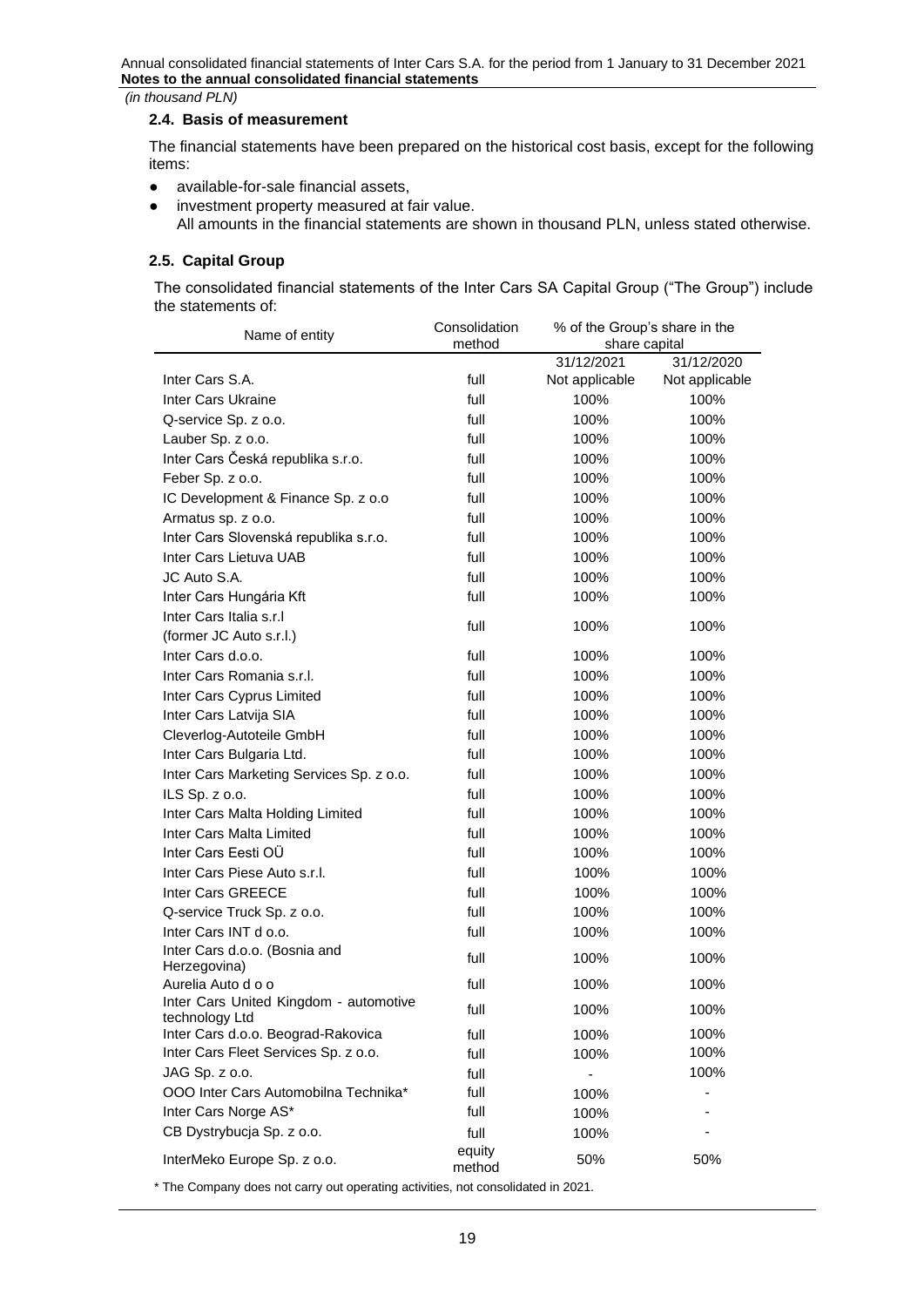JAG Sp. z o.o. was sold in June 2021.

The parent company is Inter Cars S.A. ("the Company / The parent entity").

Presented accounting policies were used equally in all entities comprising the Capital Group. In 2020 there were no changes to the accounting policy, except for the new and amended standards described above. Consolidation is based in the full method. Associated company InterMeko Europe Sp. z o.o. was estimated with equity method.

# **2.6. Functional and presentation currency**

# *(a) Presentation and functional currency*

All amounts in the financial statements are shown in thousand PLN, unless stated otherwise. PLN is the functional currency of Inter Cars S.A.

Assets and liabilities of foreign-based entities, including goodwill and adjustments on fair value as at the purchase date, are translated according to the average National Bank of Poland exchange rate prevailing as at the end of the reporting period. Revenues and costs of foreignbased entities, including entities operating under hyperinflation, are translated according to the average National Bank of Poland exchange rate prevailing on the transaction date. Foreign exchange translation differences are recognised under other comprehensive income and disclosed as foreign exchange translation differences of foreign-based entities. However, if the Group does not hold all shares in a foreign-based entity, a proportional part of the translation differences is recognised under non-controlling interests. If control, significant impact or joint control over a foreign-based entity is lost, the accumulated value of translation differences is reclassified to profit or loss for the current period and recognised as a profit or loss on sales of such an entity. If the Group excludes only a part of its shares in a subsidiary having foreign-based subsidiaries, but controls the remaining interests, an appropriate part of the accumulated value is attached to the non-controlling interests. If the group excludes only a part of its investment in an affiliated entity having foreign-based subsidiaries, but has a material impact or jointly controls the remaining part, an appropriate part of the accumulated value is reclassified to profit or loss for the current period.

The financial result, assets and liabilities of entities using functional currencies other than the PLN is translated into PLN according to the following procedures:

- assets and liabilities of each disclosed balance-sheet are translated at the closing rate as at the reporting date,
- revenues and costs in each statement of comprehensive income are translated at average rates prevailing during a reporting period
- any translation differences are recognised as a separate item of equity

# *(b) Foreign currency transactions*

Transactions presented in foreign currencies have been recognized according to the exchange rate announced at the transaction date. Foreign currency translation differences resulting from settling of these transactions and measuring of monetary assets and liabilities as at the reporting date according to the average National Bank of Poland exchange rate announced at that date, have been recognized as profit or loss, where foreign currency translation differences resulting from settlement of trade liabilities adjust the costs of sales, while the remaining foreign currency translation differences are presented in a separate position.

Non-cash balance sheet items denominated in foreign currency measured at fair value are translated as per the average exchange rate announced by the National Bank of Poland (or another bank in the case of another functional currency) at the date the fair value is measured. The non-cash items measured at historical cost in foreign currencies are translated by the Group using the exchange rate valid on the transaction date. The translation differences are recognized as profit or loss of the current period, except for differences resulting from settlement of capital instruments qualified as available for sale, financial liabilities to secure a share in the net assets of a foreign entity, which are effective, and qualified security of cash flows, recognized by the Group as other comprehensive income.

Foreign currency translation differences resulting from translation of transactions into PLN are recognized separately in the statement of comprehensive income, excluding foreign currency translation differences regarding the repayment of liabilities or payment of trade and other receivables, recognised as cost of sale.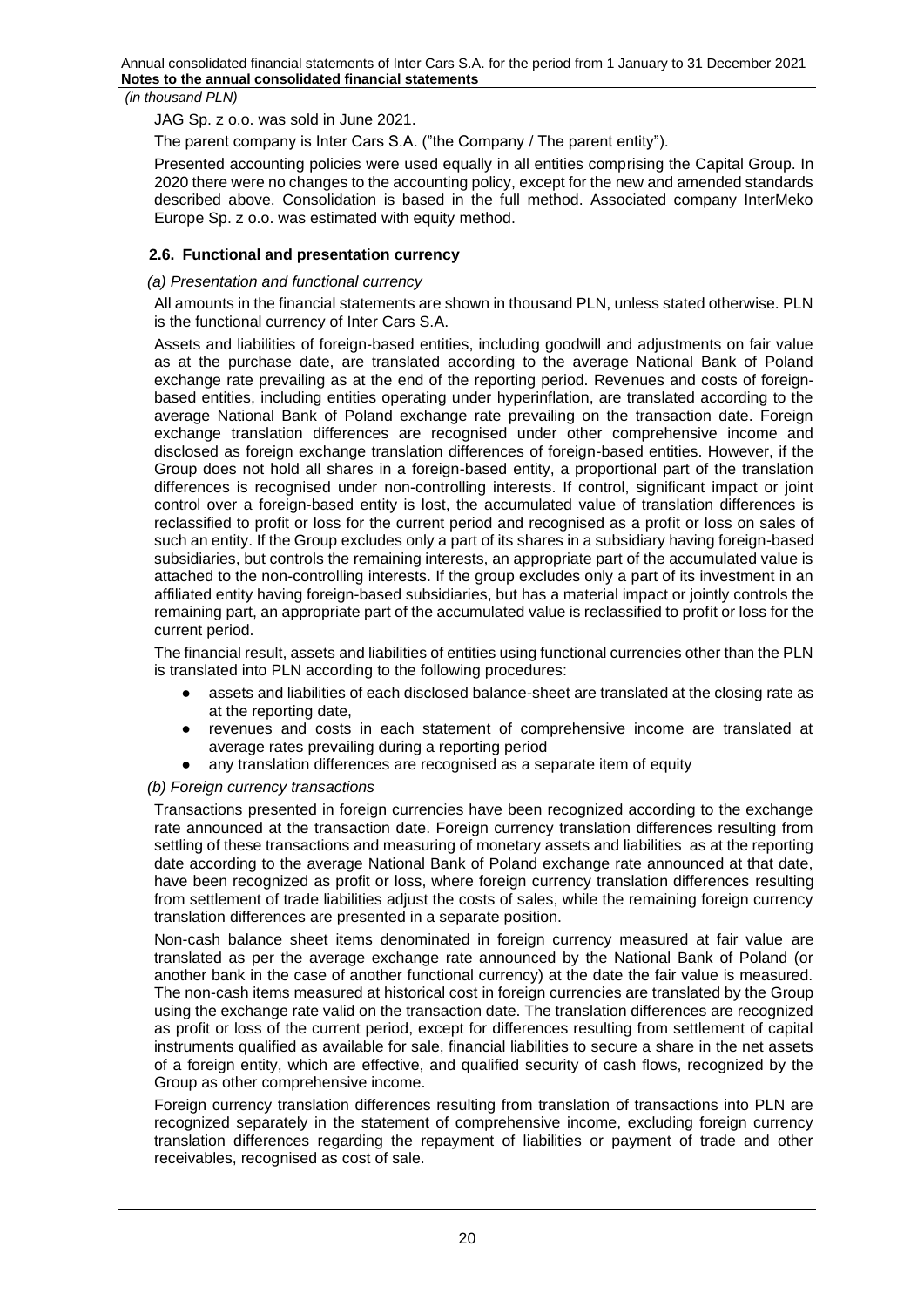*(in thousand PLN)*

## <span id="page-20-0"></span>**3. Basis of accounting**

## **3.1. Changes in the accounting policy**

The main accounting principles applied in preparing these financial statements are presented below. These principles were applied continuously in all presented years with the exception of adopting the new and amended standards described below.

# **3.2. Changes in presentation**

In the reporting period, the Group's Management changed the presentation of trade discounts due from suppliers remaining to be settled in a future period within the consolidated statement of financial position due to the incorrectly applied criteria for offsetting receivable and payable balances according to IAS 32 par. 42 . Before the change, all trade discounts due from suppliers remaining to be settled in a future period were presented in the consolidated statement of financial position under trade and other payables, as a reduction thereof. After the change, trade discounts due from suppliers for which the criteria of IAS 32 par. 42 to enable their offsetting against liabilities (i.e. there is no currently enforceable right to offset) are presented under trade and other receivables.

The impact of the change in presentation in the consolidated statement of financial position as at 31 December 2020 and in the consolidated statement of cash flows for the period ended 31 December 2020 is presented in the table below.

## **Consolidated statement of the financial situation**

| (in thousand PLN)                           | 31/12/2020    |            | 31/12/2020   |
|---------------------------------------------|---------------|------------|--------------|
|                                             | before change | change     | after change |
| <b>ASSETS</b>                               |               |            |              |
| Trade and other receivables                 | 939,746       | 253,959    | 1,193 705    |
| <b>Current assets</b>                       | 3,464,910     | 253,959    | 3,718,869    |
| <b>TOTAL ASSETS</b>                         | 4,678,851     | 253,959    | 4,932,810    |
|                                             |               |            |              |
| <b>Short-term liabilities</b>               |               |            |              |
| Trade and other liabilities                 | 485,761       | 253,959    | 739,720      |
|                                             | 1,273,073     | 253,959    | 1,527,032    |
| <b>TOTAL LIABILITIES</b>                    | 4,678,851     | 253,959    | 4,932,810    |
|                                             |               |            |              |
|                                             | 01/01/2020    |            | 01/01/2020   |
| (in thousand PLN)                           | before change | change     | after change |
| <b>ASSETS</b>                               |               |            |              |
| Trade and other receivables                 | 954,773       | 176,567    | 1,131 340    |
| <b>Current assets</b>                       | 3,225 027     | 176,567    | 3,401 594    |
| <b>TOTAL ASSETS</b>                         | 4,423 893     | 176,567    | 4,600 460    |
| <b>Short-term liabilities</b>               |               |            |              |
| Trade and other liabilities                 | 526,883       | 176,567    | 755,740      |
|                                             | 1,354,681     | 176,567    | 1,531,248    |
| <b>TOTAL LIABILITIES</b>                    | 4,423 893     | 176,567    | 4,600 460    |
|                                             |               |            |              |
| <b>Consolidated statement of cash flows</b> |               |            |              |
| (in thousand PLN)                           | 31/12/2020    | 31/12/2020 | 31/12/2020   |
|                                             | before change | change     | after change |
| Change in trade and other receivables       | 11,013        | (77, 392)  | (66, 379)    |
| Change in trade and other liabilities       | 34,903        | 77,392     | 112,295      |
| <b>Cash from operating activities</b>       | 533,081       |            | 533,081      |
| Net cash from operating activities          | 444,399       |            | 444,399      |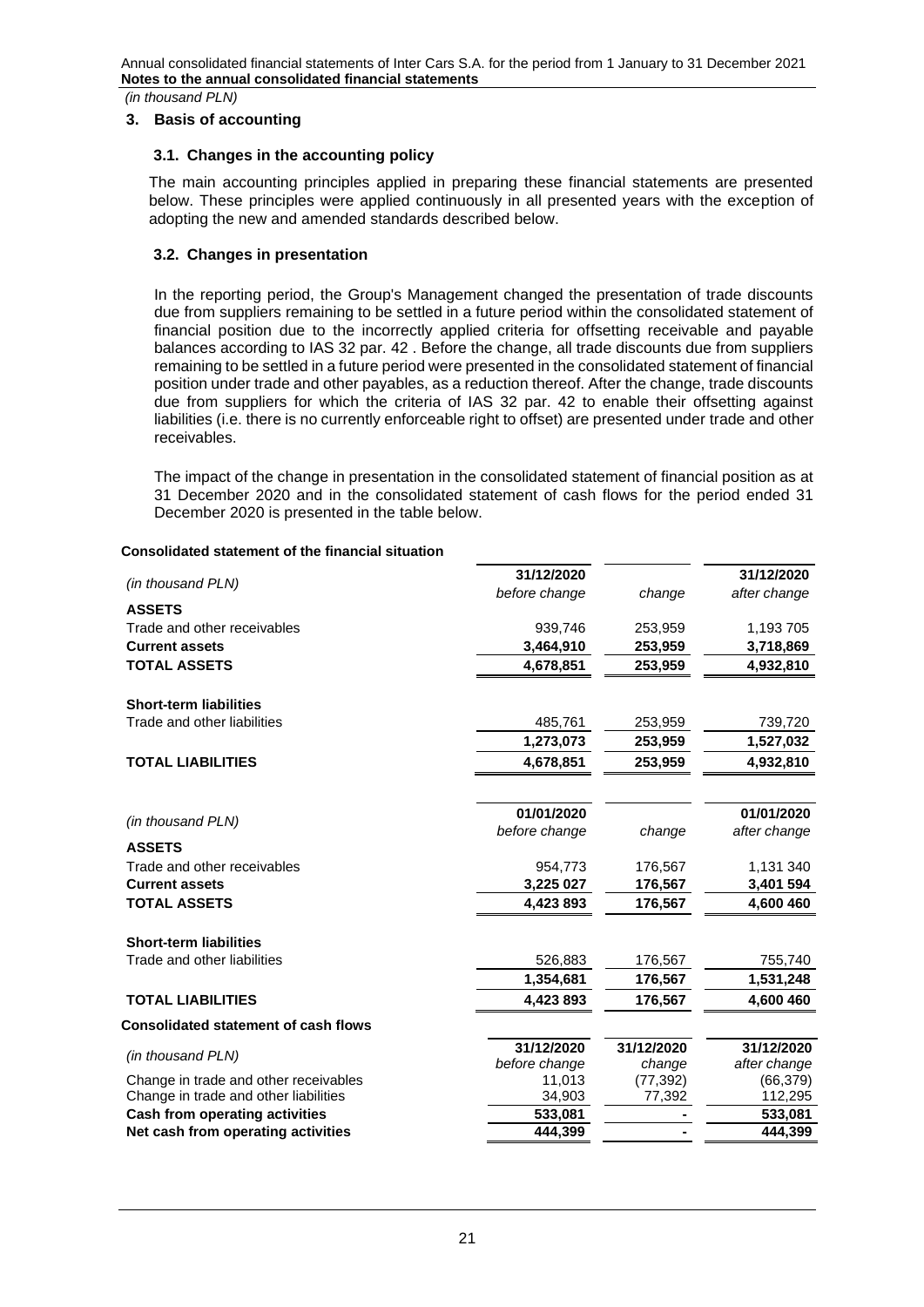The change in presentation had no impact on net profit for 2020 nor on basic and diluted earnings per share.

# **3.3. Principles of consolidation**

## *(a) Subsidiary Companies*

The subsidiaries are entities controlled by the Parent Company. Control is performed when the Parent Company has capacity to manage directly or indirectly the financial and operational policy of a given entity, in order to obtain the benefits arising from its activities. When evaluating the degree of control, the impact of the existing and of potential voting rights are taken into consideration, which, as the report date, may be fulfilled or may be subject to conversion.

The financial statements of subsidiaries are considered in the consolidated financial statement starting from the date of obtaining control over them up to the moment of their expiry.

#### *b) Subsidiary entities*

Investments in subsidiaries and jointly-controlled entities are measured using the equity method (investments measured by equity method), and are initially recognised at the purchase cost. The purchase cost of an investment includes transaction costs.

#### *(c) Consolidation adjustments*

The balances of internal settlements between entities of the Group, the transactions concluded within the Group as well as any unexecuted profits or losses resulting from there as well as the revenues and costs of the Group are eliminated during drawing up a consolidated financial statement. Unrealised gains on transactions with associated entities are eliminated from the consolidated financial statements pro rata to the Group's interest in such entities. The unexecuted losses are excluded from the consolidated financial statement on the same principle as the unexecuted profits, until the moment of occurrence of the premises indicating value loss.

## **3.4. Significant accounting policies**

The Company has consistently applied the following accounting policies to all periods presented in the financial statements:

# **a) Tangible fixed assets**

Property, plant and equipment include Group's assets, investment in third-party fixed assets, fixed assets under construction and third-party fixed assets accepted for use by the Group (when pursuant to a contract the potential benefits and risk resulting from their possession are substantially transferred to the Group). The above mentioned constitute assets used for delivery of goods or services and for administrative purposes or for third-party lease, and the anticipated time of their use exceeds one year.

Items of property, plant and equipment are measured at cost less accumulated depreciation and any accumulated impairment losses. Land is not depreciated.

The acquisition or production cost includes the costs incurred to purchase or manufacture property, plant and equipment, including capitalized interest until a property, plant or equipment asset is handed over for permanent use. The costs incurred at a later period are recognized in the balance sheet value, if the Group is likely to obtain economic benefits. The cost of current maintenance of property, plant and equipment are recognized as profit or loss.

Acquisition or production cost of an item of property, plant and equipment comprises purchase price, including import duties and non-refundable purchase taxes on the acquisition, after deducting trade discounts and rebates, any other costs directly attributable to bringing the item to the location and condition necessary for it to be capable of operating in the manner intended by management, as well as the costs of dismantling and removing the item, and restoring the site on which it is located, which the Group is obliged to incur.

Property, plant and equipment, except for tangible assets under construction and land, are subject to depreciation. Depreciation is calculated to write off the cost of items of property, plant and equipment less their residual value over their estimated useful lives periodically reviewed by the Group. Depreciation of an asset begins when it is available for use and ceases at the earlier of the date that the asset is classified as held for sale, it is derecognized, its residual value is higher than its carrying amount, or it is fully depreciated..

Items of property, plant and equipment are depreciated using the straight-line method over their estimated useful lives which are as follows: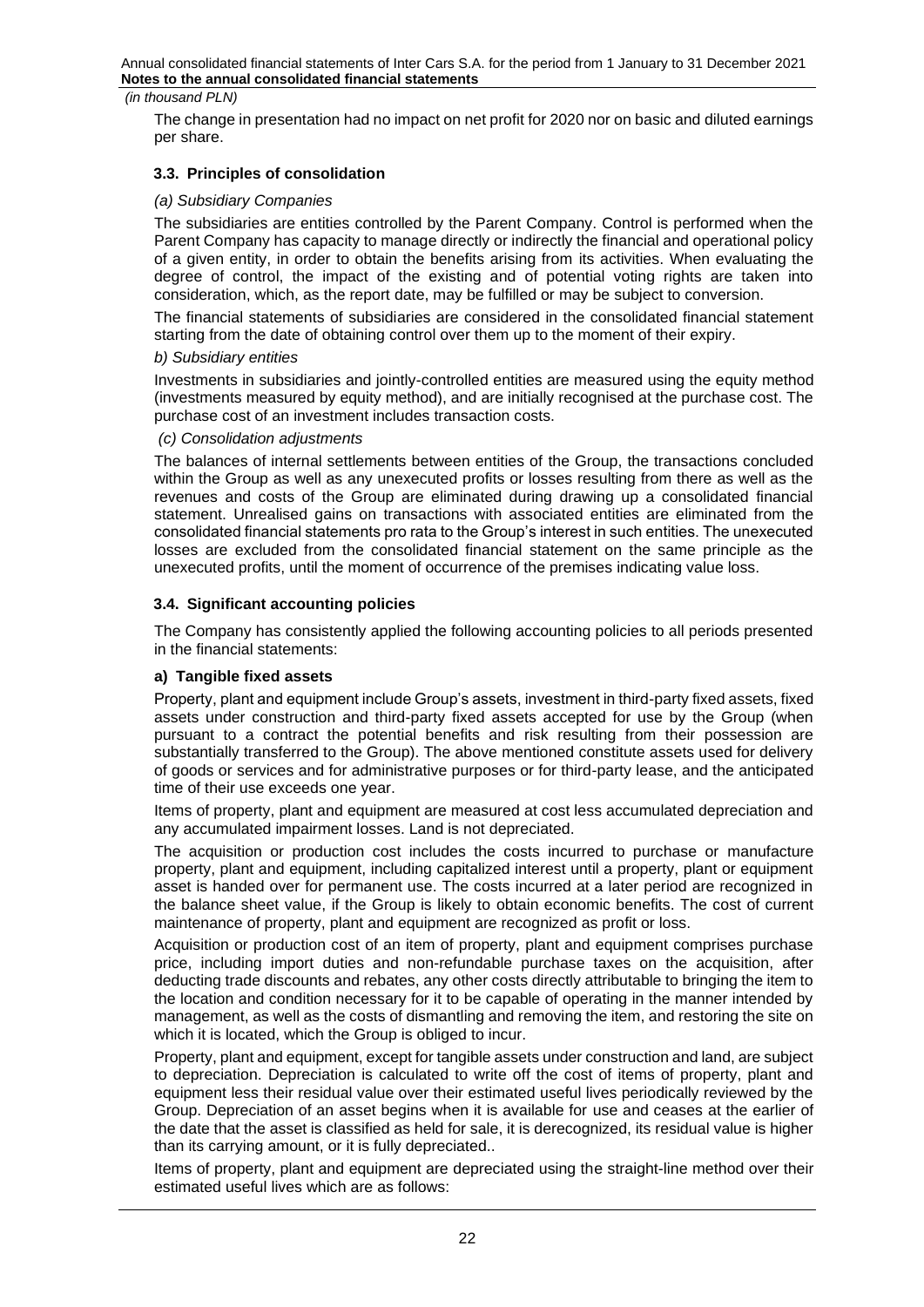| (in thousand PLN)                    |                  |
|--------------------------------------|------------------|
| Buildings and leasehold improvements | 10 - 40 years    |
| Plant and machinery                  | 3 - 16 years     |
| <b>Vehicles</b>                      | $5 - 7$ years    |
| Other fixed assets                   | 1 year - 5 years |

# **b) Goodwill**

Goodwill arising on acquisition of subsidiaries is measured at cost, being the excess of the cost of the business combination over the acquirer's interest in the net fair value of the identifiable assets, liabilities and contingent liabilities. After initial recognition, goodwill is recognized at cost less any accumulated impairment losses. Other purchase costs are presented in the balance sheet in the period in which they were born by the Company.

After the initial presentation, goodwill is measured according to the purchase price less any cumulated impairment losses. In the case of investments measured using the equity method, goodwill is recognized as the carrying value of investments, while an impairment loss on this investment is not allocated to any item of assets, including goodwill, which constitutes a part of the value of the investment. Purchase of non-controlling shares is recognized as transactions with shareholders, as a result of which goodwill is not recognized with this type of transactions. Adjustments on non-controlling shares are based on the proportional value of net assets of a related entity .

# **c) Intangible assets**

Identifiable non-monetary assets without physical substance, whose acquisition or production cost can be estimated reliably and which will probably bring future economic benefits to the Group attributable directly to a given asset, are recognized as intangible assets. Intangible assets with definite useful lives are amortized over their useful lives, starting from the day when a given asset is available to be placed in service. Amortisation of an asset ceases at the earlier of the date that the asset is classified as held for sale (or included in a disposal group of assets that is classified as held for sale) in accordance with IFRS 5 Non-Current Assets Available for Sale and Discontinued Operations, and the date that the asset is derecognized or when it is fully amortized. The amortisable amount of an intangible asset for amortization is determined after deducting its residual value.

#### *Relations with vendors.*

Relations with suppliers acquired through an acquisition or business combination are initially recognized at acquisition cost. The acquisition cost of relations with suppliers acquired through mergers is equal to their fair value as at the merger date.

Following initial recognition, relations with suppliers are measured at acquisition cost less amortization and impairment losses, if any. Relations with suppliers acquired as a result of the merger with JC Auto S.A. were depreciated over a period decided by the Board, accordingly to their estimated useful economic life.

#### *Computer software*

Software licenses are valued at acquisition cost plus the costs directly attributable to bringing them to the condition necessary for the asset to be capable of operating.

The costs related to maintaining software are recognized as the costs of the period in which they are incurred.

Costs related directly to the production of unique computer software for the Group, which will probably yield economic benefits exceeding costs beyond one year, are disclosed under intangible assets and amortized over the useful life of a given asset, however no longer than for the term of the lease agreement.

### **d) Investment property**

Investment property is property is held to earn rentals or for capital appreciation or both, rather than for: a) use in production or supply of goods or services or for administrative purposes; or b) sale in the ordinary course of business. Initially, investment property is valued at acquisition cost, including transaction costs. After initial recognition, it is measured at fair value, and any gain or loss arising from a change in the fair value is recognised in profit or loss for the period in which it arises.

Assets are transferred to investment property only when there is a change in their use and the criteria for recognition of property under investment property are met. The Company applies the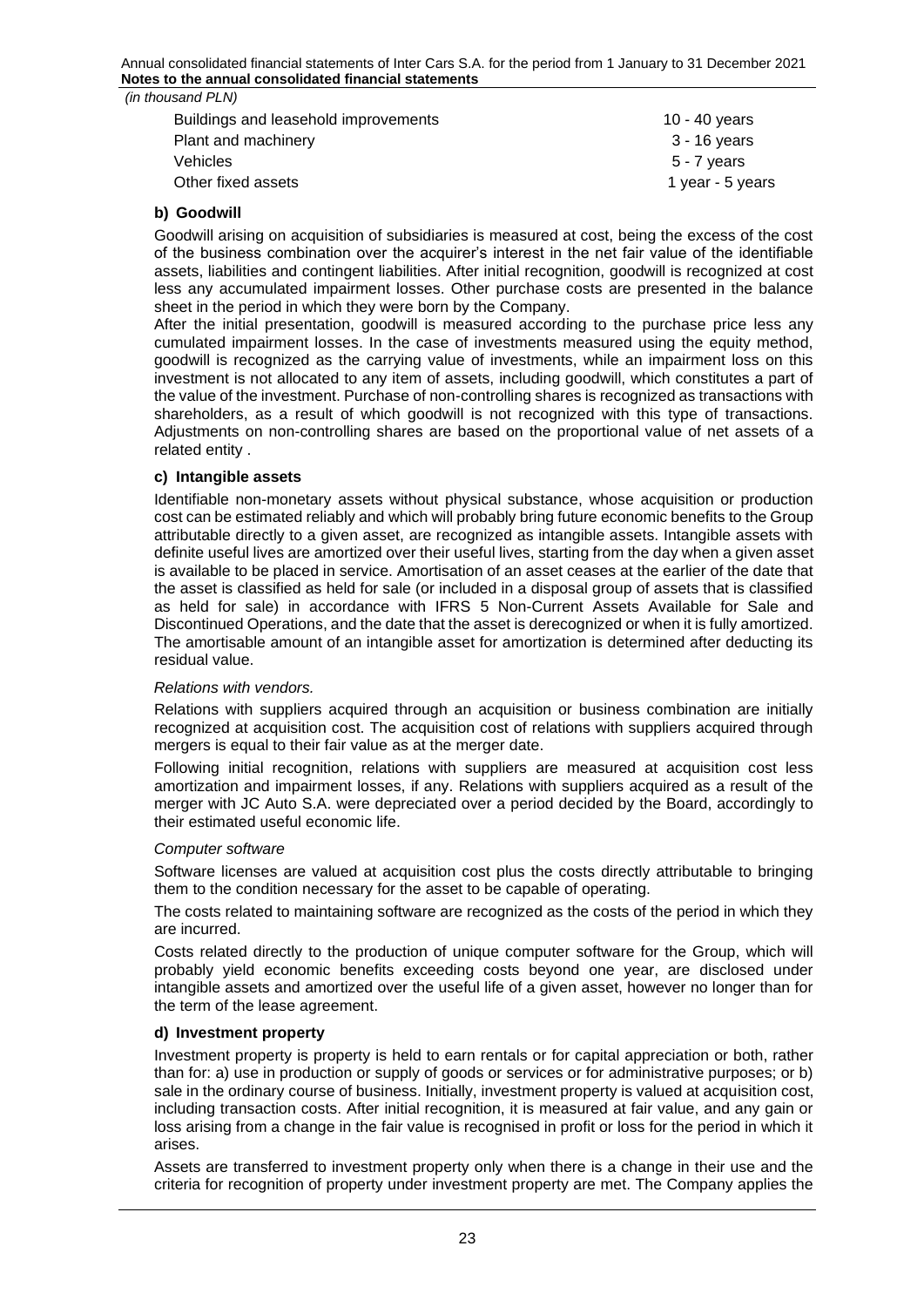principles described in the section "Property, Plant and Equipment" to such property until the day of change in its use. Any difference between the fair value of the property as at that date and its previous carrying amount is recognized under other comprehensive income.

Property is transferred from investment property only if there is a change in its use evidenced by: a) commencement of owner-occupation, for a transfer from investment property to owneroccupied property; b) commencement of development with a view to sale, for a transfer from investment property to inventories.

For a transfer from investment property carried at fair value to owner-occupied property or inventories, the property's deemed cost for subsequent accounting is its fair value at the date of change in use.

# **e) Financial instruments**

1. Classification and measurement of financial assets

The Group has prepared a detailed analysis of its business models regarding the management of financial assets, as well as an analysis of characteristics of the cash flows resulting from the applicable contracts. In the course of analyses changes were made to the classification of the financial assets. The standard did not have a material bearing on measuring the particular categories of financial assets.

The Group has been recognizing financial assets in the following categories:

- measurement at amortized costs,
- measured at Fair Value through Profit or Loss,
- measured at Fair Value through other total income,

The classification relies on the financial assets management model adopted by the Group and on the contractual terms of cash flows. The group re-qualifies investments to debt instruments only when the model of managing these assets changes. Debt instruments are maintained for the purposes of contractual flows, which include solely payment of principal and interest (SPPI) are measured by the Group at amortized cost. The Company performs the SPPI test for loans granted by comparing the total of the principal and interest with the model instrument according to IFRS 9. The interest revenue is calculated by means of the effective interest rate method and shown in "interest revenue" in the financial result. Impairment write-downs are shown under the "financial assets impairment write downs." The Company assesses credit losses related to debt instruments measured at amortized cost.

In 2021 and 2020 the Group did not use external instruments for trade receivables such as factoring. In the course of an analysis of the business model for trade receivables it was determined that all trade receivables are held to be paid - the Group has no plans to its trade receivables; they are all held until maturity date. The Group evaluates if the classification test according to IFSR 9, the so-called SPPI test, checking if the cash flows from receivables represent solely the principal and interest. If the test criteria are met, trade receivables are measured at amortized cost. As regards trade receivables, the Group applies a simplified approach provided for in the standard, and, consequently, measures a write-down on anticipated credit losses at an amount equal to the anticipated credit losses throughout an entire lifetime of a receivable. This approach results from the fact that the Group's receivables do not include any material financial elements within the meaning of IFRS 15. For the purposes of calculation of a write-down, the Group uses a provision matrix by means of which revaluation write downs are determined for receivables classified in different overdue ranges. This method provides for historical data related to credit losses and a potential impact of material and identifiable future factors (e.g. market or macroeconomic). The probability of non-payment of a receivable is estimated based on historical data regarding previously unpaid receivables. To assess the parameter of non-payment of receivable by a customer, the Group has created 8 ranges:

- Not overdue;
- Overdue from 1 to 30 days;
- Overdue from 31 to 60 days;
- Overdue from 61 to 90 days;
- Overdue from 91 to 180 days:
- Overdue from 181 to 270 days:
- Overdue from 271 to 360 days:
- Overdue over 360 days.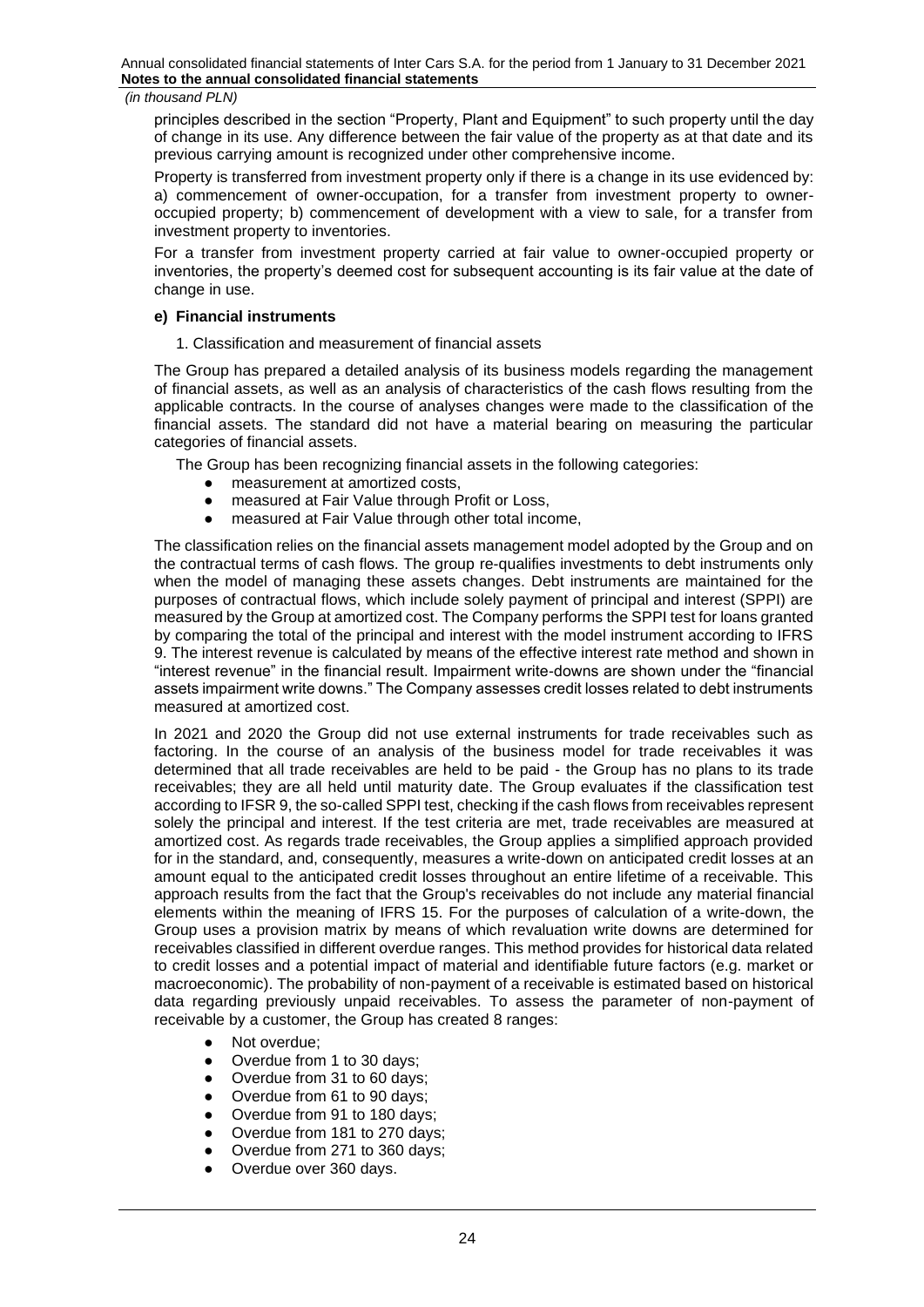*(in thousand PLN)*

For each of the above ranges the Group estimates a non-payment parameter which takes into account historical non-payment of sales invoices by customers over a period of two years preceding the year for which financial statements are prepared. The value of the anticipated credit loss is calculated by multiplying the value of a receivable in a given range by a calculated nonpayment parameter.

As regards trade receivables, the Group provides also for an individual possibility of determining the anticipated credit losses. This regards in particular: receivables from liquidated or bankrupt debtors, receivables questioned by debtors and of which they are in default, other overdue receivables, as well as non-overdue receivables, where the risk of them being irrecoverable is significant according to the individual assessment of the Management Board (especially where the anticipated legal and collection costs related to an overdue amount are equal to or higher than such amount). In the above situations a write-down on receivables can be created up to 100% of their value.

Currently the Group does not identify negative changes on the market that might result in a negative impact of future factors on the scale of financial losses. The macroeconomic factors (GDP, unemployment) do not justify application of further portfolio write-downs regarding the status of receivables as at the balance sheet date.

The Group applies a 3-level classification of financial assets in terms of their impairment, with the exception of trade receivables:

- Level 1 balances for which there has not been a significant increase of credit risk since their initial recognition, and for which an anticipated loss is determined based on the probability of non-payment of a receivable within 12 months (i.e. the total anticipated credit loss multiplied by the probability that the loss will occur within the next 12 months);
- Level 2- balances for which there has been a significant increase of credit risk since their initial recognition but there are no objective grounds for impairments, and for which an anticipated loss is determined based on the probability of non-payment of a receivable within an entire contractual lifetime of an asset;
- Level 3- balances with objective grounds for impairment.

Financial assets are recognized, in part or in full, once the Group has done everything possible to collect its receivables and decided that their recovery cannot be reasonably expected. This usually takes place when an asset is more than 360 days overdue (in the case of unrelated parties) and recoverability of receivables is deemed unlikely. Following initial recognition, investments in capital instruments are measured at fair value. The Group has elected to present its profits and losses from changes in the fair value of capital instruments in the other comprehensive income. Therefore, the profits and losses from changes in the fair value are not subject to further reclassification to the financial result when the Company ceases to recognize investments. Dividends from such investments are recognized in the financial result upon obtaining by the Group the right to receive respective payments.

Impairment write-downs on capital investments measured at fair value in other comprehensive income are presented under "financial asset impairment write-downs."

# **f) Financial liabilities other than derivatives**

Debt instruments and subordinated debt are recognized as at their date. Any other financial liabilities, including liabilities measured at fair value are recognized as at the transaction date, on which the Group becomes a party to an agreement obliging it to issue a financial instrument.

Following their repayment, cancellation or expiration, financial liabilities are removed from the Group's books.

Financial assets and liabilities are offset against each other and recognized in the financial statements as a net amount only if the Group is authorized to offset particular financial assets and liabilities or intends to settle a particular transaction in net amounts of offset financial assets and liabilities items or intends to utilize financial assets subject to offsetting, and settle the financial liabilities.

The Group recognizes financial liabilities other than derivatives as other financial liabilities. Such financial liabilities are initially recognized at fair value plus directly related transactional costs. Following the initial recognition, such liabilities are valued at amortized cost using the effective interest rate method.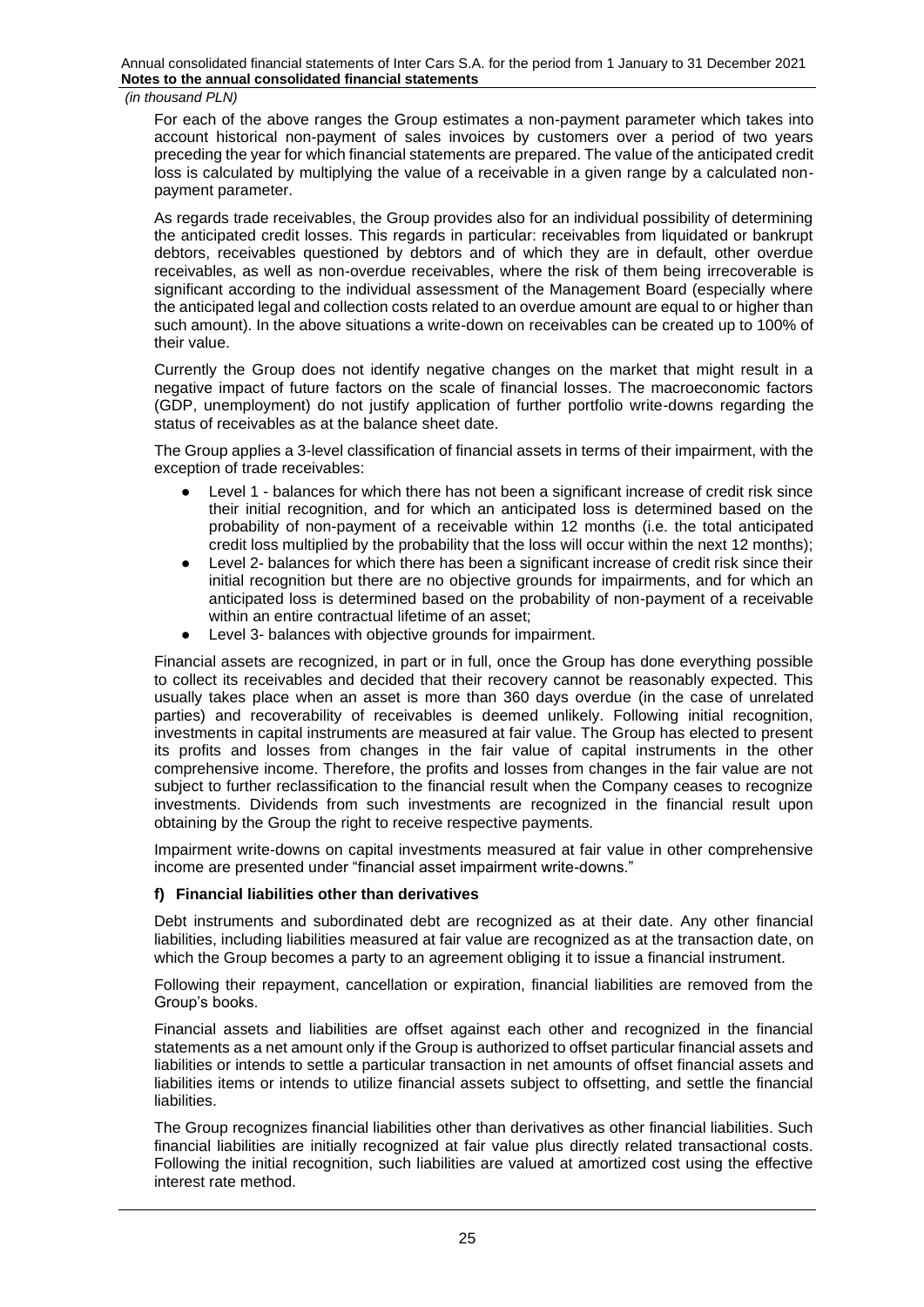## **g) Impairment of assets**

Financial assets

An impairment loss on a financial asset is recognised if there is objective evidence that there occurred one or more events which may have an adverse impact on future cash flows related to a given financial asset.

The amount of an impairment loss on a financial asset carried at amortised cost is measured as the difference between the asset's carrying amount and the present value of the future cash flows, discounted using the original effective interest rate.

As at each reporting date, it is assessed whether objective evidence of impairment exists for financial assets that are deemed material individually. Other financial assets are divided into groups with similar credit risk and assessed for impairment collectively.

Impairment losses are recognised in current period profit or loss.

Impairment losses are reversed if a subsequent increase in the recoverable value can be objectively attributed to an event occurring after the impairment recognition date.

An impairment loss on financial assets available for sale is recognised by relocation to profit or loss of the current period of an accumulated loss recognised in the valuation capital to fair value. The value of the accumulated loss mentioned above is calculated as a difference between the purchase price, minus depreciation and repayment of capital instalments, and the fair value minus impairment losses previously recognised as profit or loss of the current period. Changes to impairment losses related to the application of the effective interest rate method are recognised as interest revenue.

Impairment losses are reversed if a subsequent increase in the recoverable value can be objectively attributed to an event occurring after the impairment recognition date. Impairment losses related to investments in equity instruments classified as available for sale are not reversed through profit or loss. If the fair value of debt instruments classified as available for sale increases and the increase can be objectively attributed to an event occurring after the impairment recognition date, the previously recognised impairment loss is reversed with the reversal amount disclosed under other comprehensive income.

# *Non-Financial Assets*

The carrying amount of non-financial assets other than investment property, inventories and deferred tax asset is tested for impairment at each reporting date. If the Group has a reason to suspect that a given asset's value has been impaired, it estimates its recoverable amount. The recoverable amount of goodwill, intangible assets with indefinite useful lives and intangible assets which are not yet ready for use is established at each reporting date.

An impairment loss is recognised when the carrying amount of an asset or a cash-generating unit is higher than its recoverable amount. A cash-generating unit is the smallest identifiable group of assets which generates cash inflows that are largely independent of the cash flows from other assets or groups of assets. Impairment losses are recognised in current period profit or loss. Impairment of a cash-generating unit is initially recognised as a decrease in goodwill allocated to that cash-generating unit (a group of cash-generating units), and subsequently as a decrease in the carrying amount of the other assets belonging to that cash- generating unit (a group of cashgenerating units) on a pro-rata basis.

The recoverable amount of assets or cash-generating units is the higher of their net realisable value and their value in use. Value in use is calculated by discounting estimated future cash flows with a pre-tax interest rate that reflects current market assessments of the time value of money and the risks specific to the asset. In the case of assets which do not generate independent cash flows, value in use is estimated for the smallest identifiable cash-generating unit to which the asset belongs.

Impairment losses on goodwill are not reversible. As far as other assets are concerned at each reporting date impairment losses recognised in prior periods are reviewed to determine if there is any evidence that they no longer exist or have decreased. An impairment loss recognised in prior periods is reversed if the estimates used to determine the asset's recoverable amount have changed. An impairment loss is reversed only up to the carrying amount of the asset (net of amortisation and depreciation) that would have been disclosed had no impairment loss been recognized.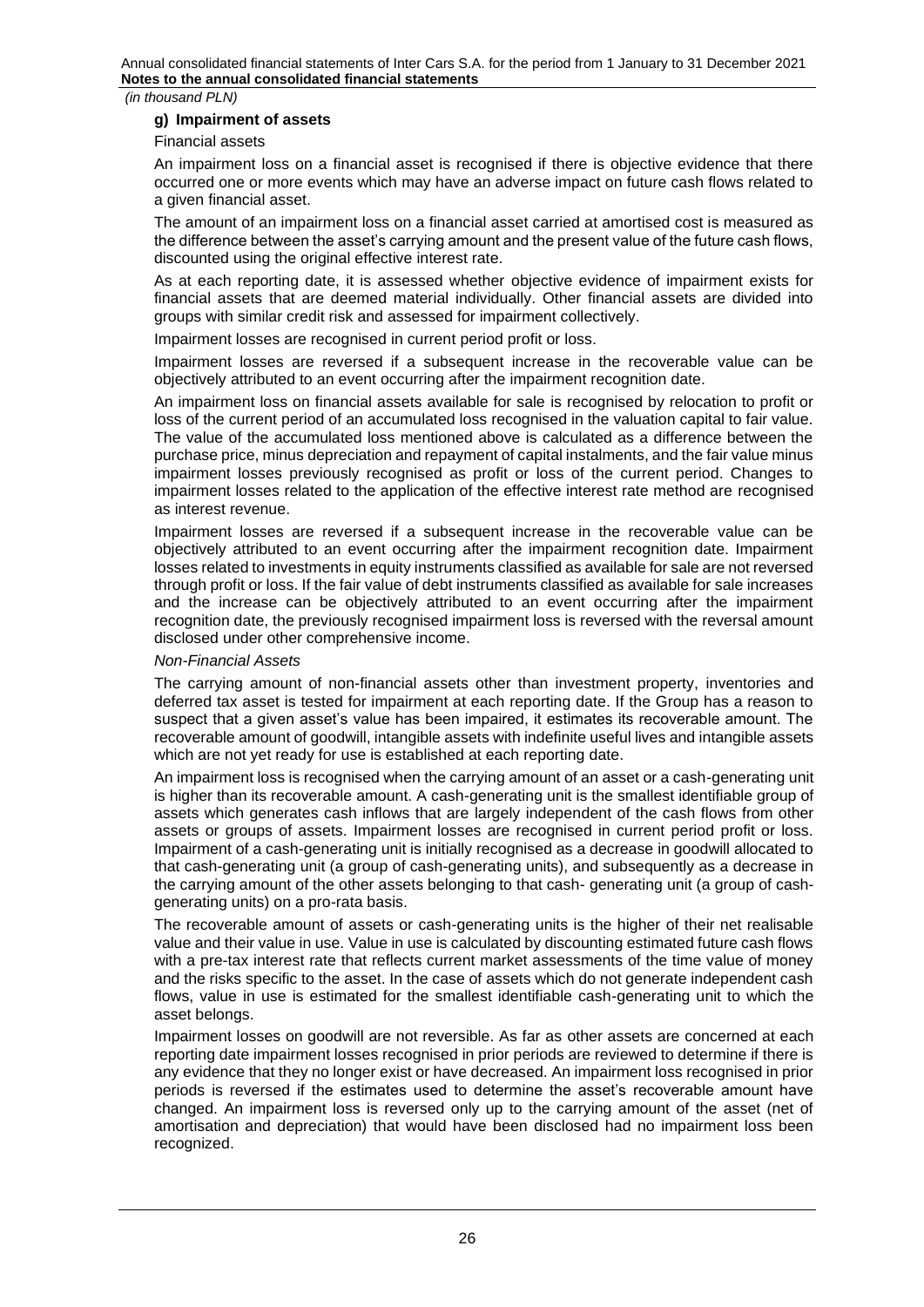# **h) Lease**

According to the requirements, as of 1 January 2019, for the first time the Group applied IFRS 16 Leases. IFRS replaces the existing lease guidelines, including IAS 17 Leases. IFRS 16 introduces a single, balance-sheet-based model of recording and measuring leases. IFRS 16 introduced a single, balance-sheet-based model of recording and measuring leases. A lessor recognizes an asset representing the right of use of a specific asset and a lease obligation corresponding to the obligation of payment of lease fees.

The IFRS 16 sets forth the requirement to control a particular asset indicated in an arrangement directly or implicitly. An assignment of a right to use an asset takes place when an identified asset with respect to which the lessee is entitled to practically all economic benefits and controls the use of such assets over a given period.

A lessor recognizes lease interest costs and the depreciation of right-of-use assets separately.

IFRS 16 provides for exceptions from the general lease model related to short-term lease contracts (i.e. shorter than 12 months) and lease of low-value assets (e.g. laptops).

The Group has decided to apply the above exemptions provided for by the standard and recognized the fees on a straight-line basis in the profit or loss for the current period.

The standard does not introduce significant changes to the requirements related to lessors. A lessor should continue classifying lease contracts as a financial or operating lease.

#### **The Group as a Lessee**

For leases classified as operating leases in conformity with IFRS 17, the Group has recognised the lease liabilities measured at the current value of the remaining lease payments, discounting by means of the marginal interest rate as at the date of initial application. The Group has measured the right-of-use asset for particular lease contracts (separately for each contract) in a value equal to a lease liability adjusted by previously recognized prepaid or accrued lease fees.

The assets recognized as right-of-use assets include office spaces and premises leased for the purposes of some branches.

As of 1 January 2019, the value of right-of-use assets and the value of lease liabilities are equal, and the implementation of the standard did not affect the equities.

The impact of implementation of IFRS 16 on the balance sheet total results from recognizing a right-of-use asset in correspondence with a lease liability. In the statement of comprehensive income it will cause a decrease in the operating costs (other than accumulated depreciation) and an increase in the accumulated depreciation and financial costs (interest).

It should, however, be pointed out that currently the operating lease fees are settled using the straight line method according to IFRS 17, whereas as a result of changes resulting from the adoption of IFRS 16 it is expected that although the lease assets will also be settled using the straight line method by means of amortization write downs, the costs of the interest on liabilities will be settled using the effective interest rate method, resulting in a decrease in the costs during the initial periods following entering into a contract, as well as their decrease over time.

# **The Group as a Lessor**

Premises, cars and other devices of which the Group is a lessor and which it leases out to its agents running branches are treated as a sublease. These lease liabilities equal the respective lease receivables.

# **Determining the lease period: contracts for an indefinite period of time**

In 2019, the IFRS Interpretations Committee, hereinafter referred to as the "Committee," published a summary of decisions made at public meetings related to IFRS 16 interpretations regarding recognition of contracts for an indefinite period of time. The Company has analysed the impact of the Committee's decisions on its accounting policy and concluded that the decisions affect the value of the right-of-use assets as well as the lease liabilities presented in its balance sheet.

According to the new approach to and interpretation of the standard, all contracts concluded for an indefinite or definite period of time with the possibility of their extension, analysed and qualified as a lease for an anticipated term of a lease contract, estimated individually for each of the contracts taking into consideration, among other things:

- potential costs related to a termination of a lease contract, including costs of entering into a new lease contract, such as the costs of its negotiation, costs of relocation, costs of identification of another base asset corresponding with the lessee's needs, costs on integrating a new asset into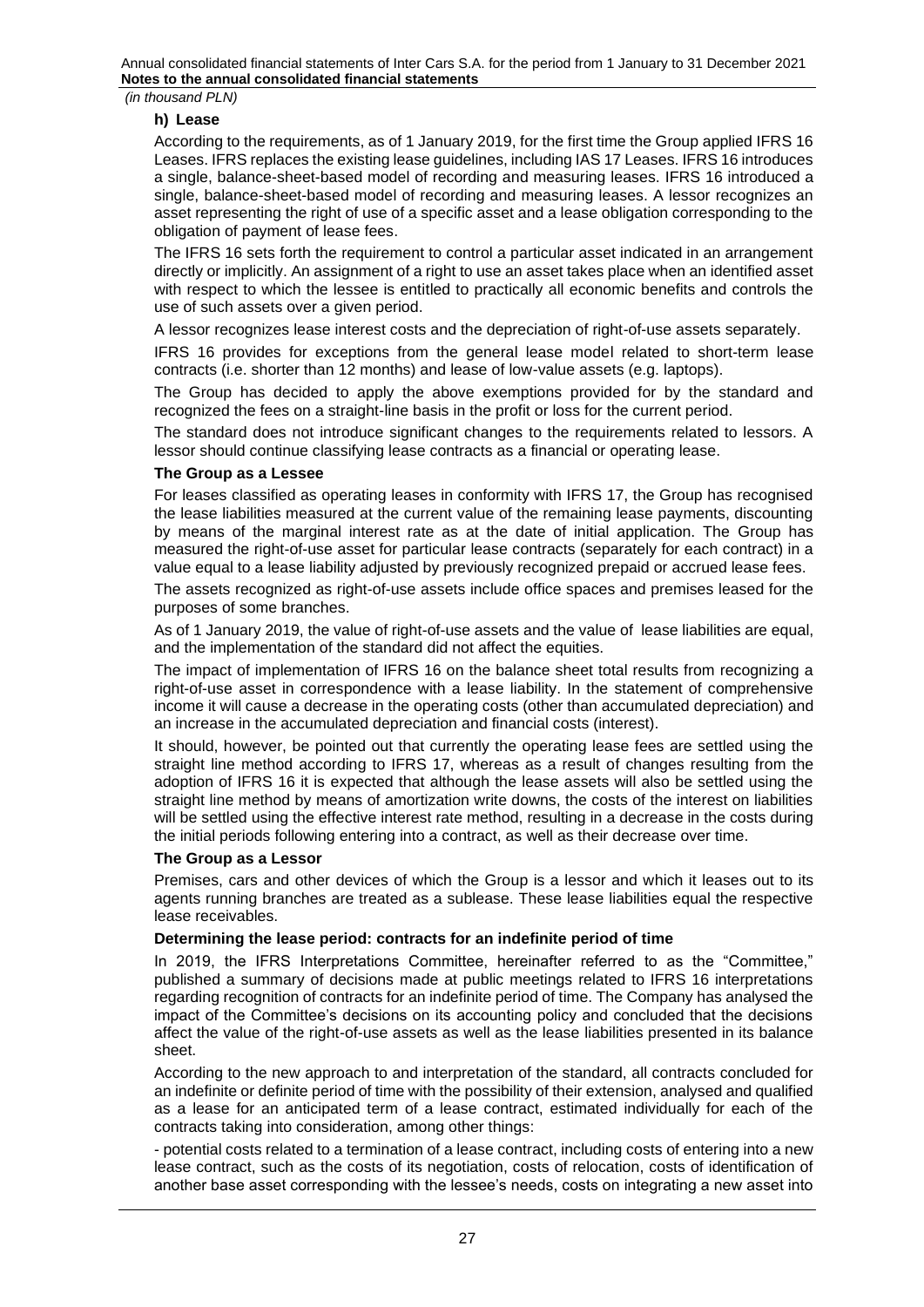the Group's operations or costs of penalties for termination as well as similar costs, including costs related to returning a base asset in a condition or to a location specified in a contract, or

- existing business plans and other contracts justifying using a leased object over a given period.

# **Determination of the lessee's marginal interest rate**

Due to the fact that the Group has no information on the interest rate for lease contracts, to measure lease liabilities it applies a marginal interest rate that it would have to pay in order to be able to borrow funds in a given currency for a similar period and with a similar security to purchase an asset of a value similar to that of a right-of-use asset in a similar economic environment.

# **i) Inventory**

Inventories are recognised at the lower of their acquisition (production) cost or net realisable value. The cost of inventories includes all costs of acquisition and processing as well as all other costs incurred in order to bring inventories to condition available for sale.

The acquisition or production cost is determined using the FIFO method, which assumes that sales are made from the oldest available goods.

The amounts of discounts and rebates as well as other payments depending on the purchase volume reduce the purchase price regardless of the date on which they are actually granted, provided that their receipt is probable.

Net realisable value is recognised in the amount of the estimated selling price that could be obtained in the ordinary course of business, less any estimated cost of finishing the inventories and costs to sell.

The value of inventories is reduced by impairment losses recognised when the net realisable price (price less discounts, rebates and selling costs) is lower than the relevant acquisition (production) cost, determined separately for each line of inventories.

The Group receives discounts on the value of purchased goods, the amount of which depends on the annual turnover with a given supplier (including participation in a purchasing group). The Group makes the current calculation of the value of the mark-up by individually referring for each contracting party the value of the received turnover bonuses to the turnover realised in the period and the inventory held from a given contracting party. The discounts calculated this way are distributed proportionally to the value of goods sold and to the value of inventory. The value of discounts, rebates and other volume-dependent payments (except marketing, warranty and claim discounts) is recognised as a reduction in the purchase price irrespective of the date of their actual receipt..

# **j) Cash and cash equivalents**

Cash and cash equivalents comprise cash in hand and cash at banks, as well as term deposits and short-term securities maturing within three months.

# **k) Equity**

In the Group's financial statements, the equity comprises:

- 1. Share capital disclosed in the amount specified in the Company's Articles of Association and entered into the court register,
- 2. Share issue capital disclosed as a separate item under equity. Costs of share issue are charged against equity.
- 3. The reserve fund created pursuant to the Code of Commercial Companies,
- 4. The remaining reserve funds created based on the valuation of management options,
- 5. Retained profit, comprising retained profit from prior years and the profit or loss from the current financial period.
- 6. Foreign exchange gains / losses capital from recalculation of entities operating abroad.
- 7. Non-controlling interest value of assets attributable for non-controlling shareholders.

# **l) Loans and borrowings**

Loans and borrowings are initially recognised at acquisition cost, equal to their respective fair value, the determination of which includes cost of contracting a loan as well as discounts and bonuses received at the time of the liabilities settlement

In subsequent periods, loans and borrowings are measured at amortised cost using the effective interest rate.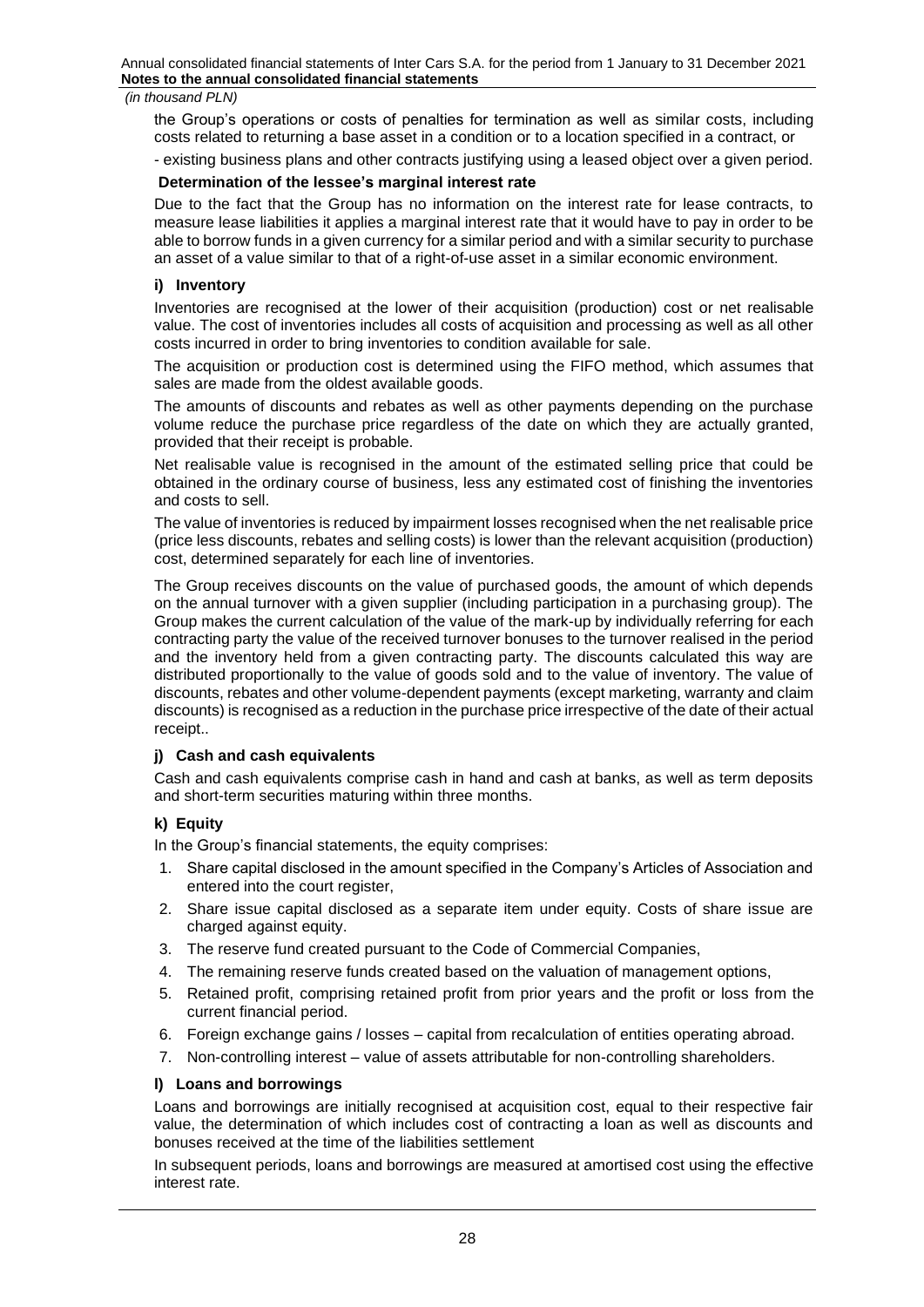## **m) Trade payables and trade payables submitted for factoring**

Trade payables represent obligations to pay for goods and services purchased in the ordinary course of business from suppliers. Trade payables are classified as current payables if the payment term is within one year (or in the ordinary course of business if longer). Otherwise, the payables are shown as non-current.

Liabilities other than financial liabilities measured at fair value through profit or loss are measured at adjusted cost at the balance sheet date. In case of short-term liabilities, this valuation corresponds to the amount payable. Liabilities, the settlement of which according to the contract takes place by issuing financial assets other than cash or by exchange for financial instruments, are valued at fair value.

Trade payables for goods are reduced by the value of trade bonuses due from suppliers up to the amount of the liability to each supplier in detail, unless the trade contract stipulates settlement by means of offsetting.

The payables to suppliers presented in the Group's Statement of Financial Position also include trade payables transferred for debt factoring, which fall into the category "trade". When a payable is transferred to debt factoring, the Group recognises a payable to a factor who, as a result of the statutory subrogation of the receivable, legally assumes the rights and obligations characteristic of trade receivables. Debt factoring is not directly regulated by IFRS and, due to its ambiguous nature, it was necessary for the Group to make a significant judgement regarding the presentation of balances placed under factoring in the statement of financial position and the presentation of the transaction in the statement of cash flows. In the Group's opinion, the following aspects were key in determining the aforementioned presentation of the balance of trade payables submitted for debt factoring as "Trade payables" together with other trade payables and not as debt payables:

- from legal point of view, when debt factoring is subrogated, the rights and obligations arising from the liabilities are transferred and not extinguished and new rights and obligations towards the factor are established,

- no additional guarantees are established in connection with the debt factoring and there is no change in the commercial terms relating to breach and cancellation of the agreement,

- the purpose of the programme is not only to improve the Group's liquidity but also to support the suppliers in obtaining more favourable financing in order to build long-term business relationships,

- the agreed payment terms as well as the payment pattern (including interest and discount) do not change with respect to trade payables to a given supplier that are not covered by debt factoring. Therefore, as well as taking into account the agreed interest and discount rate and the term of the extended repayment, the cash flows associated with the liability submitted for debt<br>factoring will not change by more than 10% factoring will not change by more than 10% the costs associated with the debt factoring are borne exclusively by the suppliers. Suppliers bear the cost of discounting in connection with earlier (i.e. before the expiry of the basic term of 60 days as a standard) receipt of payment from the factor,

- the final terms of the factoring are negotiated between the suppliers and the bank, and Inter Cars is not a party to these agreements,

- the factor is the bank and at the moment of subrogation by the factor the creditor changes,

- the suppliers decide whether they want to present their receivables for early redemption and the factor has the right not to accept a given invoice for early financing,

- Inter Cars does not have information about which supplier and which of its invoices were financed earlier by the factor,

- the term of actual repayment of the supplier's debts covered by the factoring is longer (and is up to 180 days) than the term of repayment of the other suppliers whose debts are not factored (and is 60 days).

# **n) Provisions**

A provision is recognised when a group has a present obligation (whether legal or constructive) resulting from past events, it is probable that an outflow of resources embodying economic benefits will be required to settle the obligation, and a reliable estimate can be made of the amount of the obligation.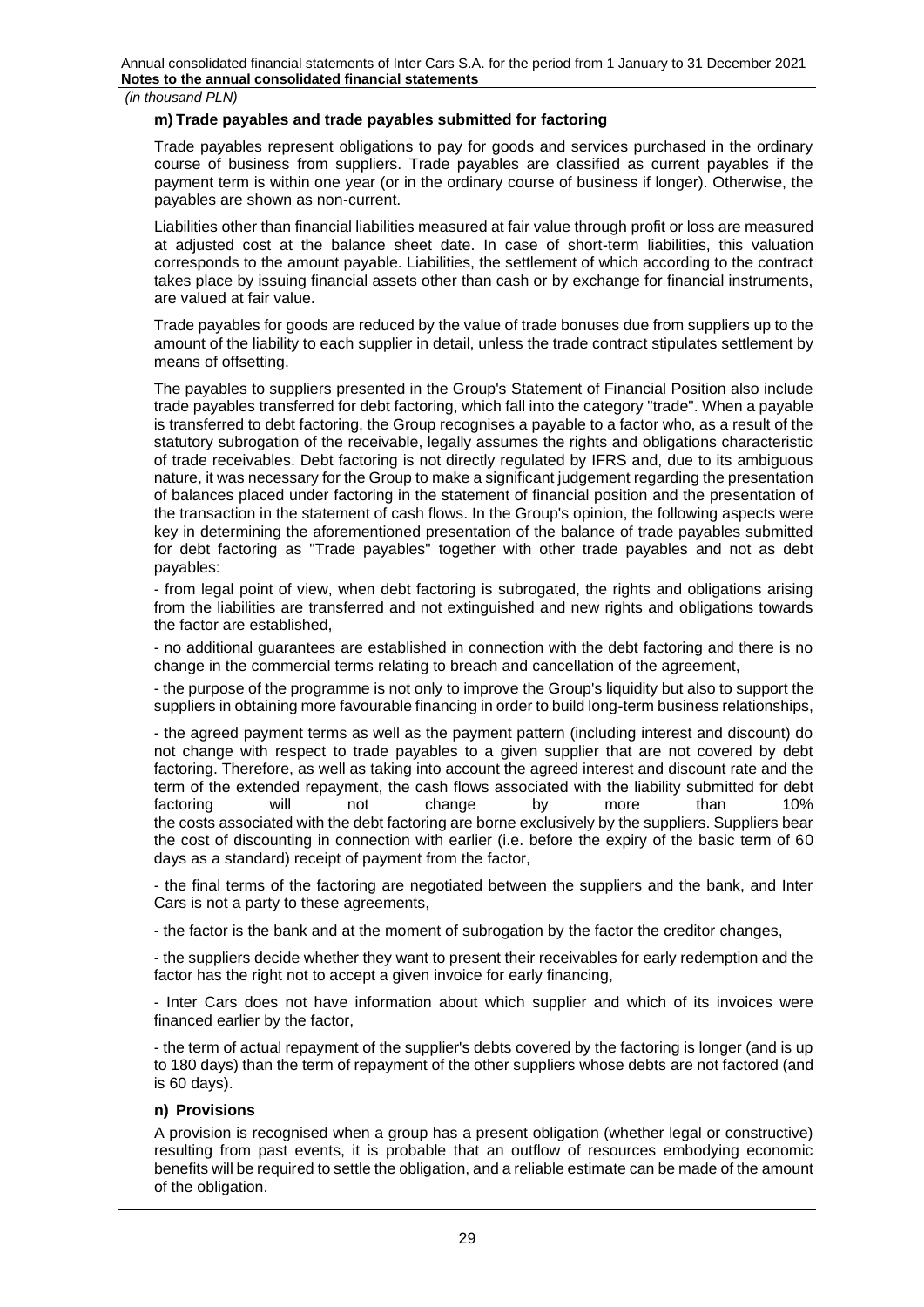*(in thousand PLN)*

#### **o) Revenue**

The Group applies IFRS 15 Revenue from Contracts with Customers to all contracts with customers, except for leases within the scope of IFRS 16 Leases, financial instruments and other contractual rights or obligations within the scope of IFRS 9 Financial Instruments, IFRS 10 Consolidated Financial Statements, IFRS 11 Joint Arrangements, IAS 27 Separate Financial Statements and IAS 28 Investments in Associates and Joint Ventures.

The fundamental principle of IFRS 15 is to recognise revenue when goods and services are transferred to the customer, at a value that reflects the price expected by the Group in exchange for the transfer of those goods and services. These principles are applied using a five-step model:

- identification of the contract with the customer,
- identification of the performance obligation under the contract with the customer,
- identification of the transaction price,
- allocation of the transaction price to the individual performance obligations,
- recognition of revenue when the performance obligation under the contract is met.

#### *Identification of a contract with a customer*

The Group recognises a contract with a customer only when all of the following criteria are met:

- the parties to the contract have entered into an agreement (whether in writing, orally or in accordance with other customary commercial practices) and are obliged to perform their obligations;

- The Group is able to identify the rights of each party concerning the goods or services to be transferred;

- The Group is able to identify the terms of payment for the goods or services to be transferred;

- the contract has economic substance (i.e. the risk, timing or amount of the Group's future cash flows can be expected to change as a result of the contract); and

- it is probable that the Group will receive the consideration to which it is entitled in exchange for the goods or services to be transferred to the customer.

In assessing whether it is probable that an amount of consideration will be received, the Group considers only the customer's ability and intention to pay the amount of consideration in a timely manner. The amount of consideration to which the Group will be entitled may be less than the contract price if the consideration is variable because the Group may offer the customer a price concession.

#### *Identification of performance obligations*

At the conclusion of the contract, the Group evaluates the goods or services promised in the contract with the customer and identifies as a performance obligation any promise to transfer to the customer a good or service (or bundle of goods or services) that is separable or a group of separate goods or services that are substantially the same and for which the transfer to the customer is of the same nature.

The good or service promised to the customer is distinct if both of the following conditions are met:

- the customer can benefit from the good or service either directly or through a link to other resources that are readily available to the customer, and

- the Group's obligation to transfer the good or service to the customer can be identified as separate from other obligations in the contract.

# *Determination of the transaction price*

In determining the transaction price, the Group takes into account the terms of the contract and its customary business practices. The transaction price is the amount of consideration that the Group expects to receive in exchange for transferring the promised goods or services to the customer, excluding amounts collected on behalf of third parties (for example, certain sales taxes).

Allocation of the transaction price to performance obligations

The Group attributes a transaction price to each performance obligation (or separate good or separate service) in an amount that reflects the amount of consideration that the Group expects to receive in exchange for transferring the promised goods or services to the customer.

#### *Fulfilment of performance obligations*

The Group recognises revenue when it has fulfilled (or is in the process of fulfilling) its performance obligation by transferring the promised goods or services to the customer.

In respect of contracts for continuing services under which the Group has the right to receive remuneration from the customer in an amount that corresponds directly to the value to the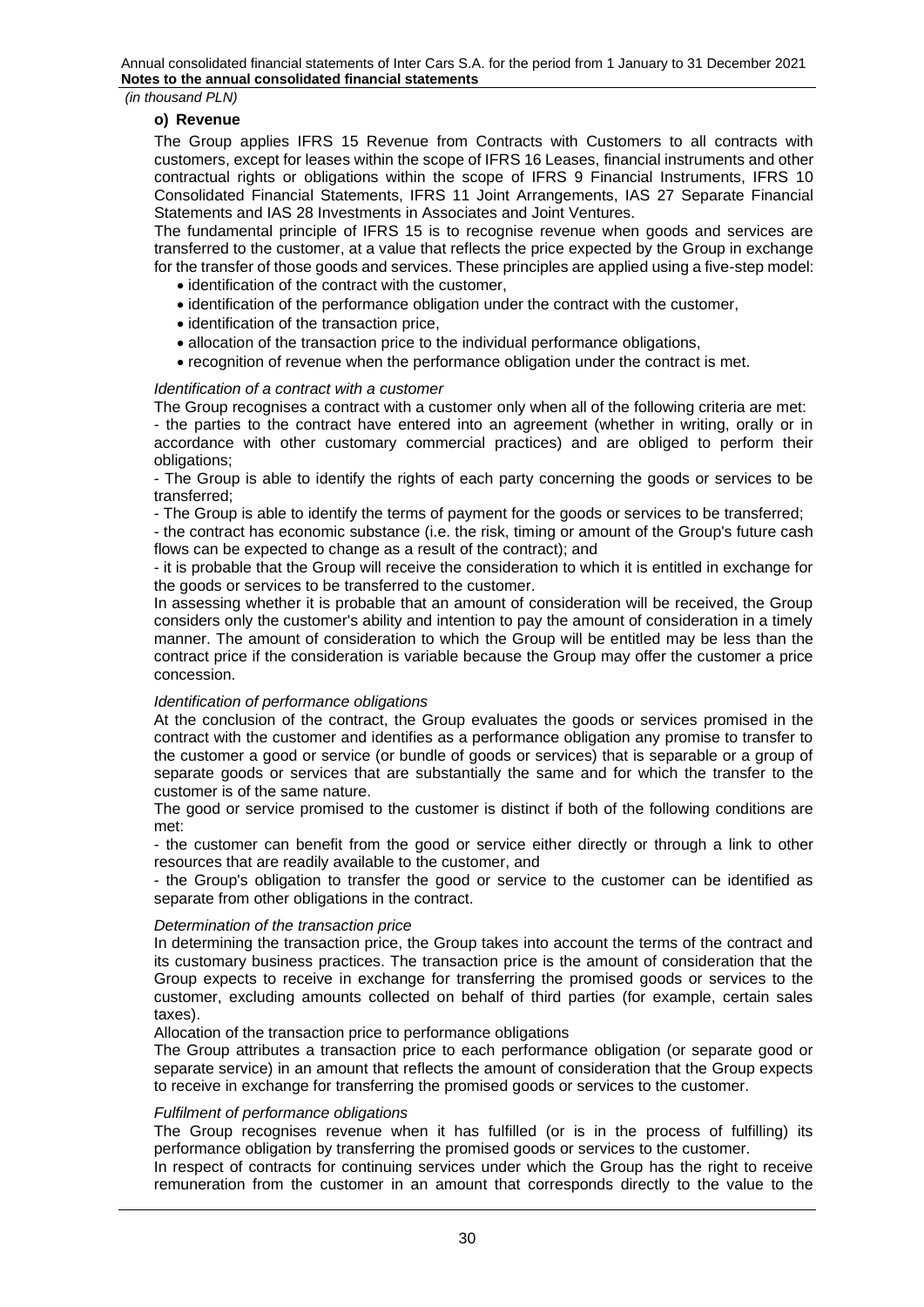customer of the service provided to date, the Group recognises revenue in the amount that it is entitled to invoice.

The Group is not obliged to accept returns of goods and products sold. When an asset is transferred to a customer (when the customer obtains control over the asset). The Group does not expect returns of goods and products sold . The Group does not enter into agreements with customers containing variable amounts of remuneration (revenue) resulting from discounts, rebates or performance bonuses granted and does not grant customers the option to obtain additional goods or services free of charge or at a reduced price in the form of allowances or loyalty points.

## *Principal's remuneration vs. agent's remuneration*

Based on its analysis of sales contracts, the Group has identified its role as principal in sales transactions in all areas of activity on the basis of the following:

- it exercises control over the promised goods or services prior to their transfer to the customer,

- it is obliged to deliver a performance consisting in supplying goods or services to the customer,

- the consideration is the gross amount receivable in exchange for the goods or services provided. Sales revenue is recognised when the Group fulfils (or is in the process of fulfilling) its performance obligation by transferring the promised goods or services to the customer, where the transfer is gaining control of the asset.

#### *Receivables*

Under receivables, the Group recognises rights to remuneration in exchange for goods or services that it has provided to the customer, if the right is unconditional (the only condition for the remuneration to be due is the passage of a specified period of time).

#### *Contractual obligations*

Under contractual obligations, the Group recognises remuneration received or receivable from a customer that involves an obligation to provide goods or services to the customer.

#### *Guarantees*

All goods offered by the Group, regardless of the distribution channel, are covered by either a warranty or guarantee. As the Group does not use additional agreements or arrangements in the scope of guarantees, and the guarantee granted results from the necessity for the Group to ensure that the goods comply with their specification, the liabilities on this account were and are recognised in accordance with IAS 37 Provisions, Contingent Liabilities and Contingent Assets.

There is no material financing element in the Group's customer

# **p) Operating expenses**

Operating expenses are disclosed in the period to which they relate, in the amount of a probable reduction of the group's economic benefits which can be measured reliably.

The costs charged to the Group by its affiliate branches as compensation for the sale of goods for resale performed on behalf of the Group are recognised in the period to which they relate.

Distribution costs – the share of the entity managing the branch in the margin earned. The sales margin generated by a branch is divided between the branch and Inter Cars in the 50/50 ratio. The branch system is based on the assumption of entrusting management of a distribution point (branch) to external entities. Sales are made on behalf of Inter Cars. External entities (branch entities) employ workers and cover current costs of functioning from revenue, which is share in generated margin on sales of goods. Settlement of share in margin is made in monthly periods. The Company provides organizational and logistic knowledge, capital, vendors of parts, full product range and its availability, trade mark. Branch entity contributes the knowledge of local market and experienced employees to Inter Cars. Risk of activities of a given entity (branch) is borne by the entrepreneur that, by running own business, optimizes the resources that remain at their disposal.

Expense on the lease of office and warehouse space is recognised in profit or loss in the period to which it relates.

Re-invoiced amounts reduce the respective cost item s of the Group.

# **q) Financial costs**

Finance expenses include primarily interest payable on borrowings, dividend on preference shares classified as liabilities, foreign exchange losses, losses resulting from changes in the fair value of financial instruments at fair value through profit or loss, and financial assets impairment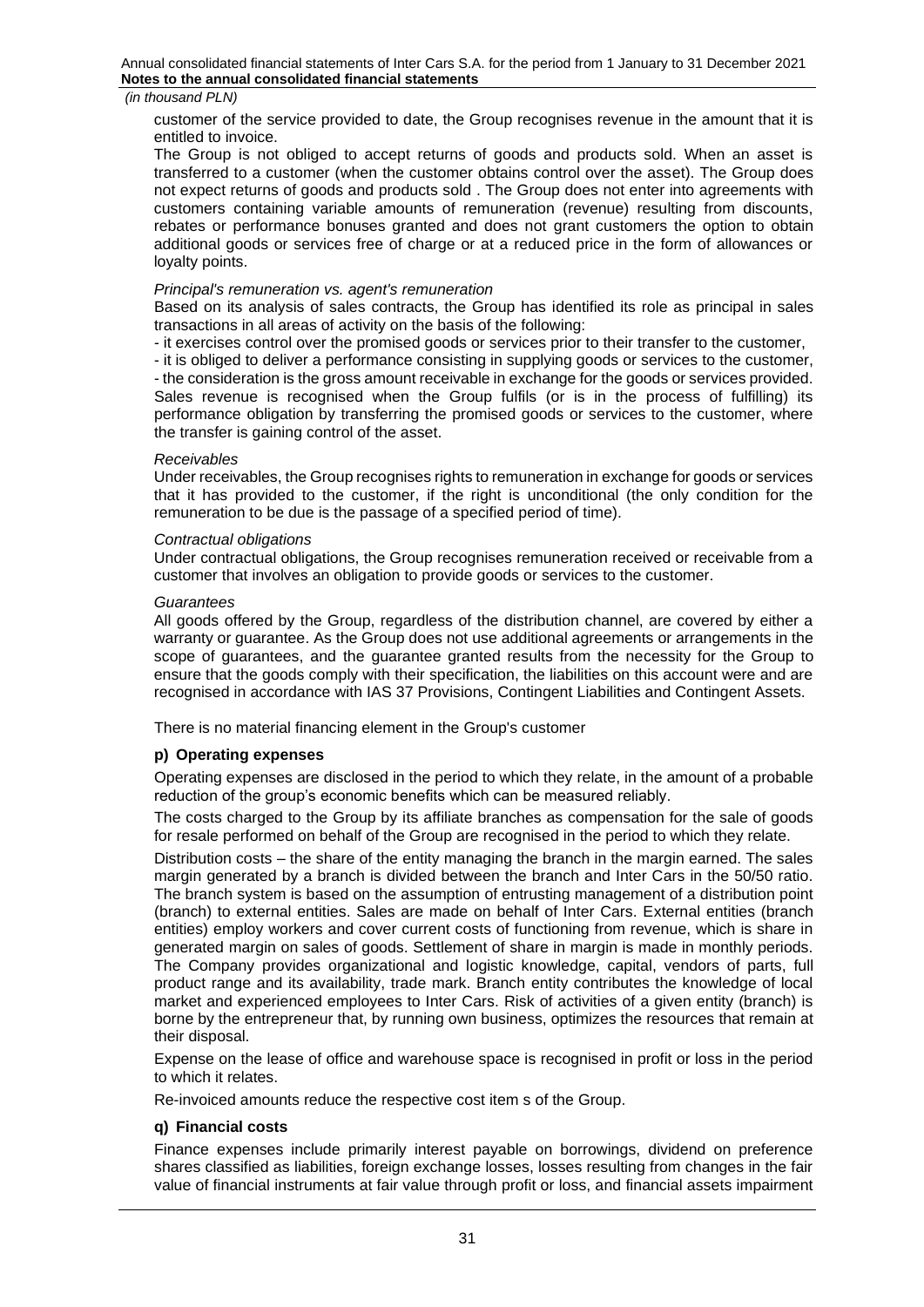#### *(in thousand PLN)*

as well as gains or losses related to hedging instruments which are recognised in profit or loss. All interest payable is measured using the effective interest rate.

# **r) Income tax**

Income tax covers the current and the deferred part. The calculation of current income tax is based on the profit of a given period determined according to the valid tax regulations. The total income tax charge is the aggregate of its current portion and deferred portion, determined with the balance-sheet method; the deferred income tax is recognised in connection with temporary differences between the values of assets and liabilities as disclosed in the accounting books and their respective values determined for tax purposes.

Deferred tax is recognised in connection with temporary differences between the carrying value of assets and liabilities, and their value determined for tax purposes. Deferred tax is not recognised in the following cases:

temporary differences resulting from initial recognition of assets or liabilities related to a transaction other than a merger, which does not affect the profit or loss of the current period nor the taxable income;

temporary differences resulting room investments in subsidiaries in the period when it is unlikely that they will be sold in a foreseeable future;

temporary differences resulting from initial recognition of goodwill.

Deferred income tax is determined with the use of the tax rates, which, according to forecasts, will be applied when the temporary differences will reverse. The tax regulations legally or actually binding up to the reporting date will apply.

Deferred tax asset and deferred tax liability are offset if the Company holds an exercisable right to offset corporate income tax receivable and payable and if the deferred tax asset and deferred tax liability refer to the corporate income tax levied on the same taxpayer by the same tax authority.

#### **s) Valuation of shares in affiliated entities**

Shares in affiliated entities are valued according to the equity method.

#### <span id="page-31-0"></span>**4. Operating segments**

The core business of the Inter Cars S.A. Capital Group is the sale of spare parts. In addition, the companies Feber, Lauber, IC Development & Finance, Q-Service Truck, Inter Cars Marketing Services, ILS and Inter Cars Fleet Services Sp. z o.o. are active in other insignificant business segments, such as the manufacture of semi-trailers, remanufacturing of spare parts, real estate development, running repair garages, marketing activities and logistics and management of fleet of motor vehicles in the area of vehicle repairs. This segment is presented as other sales.

The Inter Cars Capital Group applies uniform accounting principles to all segments. Transactions between particular segments are carried out at arm's length.

#### <span id="page-31-1"></span>**5. Supplementary information**

For information on key products and services and the geographical breakdown of sales, see Note 23.

The vast majority of the Group's non-current assets are situated in Poland. Information on fixed assets corresponding to the geographical breakdown is presented in the chart below:

|                                              | 31/12/2021 | 31/12/2020 |
|----------------------------------------------|------------|------------|
| Fixed assets on the territory of Poland      | 946.459    | 806.980    |
| Fixed assets outside the territory of Poland | 236,837    | 406.961    |
| <b>Total fixed assets</b>                    | 1.183 296  | 1.213.941  |

The Group does not have key customers due to the nature of its operations. For more information see Note 13.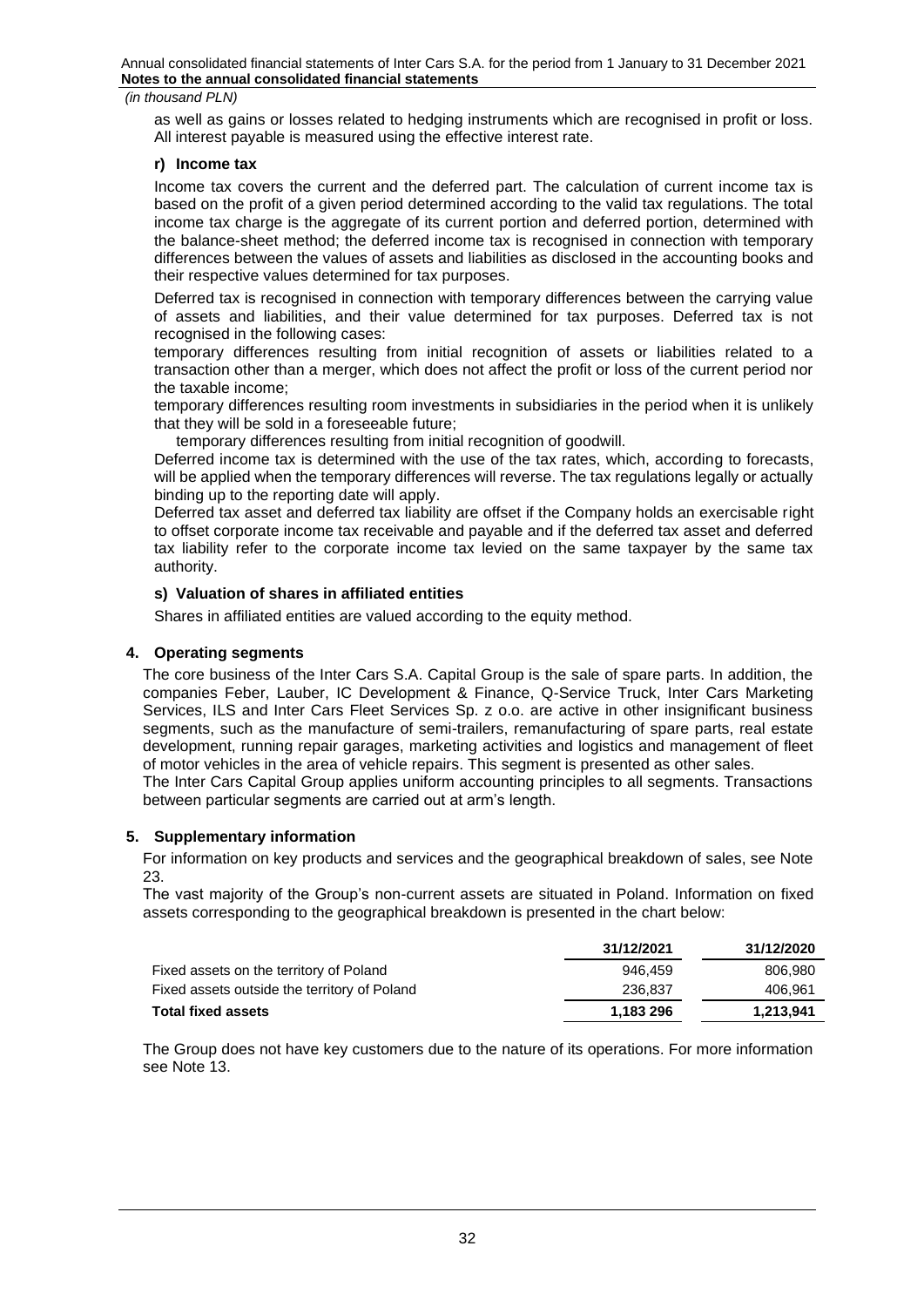# **Operating segments (cont.)**

|                                                                                                          | Sale of spare parts |            | <b>Other</b> |              | <b>Eliminations</b> |             | Total          |                |
|----------------------------------------------------------------------------------------------------------|---------------------|------------|--------------|--------------|---------------------|-------------|----------------|----------------|
|                                                                                                          | $01/01/2021 -$      | 01/01/2020 | 01/01/2021 - | 01/01/2020 - | $01/01/2021 -$      | 01/01/2020  | $01/01/2021 -$ | $01/01/2020 -$ |
|                                                                                                          | 31/12/2021          | 31/12/2020 | 31/12/2021   | 31/12/2020   | 31/12/2021          | 31/12/2020  | 31/12/2021     | 31/12/2020     |
| Revenues from external<br>customers                                                                      | 11,987 752          | 9,031,261  | 254,295      | 127,905      |                     |             | 12,242 047     | 9,159,166      |
| Revenues between segments                                                                                | 4,077               | 8,019      | 634,015      | 520,373      | (638,092)           | (528, 392)  |                |                |
| Interest revenue                                                                                         | 14,951              | 17,184     | 11           | 14           | (2,731)             | (4, 125)    | 12,231         | 13,073         |
| Interest costs                                                                                           | (40,660)            | (60, 316)  | (542)        | (578)        | 2,695               | 3,989       | (38, 507)      | (56, 905)      |
| Amortization and depreciation                                                                            | (103, 667)          | (103, 945) | (37, 774)    | (38, 635)    | 11,430              | 11,430      | (130, 011)     | (131, 150)     |
| <b>Profit before tax</b>                                                                                 | 899,564             | 461,874    | 43,716       | 29,215       | (66, 038)           | (46, 615)   | 877,242        | 444,474        |
| Shares in results of affiliates -<br>using equity method                                                 |                     |            |              |              |                     |             |                |                |
| <b>Total assets</b>                                                                                      | 8,652,336           | 6,518,825  | 576,450      | 515,095      | (2,946,120)         | (2,355,069) | 6,282 666      | 4,678,851      |
| Capital expenditure (for<br>purchasing tangible assets,<br>intangible assets and<br>investment property) | (83, 129)           | (73, 326)  |              |              |                     |             | (83, 129)      | (73, 326)      |
| <b>Total liabilities</b>                                                                                 | 5,054,584           | 3,667,216  | 170,927      | 138,748      | (2,032,528)         | (1,522,609) | 3,192 983      | 2,283,355      |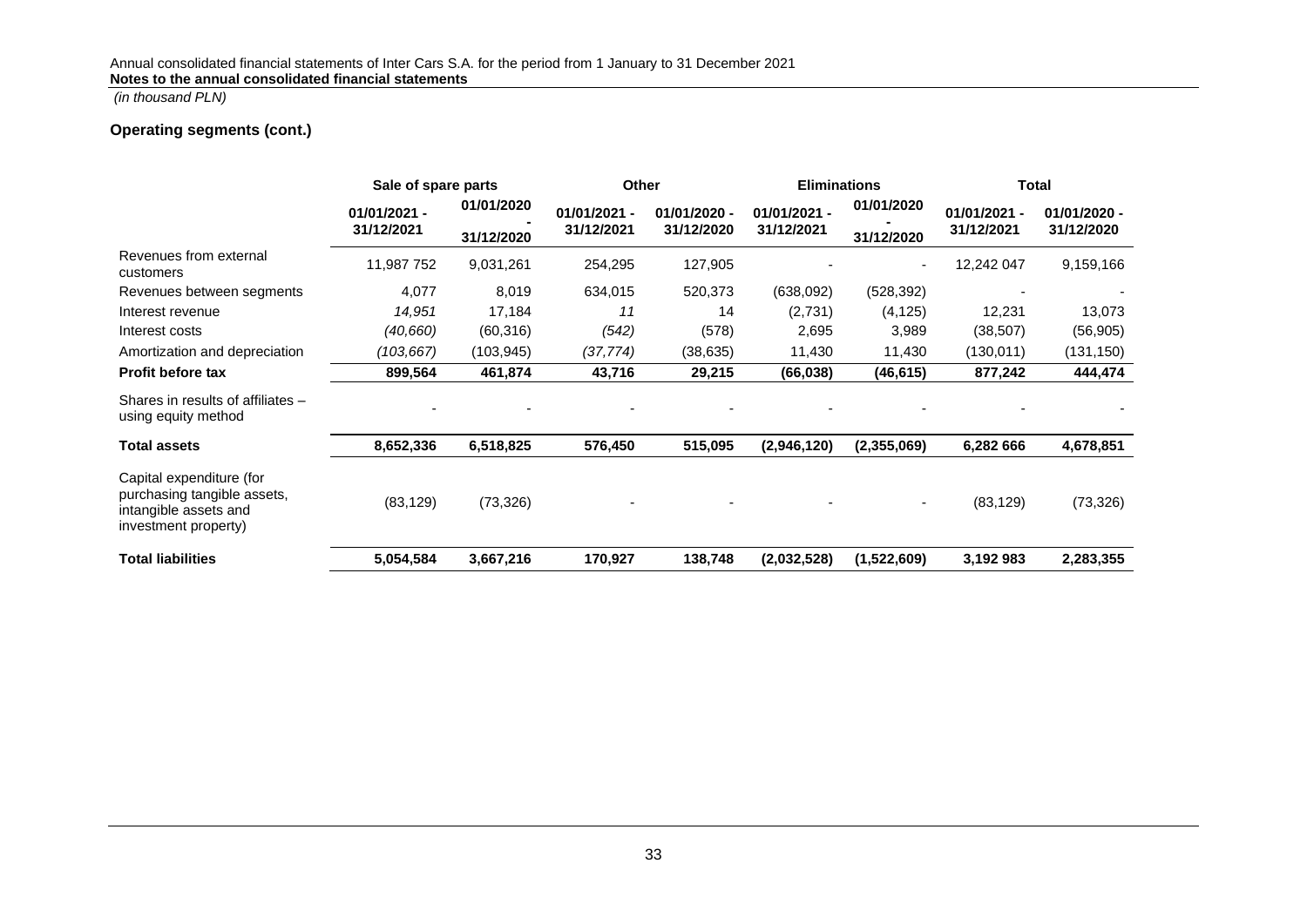# <span id="page-33-0"></span>**6. Tangible fixed assets**

|                                     | 31/12/2021 | 31/12/2020 |
|-------------------------------------|------------|------------|
| Land                                | 43.301     | 43.280     |
| Buildings and structures            | 192,104    | 192,542    |
| Real estate available for sale      | 8.078      | 1,088      |
| Plant and machinery                 | 131,193    | 134,994    |
| <b>Vehicles</b>                     | 29,692     | 26,992     |
| Other tangible assets               | 75,297     | 85,635     |
| Tangible assets under construction  | 1.649      | 6,099      |
| Right-of-use assets                 | 234,977    | 272,956    |
| Total property, plant and equipment | 716.291    | 763.586    |

# **Property, plant and equipment under finance lease agreements**

The carrying amount of property, plant and equipment used under finance lease agreements is shown below:

- 31 December 2021 PLN 13,279 thousand,
- 31 December 2020 PLN 9,794 thousand.

Assets used under finance lease agreements include computer hardware and vehicles, used by the Group in its operating activities.

The Group's right to dispose of any item of property, plant and equipment held by the Group, except for those used under finance lease agreements, is not restricted in any way.

# **Borrowing costs**

The borrowing costs charged to property, plant and equipment for the reporting year amount to PLN 0.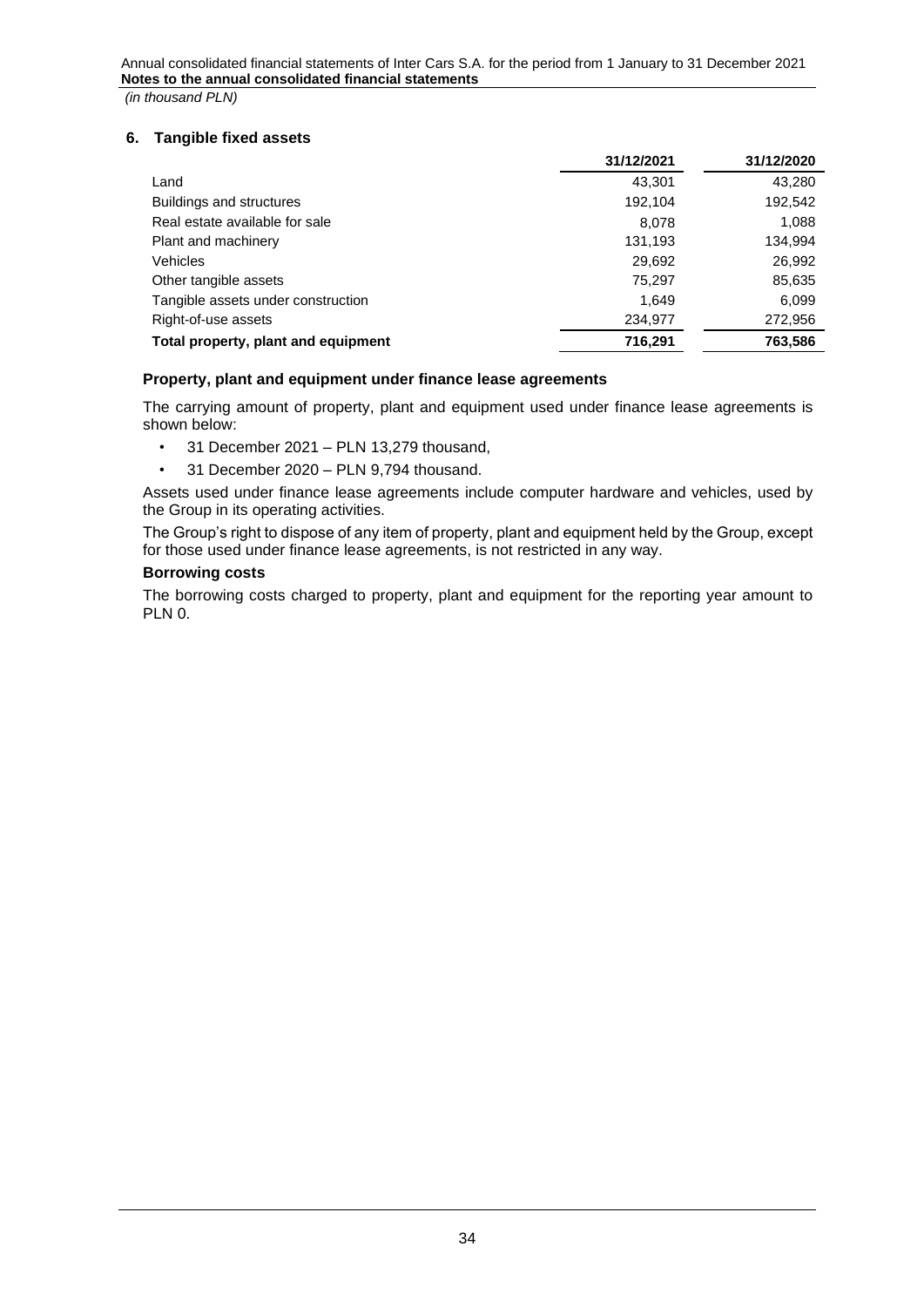# **GROSS VALUE OF PROPERTY, PLANT AND EQUIPMENT**

|                                                               | Land   | <b>Building</b> | <b>Real estate</b><br>available for<br>sale | <b>Plant and</b><br>machinery | <b>Vehicles</b> | Other<br>tangible<br>assets | <b>Tangible</b><br>assets<br>under<br>construc<br>tion | <b>Total</b> |
|---------------------------------------------------------------|--------|-----------------|---------------------------------------------|-------------------------------|-----------------|-----------------------------|--------------------------------------------------------|--------------|
| Gross value as at 01/01/2020                                  | 39,374 | 203,813         | 1,088                                       | 297,780                       | 67,551          | 238,882                     | 53,647                                                 | 902,135      |
| <b>Increase</b>                                               | 5,460  | 44,592          | 7,633                                       | 17,676                        | 11,861          | 29,093                      | (47, 541)                                              | 61,141       |
| Acquisition                                                   | 5,460  | 4,012           |                                             | 7,482                         | 10,518          | 27,956                      | 4,232                                                  | 59,660       |
| Transfer                                                      |        | 40,580          |                                             | 10,194                        |                 | 1,137                       | (51, 773)                                              | 138          |
| Transfer from investment property                             |        |                 | 7,633                                       |                               |                 |                             |                                                        | 7,633        |
| Lease                                                         |        |                 |                                             |                               | 1,343           |                             |                                                        | 1,343        |
| <b>Decrease</b>                                               | (894)  | (1, 445)        | $\blacksquare$                              | (10, 392)                     | (8,039)         | (12,061)                    | (7)                                                    | (32, 839)    |
| Sale                                                          | (894)  | (238)           |                                             | (2,371)                       | (6, 576)        | (802)                       |                                                        | (10, 881)    |
| Liquidation                                                   |        | (1,058)         | ۰                                           | (8, 476)                      | (2, 226)        | (12,065)                    |                                                        | (23, 825)    |
| Foreign<br>exchange<br>gains<br>/losses<br>in<br>subsidiaries |        | (149)           |                                             | 455                           | 763             | 806                         | (7)                                                    | 1,868        |
| Gross value as at 31/12/2020                                  | 43,940 | 246,960         | 8,721                                       | 305,064                       | 71,373          | 255,914                     | 6,099                                                  | 938,071      |
| <b>Increase</b>                                               | 77     | 7,529           | $\blacksquare$                              | 19,653                        | 17,659          | 16,332                      | (16)                                                   | 61,339       |
| Acquisition                                                   | 77     | 1,271           |                                             | 19,652                        | 14,838          | 16,293                      | 6,586                                                  | 58,717       |
| Transfer                                                      |        | 6,362           |                                             |                               | (133)           | 39                          | (6,602)                                                | (332)        |
| Lease                                                         |        |                 |                                             |                               | 2,954           |                             |                                                        | 2,954        |
| Decrease                                                      | (36)   | (91)            | (643)                                       | (29, 895)                     | (8, 291)        | (2,570)                     | (4, 435)                                               | (46, 041)    |
| Sale                                                          |        | (120)           |                                             | (3,915)                       | (7, 129)        | (1,729)                     | (4, 437)                                               | (17, 330)    |
| Liquidation                                                   |        | (15)            |                                             | (26, 350)                     | (1, 303)        | (750)                       |                                                        | (28, 418)    |
| Revaluation                                                   |        |                 | (643)                                       |                               |                 |                             |                                                        | (643)        |
| Foreign exchange gains /losses in<br>subsidiaries             | (36)   | (38)            |                                             | 370                           | 141             | (92)                        | 2                                                      | 347          |
| Gross value as at 31/12/2021                                  | 43,981 | 254,420         | 8,078                                       | 294,822                       | 80,741          | 269,676                     | 1,649                                                  | 953,367      |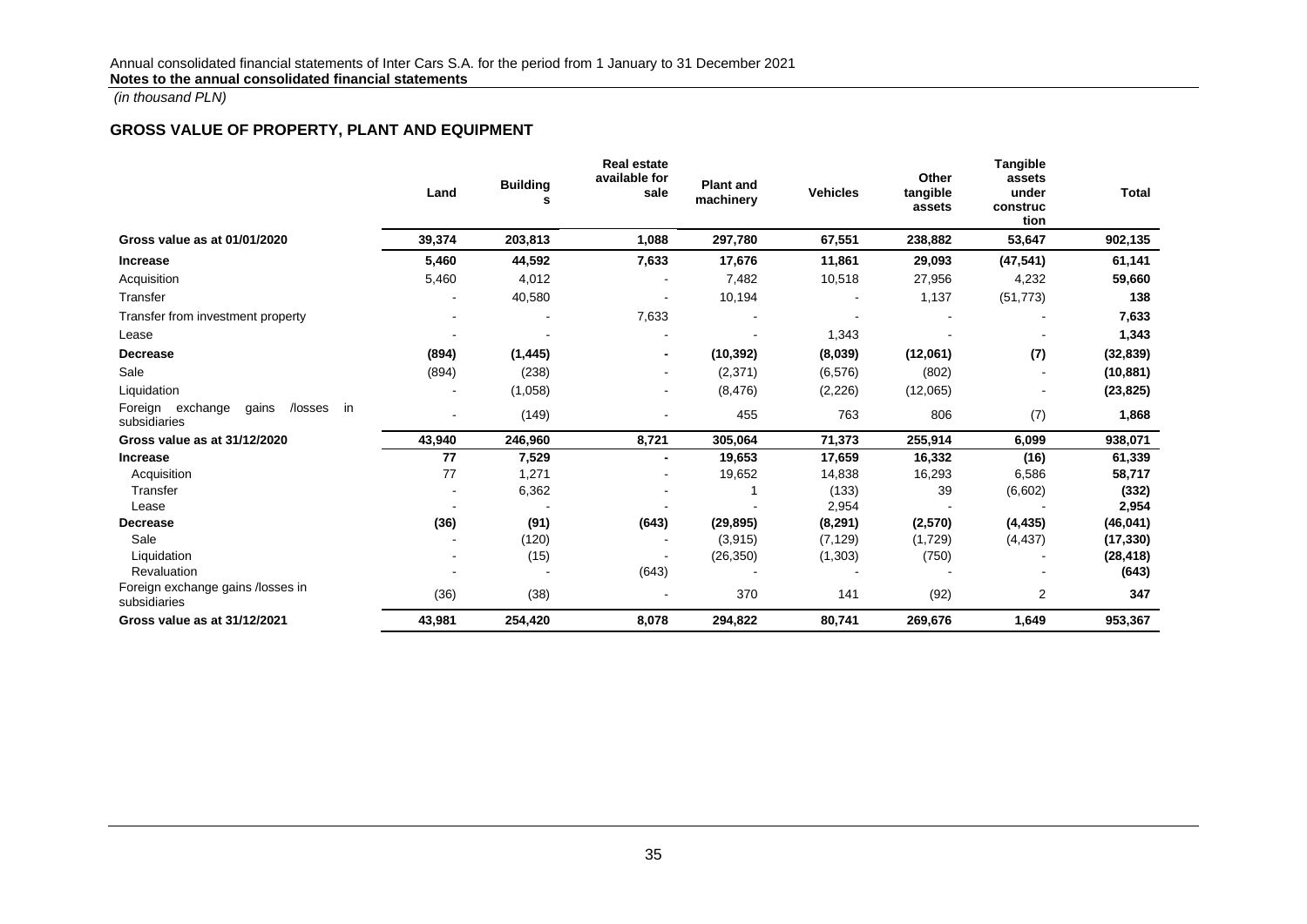# **AMORTISATION AND IMPAIRMENT LOSSES**

|                                                       | Land           | <b>Buildings</b> | <b>Real estate</b><br>available for<br>sale | <b>Plant and</b><br>machinery | <b>Vehicles</b> | Other<br>tangible<br>assets | <b>Tangible</b><br>assets<br>under<br>construct<br>ion | <b>Total</b> |
|-------------------------------------------------------|----------------|------------------|---------------------------------------------|-------------------------------|-----------------|-----------------------------|--------------------------------------------------------|--------------|
| Accumulated<br>depreciation<br>as<br>at<br>01/01/2020 | 640            | 47,407           | $\blacksquare$                              | 158,193                       | 38,579          | 153,749                     |                                                        | 398,568      |
| Amortization and depreciation                         | 20             | 7,758            | $\blacksquare$                              | 19,211                        | 11,490          | 29,111                      | $\sim$                                                 | 67,590       |
| Sale                                                  |                | (40)             | $\blacksquare$                              | (2,064)                       | (4, 169)        | (877)                       |                                                        | (7, 150)     |
| Liquidation                                           | $\sim$         | (707)            | $\blacksquare$                              | (5,270)                       | (1, 519)        | (11, 704)                   | $\blacksquare$                                         | (19, 200)    |
| Transfer                                              |                |                  | $\overline{\phantom{a}}$                    |                               |                 |                             |                                                        |              |
| Accumulated depreciation as at<br>31/12/2020          | 660            | 54,418           |                                             | 170,070                       | 44,381          | 170,279                     |                                                        | 439,808      |
| Amortization and depreciation                         | 20             | 7,910            | $\blacksquare$                              | 22,395                        | 11,981          | 25,530                      | $\blacksquare$                                         | 67,836       |
| Sale                                                  |                | (1)              | $\blacksquare$                              | (3,900)                       | (5,252)         | (704)                       | $\overline{\phantom{a}}$                               | (9, 857)     |
| Liquidation                                           | $\blacksquare$ | (11)             | $\sim$                                      | (24, 936)                     | (61)            | (726)                       | $\blacksquare$                                         | (23, 734)    |
| Transfer                                              |                |                  |                                             |                               |                 |                             | $\overline{\phantom{a}}$                               |              |
| Accumulated depreciation as at<br>31/12/2021          | 680            | 62,316           | $\blacksquare$                              | 163,629                       | 51,049          | 194,379                     |                                                        | 472,053      |
|                                                       |                |                  |                                             |                               |                 |                             |                                                        |              |
| As at 01 January 2020                                 | 38,734         | 156,406          | 1,088                                       | 139,587                       | 28,972          | 85,133                      | 53,647                                                 | 503,567      |
| As at 31 December 2020                                | 43,280         | 192,542          | 8,721                                       | 134,994                       | 26,992          | 85,635                      | 6,099                                                  | 498,263      |
| As at 01 January 2021                                 | 43,280         | 192,542          | 8,721                                       | 134,994                       | 26,992          | 85,635                      | 6,099                                                  | 498,263      |
| As at 31 December 2021                                | 43,301         | 192,104          | 8,078                                       | 131,193                       | 29.692          | 75.297                      | 1,649                                                  | 481,314      |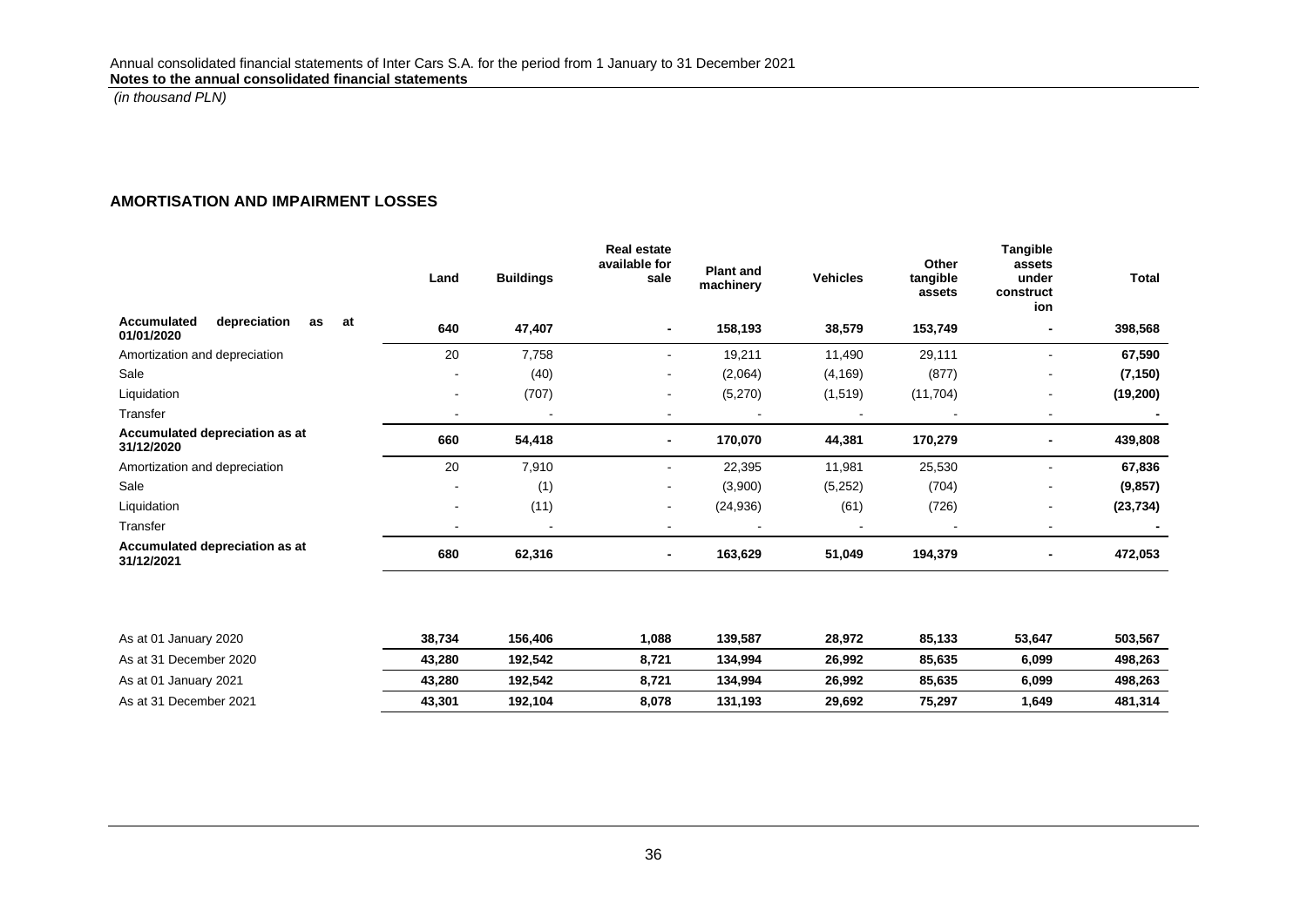#### **7. Right-of-use assets**

The right-of-use assets comprise mainly contracts of lease of storage and office spaces used for conducting the Group's core activity, as well as cars, forklifts, racks, and warehouse scanners. As of 31 December 2021, the value of right-of-use assets amounted to PLN 234,977 thousand.

<span id="page-36-0"></span>

|                                            | <b>Points of Sale</b> |          | Office space |              |              |
|--------------------------------------------|-----------------------|----------|--------------|--------------|--------------|
|                                            | floor space           | vehicles | and other    | <b>Other</b> | <b>Total</b> |
| <b>GROSS VALUE OF BENEFICIAL INTEREST</b>  |                       |          |              |              |              |
| Value as at 01 January 2020                | 259,583               | 3,081    | 32,635       | 3,490        | 298,789      |
| Increases                                  | 28,368                | 810      | 41,015       | 663          | 70,856       |
| Value as at 31 December 2020               | 287,951               | 3,891    | 73,650       | 4,153        | 369,645      |
| Increases                                  | 6,187                 | 733      | 11,867       | 4,977        | 23,764       |
| Decreases                                  | 3,958                 | 539      | 9,028        | 202          | 13,727       |
| Value as at 31 December 2021               | 290,180               | 4,085    | 76,489       | 8,928        | 379,682      |
| <b>AMORTISATION AND IMPAIRMENT LOSSES</b>  |                       |          |              |              |              |
| Amortization as at 01 January 2020         | 35,485                | 410      | 5,604        | 464          | 41,963       |
| Increases                                  | 36,906                | 507      | 16,771       | 542          | 54,726       |
| Amortization as at 31 December 2020        | 72,391                | 917      | 22,375       | 1,006        | 96,689       |
| Increases                                  | 28,677                | 469      | 17,846       | 1,025        | 48,017       |
| <b>Amortization as at 31 December 2021</b> | 101,068               | 1,386    | 40,221       | 2,031        | 144,706      |
| <b>NET VALUE</b>                           |                       |          |              |              |              |
| As at 01 January 2020                      | 224,098               | 2,671    | 27,031       | 3,026        | 256,826      |
| As at 31 December 2020                     | 215,560               | 2,974    | 51,275       | 3,147        | 272,956      |
| As at 31 December 2021                     | 189,112               | 2,699    | 36,268       | 6,897        | 234,977      |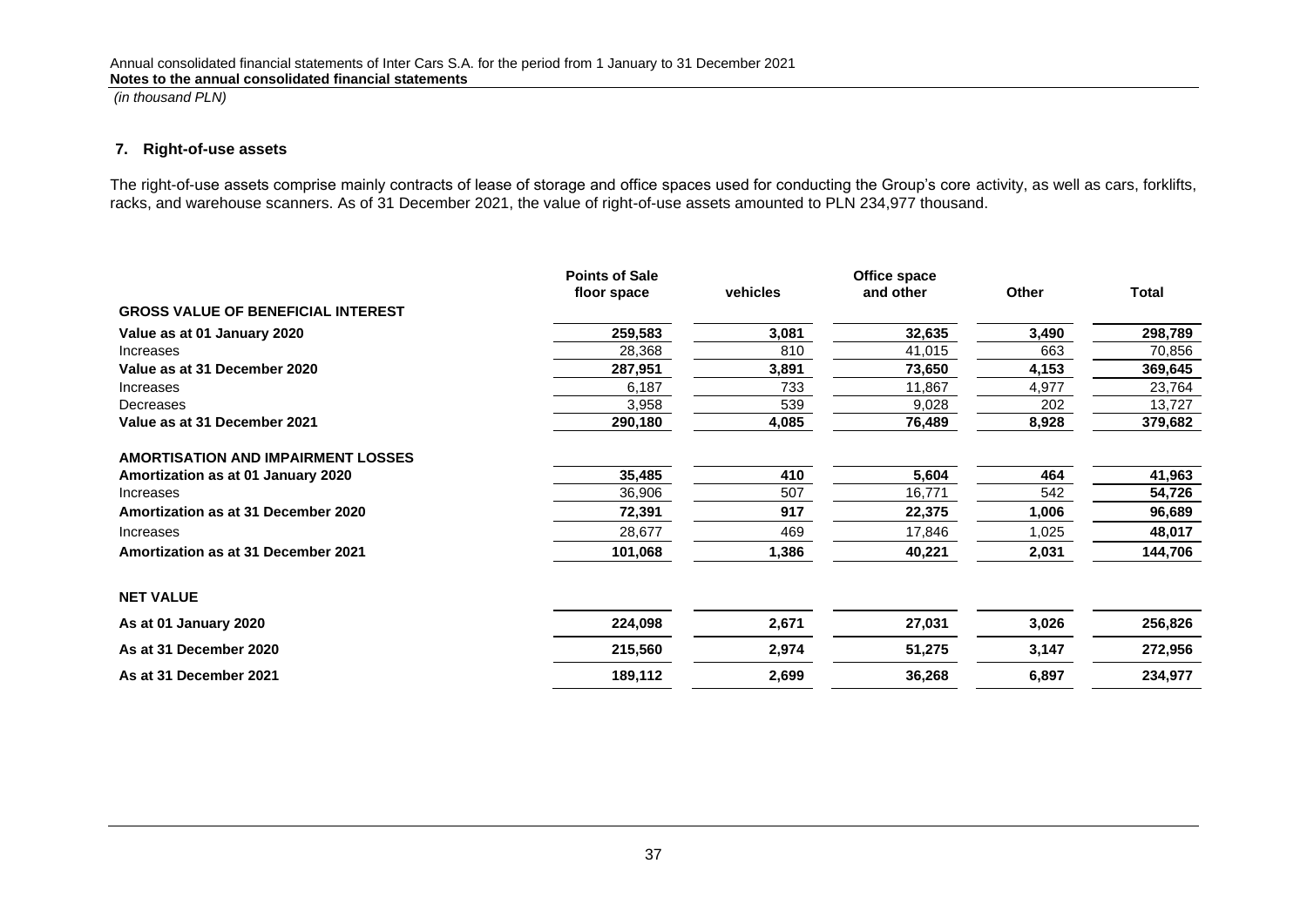# <span id="page-37-0"></span>**8. Intangible assets**

|                                          | 31/12/2021 | 31/12/2020 |
|------------------------------------------|------------|------------|
| Goodwill, including:                     | 124,130    | 126,634    |
| - goodwill from merger with JC Auto S.A. | 124,130    | 124,130    |
| - other                                  |            | 2,504      |
| Computer software                        | 19.195     | 15,866     |
| Other intangible assets, including:      | 34.540     | 31,335     |
| - other                                  | 34,540     | 31,335     |
| Intangible assets under construction     | 13,922     | 19,840     |
|                                          | 191,787    | 193.675    |

# **Impairment test**

The Group's cash generating units were tested for impairment connected with goodwill of JC Auto S.A. Company (segment: automotive spare parts). The recoverable amount was based on an estimation of value in use. No impairment was identified based on the test.

The value in use is the estimated present value of future cash flows generated by the Group. The material assumption made for the purposes of estimating the recoverable value are presented below:

- Projections of cash flows used to estimate the value in use estimated for the whole segment of spare parts.
- The data used for the estimates for 2022 was prepared based on the approved budget and provides for a 2.2% decrease of EBITDA, whereas the data for 2023-2026 prepared based on the financial forecasts of the Inter Cars Group provide for an annual increase of EBITDA of approx. 6.0% to 7.3%.
- Cash flows for remaining years were estimated based on a real growth rate of 1.2%,
- The discount rate used to calculate the value in use was 9.4% and was estimated based on the weighted average cost of capital (WACC)
- The surplus of the recoverable value over the book value of the tested assets amounted to PLN 6,688,422 thousand.

The Board did not define any key assumptions, a change of which in a rational extend, might lead to a loss in value of money generating operations.

# **Intangible assets under lease agreements**

As at 31 December 2021 the Group had no intangible assets used on the basis of finance lease agreements

None of the intangible assets held by the Group is subject to limited right of use.

# **Borrowing costs**

The borrowing costs charged to intangible values for the reporting year amount to PLN 0.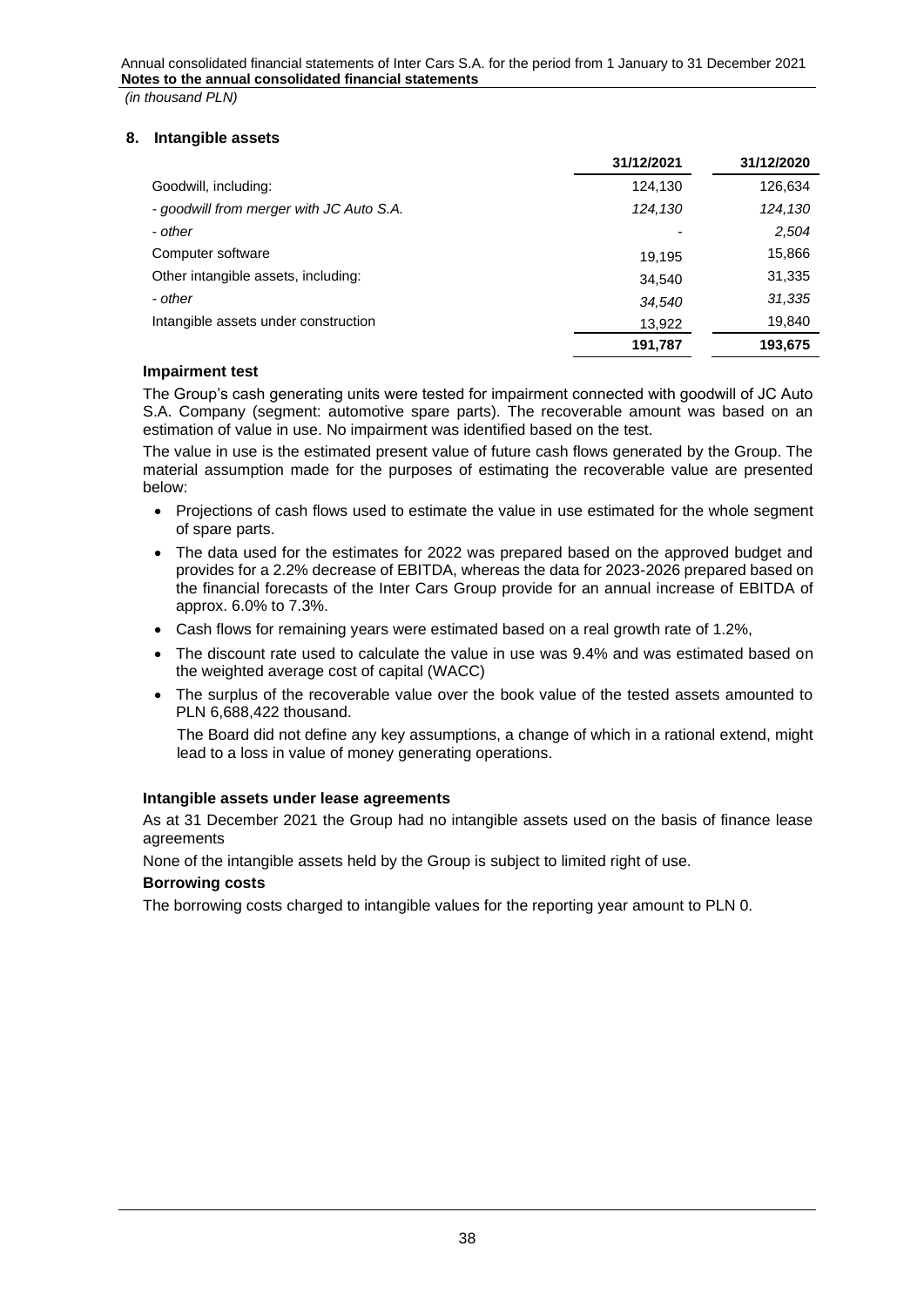*(in thousand PLN)*

|                                         | Goodwill | <b>Computer</b><br>software | Other<br>intangible<br>assets | <b>Intangible</b><br>assets<br>under<br>constructi<br><b>on</b> | <b>Total</b> |
|-----------------------------------------|----------|-----------------------------|-------------------------------|-----------------------------------------------------------------|--------------|
| <b>GROSS VALUE OF INTANGIBLE ASSETS</b> |          |                             |                               |                                                                 |              |
| Gross value as at 01/01/2020            | 124,130  | 97,825                      | 81,062                        | 13,527                                                          | 316,544      |
| Acquisition                             | 2.504    | 872                         | 1.499                         | 8.791                                                           | 13,666       |
| Transfer from investments               |          | 2,478                       |                               | (2, 478)                                                        |              |
| Liquidation                             |          | (6, 791)                    |                               |                                                                 | (6, 791)     |
| Gross value as at 31/12/2020            | 126,634  | 94.384                      | 82,561                        | 19,840                                                          | 323,419      |
| Acquisition                             |          | 6.813                       | 923                           | 16.676                                                          | 24.412       |
| Transfer from investments               |          | 2,971                       | 8,574                         | (11, 545)                                                       |              |
| Liquidation                             | (2,504)  | (2, 332)                    |                               | (11,049)                                                        | (15, 885)    |
| Gross value as at 31/12/2021            | 124,130  | 101,836                     | 92,058                        | 13,922                                                          | 331,946      |

#### **AMORTISATION AND IMPAIRMENT LOSSES OF INTANGIBLE ASSETS**

| <b>Accumulated</b><br>depreciation<br>as at 01/01/2020 |         | 74,246  | 44,740 |        | 118,986 |
|--------------------------------------------------------|---------|---------|--------|--------|---------|
| Amortisation for period                                |         | 9,192   | 6,456  |        | 15,648  |
| Foreign<br>exchange<br>gains<br>/losses                |         | 12      | 31     |        | 43      |
| Other                                                  |         | (4,932) |        |        | (4,932) |
| depreciation<br><b>Accumulated</b><br>as at 31/12/2020 |         | 78,518  | 51,227 |        | 129,745 |
| Amortisation for period                                |         | 6,524   | 6,308  |        | 12,832  |
| exchange<br>Foreign<br>gains<br>/losses                |         | (92)    | (16)   |        | (108)   |
| Liquidation                                            |         | (2,308) |        |        | (2,308) |
| <b>Accumulated</b><br>depreciation<br>as at 31/12/2021 |         | 82,641  | 57,518 |        | 140,159 |
| Net value                                              |         |         |        |        |         |
| As at 01/01/2020                                       | 124,130 | 23,579  | 36,323 | 13,527 | 197,559 |
| As at 31 December 2020                                 | 126,634 | 15,866  | 31,335 | 19,840 | 193,675 |
| As at 01/01/2021                                       | 126,634 | 15,866  | 31,335 | 19,840 | 193,675 |
| As at 31 December 2021                                 | 124,130 | 19,195  | 34,540 | 13,922 | 191,787 |

#### <span id="page-38-0"></span>**9. Investment property and available-for-sale**

| <b>Investment property</b>                 | 2021                     | 2020    |
|--------------------------------------------|--------------------------|---------|
| As at 1 January                            | 3.133                    | 10,837  |
| Change in value measured at fair value     | (160)                    | (71)    |
| Sale of real property                      | $\overline{\phantom{0}}$ |         |
| Transfer to real estate available for sale | $\overline{\phantom{0}}$ | (7,633) |
| As at 31 December                          | 2.973                    | 3,133   |

The Group contracted valuation to the fair value of the real estate in Lublin, Szczecin and in the Masuria region. The valuation was carried out by an independent expert, with recognized professional qualifications, as well as being the holder of experience in valuations of investment real estate. When determining goodwill of the real property the comparative method was applied (goodwill – level 3).

The Group's title to the above property is not restricted. The real estate are purchased lands for investment (construction of branches or lease).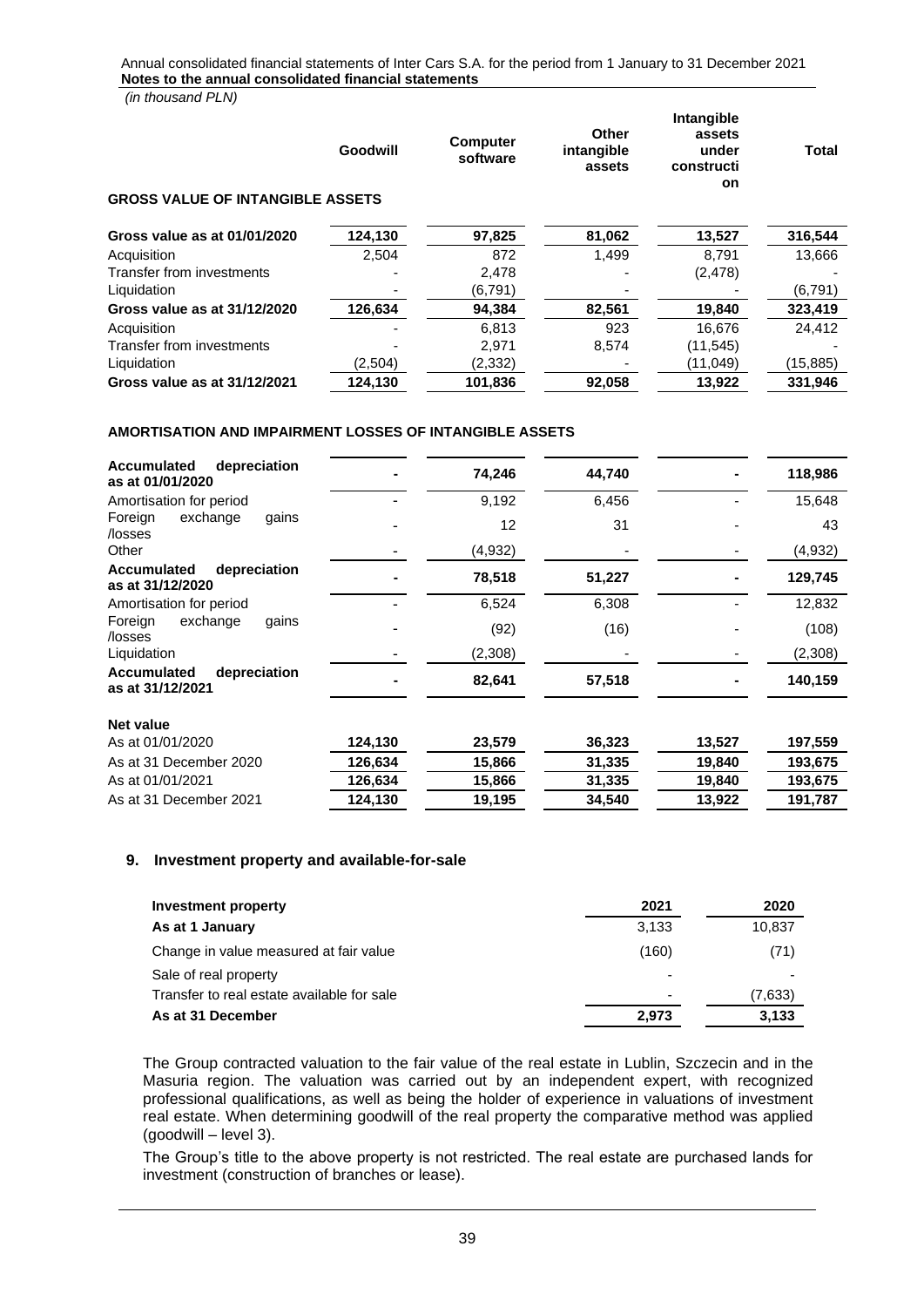## **Real estate available for sale**

During the year 2019 there was a change in the classification of land in Redzików to real estate available for sale. The real estate is intended for sale. The property comprises land owned by Lauber and was put up for sale in 2018.

In 2020, the property in Szczecin was reclassified to real estate available for sale. The property comprises land developed with a warehouse building with office space located in Szczecin. It is owned by IC DEVELOPMENT & FINANCE Sp. z o.o. In 2021, as a result of revaluation to fair value, an amount of PLN 642 thousand was recognised as costs in the statement of comprehensive income. The amount was disclosed in other operating expenses. The above mentioned property was sold in March 2022.

The Group's title to the above mentioned properties is not restricted.

# <span id="page-39-0"></span>**10. Investments in associates**

|                                                               | 2021  | 2020  |
|---------------------------------------------------------------|-------|-------|
| As at 1 January                                               | 1,655 | 1,030 |
| Increase, including:                                          | 382   | 625   |
| - share in results of InterMeko                               | 316   | 175   |
| - acquisition of shares in Inter Cars Automobilna Technika    |       | 450   |
| - acquisition of shares in Inter Cars Norge AS                | 26    |       |
| - acquisition of shares in Partslife kft                      | 40    |       |
| Decrease, including:                                          |       |       |
| - sale of shares of Partslife International Polska Sp. z o.o. |       |       |
| As at 31 December                                             | 2.037 | 1,655 |

Shares in associated entity – as at 31 December 2021

| Name and legal form of associate            | InterMeko Europe sp. z o.o.<br>(non-quoted company) |
|---------------------------------------------|-----------------------------------------------------|
| Registered seat                             | Warsaw                                              |
| Value of purchased shares (in thousand PLN) | 566                                                 |
| Percentage of share capital/total vote held | 50%                                                 |
| Associate's assets                          | $3,132*$                                            |
| Liabilities                                 | $199*$                                              |
| Revenue                                     | $3,689*$                                            |
| Net result                                  | 631*                                                |
| * not audited                               |                                                     |

# <span id="page-39-1"></span>**11. Investments available for sale**

|                                                                    | 2021                     | 2020 |
|--------------------------------------------------------------------|--------------------------|------|
| As at 1 January                                                    | 299                      | 298  |
| Decrease                                                           |                          |      |
| Sale of shares in Partslife International Polska Sp. z o.o.        |                          |      |
| Increase                                                           |                          |      |
| Acquisition of shares in Partslife International Polska Sp. z o.o. | $\overline{\phantom{0}}$ |      |
| As at 31 December                                                  | 298                      | 299  |

Investments available for sale are shares in other entities, i.e. ATR and Partslife GmbH, which are nor a subject of sales on any market. The Group holds 3.44% of shares in ATR and 1% in Partslife.

# <span id="page-39-2"></span>**12. Deferred tax**

# **Deferred Tax Assets and Liabilities**

Deferred tax assets and liabilities were recognized for the following assets and liabilities: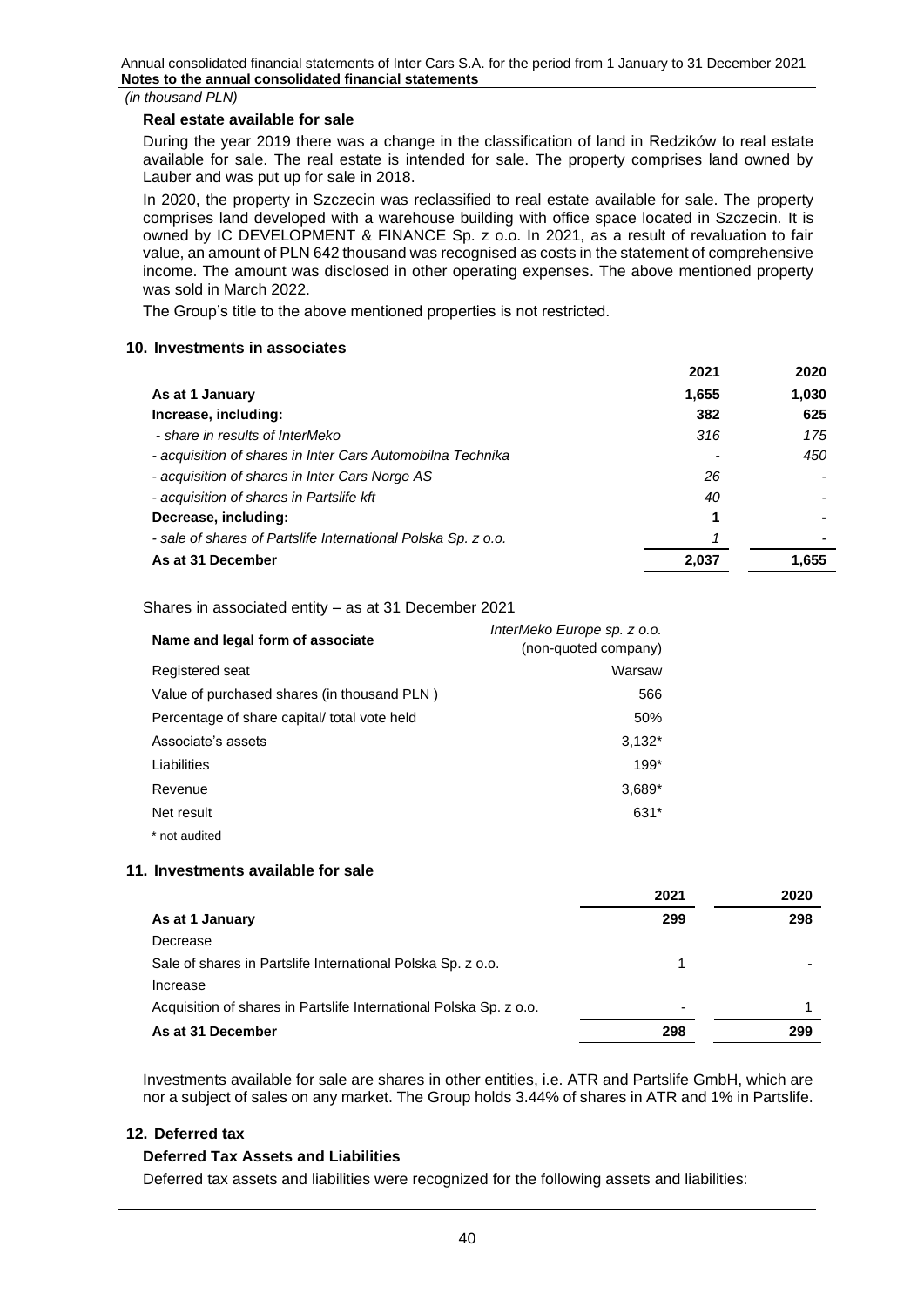*(in thousand PLN)*

| As at 31 December 2021                                     | <b>Assets</b> | <b>Liabilities</b> |
|------------------------------------------------------------|---------------|--------------------|
| Intangible assets                                          | 1,193         | 17,149             |
| Tangible fixed assets                                      | 3,568         | 9,965              |
| Investment property                                        | 1,033         |                    |
| Inventory                                                  | 55,243        | 13,383             |
| Trade and other receivables                                | 15,052        | 1,924              |
| Finance lease liabilities                                  | 405           |                    |
| Trade and other payables                                   | 28,657        | 103,802            |
| Deferred tax assets/liabilities                            | 105,151       | 146,223            |
| Deferred tax offset against liabilities                    | (88, 951)     | (88, 951)          |
| Deferred tax liabilities as disclosed in the balance sheet | 16,200        | 57,272             |
|                                                            |               |                    |
| As at 31 December 2020                                     | <b>Assets</b> | <b>Liabilities</b> |
| Intangible assets                                          | 1,193         | 1,378              |
| Tangible fixed assets                                      | 3,569         | 10,622             |
| Investment property                                        | 880           |                    |
| Inventory                                                  | 35,697        | 15,570             |
| Trade and other receivables                                | 21,228        | 1,999              |
| Finance lease liabilities                                  | 376           |                    |
| Trade and other payables                                   | 29,979        | 65,257             |
| Deferred tax assets/liabilities                            | 92,922        | 94,826             |
| Deferred tax offset against liabilities                    | (79, 388)     | (79,388)           |
| Deferred tax liabilities as disclosed in the balance sheet | 13,534        | 15,438             |

Assets compensation and deferred income tax provision in parent company and subsidiaries.

Deferred tax presented in the periods was recognized in relation to all balance sheet positions, which constitute temporary differences, except for the temporary difference between taxable and balance sheet value of trademarks reported in related entity Inter Cars Marketing Services Sp. z o.o Unrecognised deferred tax asset amounted to PLN 11,203 thousand and PLN 19,091 thousand as of 31 December 2020. Aforementioned deferred tax assets were not recognized because of uncertainty of possibility of realization of related economic benefits. Moreover, an income tax asset resulting from potential tax benefits from the operation of the subsidiary ILS sp. z o.o. in the special economic zone in Zakroczym was not recognized as at 31.12.2021. The asset of PLN 90 m was created as a result of an investment by the company entitled to a tax relief. Because of uncertainty of estimated future pecuniary advantages, the Group did not decide to make an asset for this tax allowance. Terms of execution of the tax allowance were described in the Permission number 152/2014 of 25 June 2016 issued for the Company, for running business activities in the Warmian-Mazurian Special Economic Zone. The Company is entitled to deduct the taxes on income by maximum amount of 50% of qualified spendings. Possibility of execution becomes void as at 31 December 2026 and the Company can only use the take advantage only after qualified investment spendings have been born in the amount of at least PLN 155 million till 31 December 2018, and current employment has been increased by at least 200 positions, and the level is kept on this level till at least 31 December 2023.

Shall any of above-mentioned conditions not be kept, the Company shall be obliged to return any tax allowance it has realized, but in the opinion of the Board, as at the reporting date such risk does not exist.

| Change in deferred tax assets | 2021    | 2020   |
|-------------------------------|---------|--------|
| As at beginning of period     | 92.922  | 84.152 |
| Increase                      | 12,230  | 8,770  |
| As at end of period           | 105,152 | 92,922 |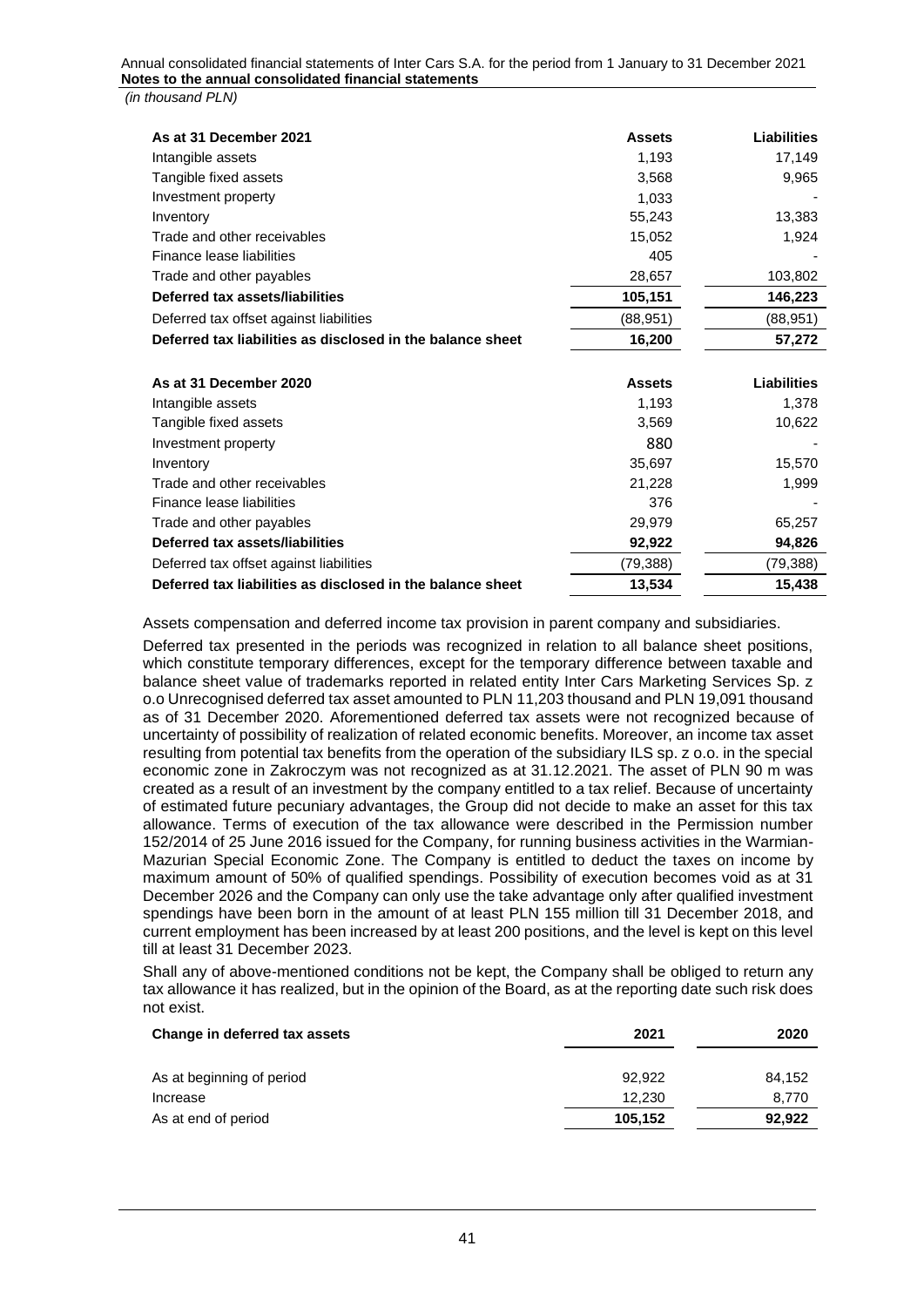| (in thousand PLN)                  |         |        |
|------------------------------------|---------|--------|
| Change in deferred tax liabilities | 2021    | 2020   |
| As at beginning of period          | 94.826  | 86,733 |
| committed in the reporting period  | 51,397  | 8,093  |
| As at end of period                | 146,223 | 94,826 |

|                          | 31/12/2020 | <b>Effect on net</b><br>profit | 31/12/2021 |
|--------------------------|------------|--------------------------------|------------|
| Deferred tax assets      | 92.922     | 12.230                         | 105,152    |
| Deferred tax liabilities | (94, 826)  | (51, 397)                      | (146, 223) |
|                          | (1,904)    | (39, 167)                      | (41,071)   |

#### <span id="page-41-0"></span>**13. Inventory**

|                                    | 31/12/2021 | 31/12/2020 |
|------------------------------------|------------|------------|
| <b>Materials</b>                   | 48,586     | 40,197     |
| Half-products and work in progress | 6,020      | 3,833      |
| Finished goods                     | 3,777      | 6,291      |
| Merchandise                        | 3,053,630  | 2,172,796  |
|                                    | 3,112 013  | 2,223,117  |
| Merchandise                        | 3,064 245  | 2,183 361  |
| Write-offs                         | (10, 615)  | (10,565)   |
|                                    | 3.053.630  | 2,172 796  |

The Group receives discounts from suppliers. To the extent such discounts relate to goods for resale purchased and sold in a given period, they reduce the value of goods for resale sold. The balance of such discounts is charged to inventories.

Inventories in the form of goods for resale kept at the Central Warehouse, regional distribution centres and affiliate branches are covered by fire and all-risk insurance, as well as by insurance against burglary with theft and robbery.

Inventories with a value of PLN 2,284 million have been pledged as collateral to secure the repayment of bank loan (details – see note 18).

#### **Change in impairment losses on inventories**

| 2021      | 2020      |
|-----------|-----------|
| (10, 564) | (14, 857) |
| (51)      | 4.293     |
| (10, 615) | (10, 564) |
|           |           |

#### <span id="page-41-1"></span>**14. Trade and other receivables**

|                                                                                               | 31/12/2021 | 31/12/2020  | 31/12/2020 |
|-----------------------------------------------------------------------------------------------|------------|-------------|------------|
|                                                                                               |            | transformed |            |
| Trade receivables                                                                             | 1,102 355  | 844.343     | 844,383    |
| Receivables from suppliers                                                                    | 407,661    | 253,958     |            |
| Taxes, subsidies, customs, social security,<br>health insurance and other benefits receivable | 89,361     | 54,922      | 54,922     |
| Other receivables and accrued expenses                                                        | 90,352     | 68,230      | 68,230     |
| Loans granted                                                                                 | 3,490      | 3.132       | 3,132      |
| Short term trade and other receivables -<br>gross                                             | 1,693 219  | 1,224 625   | 970,667    |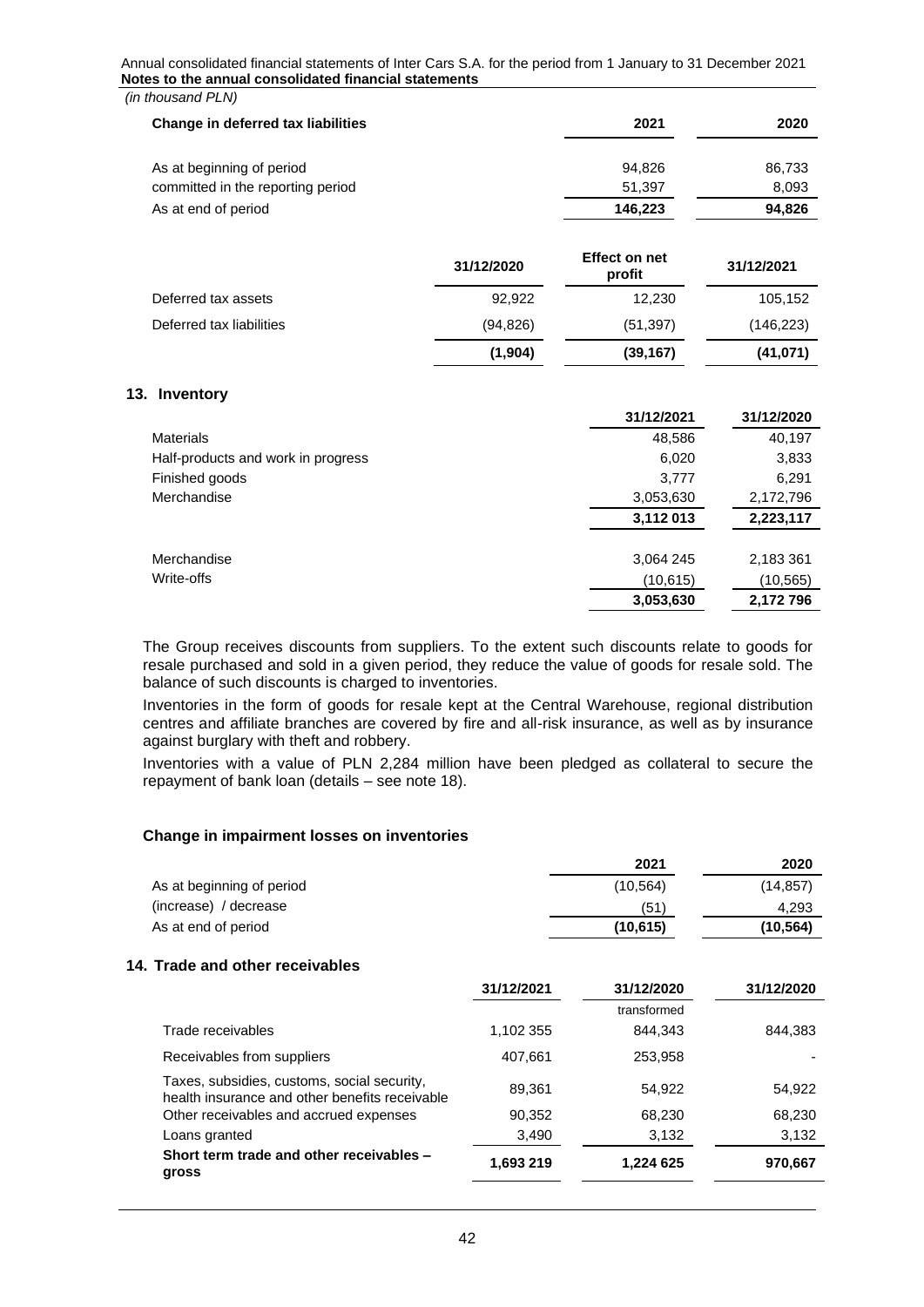As at 31 December 2021, taxes, subsidies, customs duty, social security, health insurance and other benefits receivable included mainly receivables for intra-Community delivery of goods in the amount of PLN 89,361 thousand.

| Change in impairment loss on trade receivables  |           |                     |           |
|-------------------------------------------------|-----------|---------------------|-----------|
|                                                 | 2021      | 2020<br>transformed | 2020      |
| Status as at the beginning of the period        | (30, 920) | (27, 480)           | (27, 480) |
| Increase                                        | (1,938)   | (6,774)             | (6, 774)  |
| Used                                            | 8,917     | 3,334               | 3,334     |
| Status as at the end of the period              | (23, 941) | (30,920)            | (30, 920) |
| Short-term trade and other receivables -<br>net | 1,669 278 | 1,193 705           | 939,746   |

The Group limits its credit risk by transferring a part of its responsibility for collecting trade and other receivables to affiliates who received distribution fee.

| Maturity structure of non-current trade receivables<br>and other receivables |              |                       | 31/12/2021   | 31/12/2020   | 31/12/2020     |
|------------------------------------------------------------------------------|--------------|-----------------------|--------------|--------------|----------------|
|                                                                              |              |                       |              | transformed  |                |
| Up to 12 months                                                              |              |                       | 1,693 219    | 1,224 626    | 970,667        |
|                                                                              |              |                       | 1,693 219    | 1,224 626    | 970,667        |
| <b>Maturity structure of</b><br>receivables                                  | 31/12/2021   |                       |              | 31/12/2020   |                |
|                                                                              | <b>Gross</b> | Write-<br><b>offs</b> | <b>Gross</b> | <b>Gross</b> | Write-<br>offs |
|                                                                              |              |                       | transformed  |              |                |
| Up to 180 days                                                               | 1,650,022    | 1,056                 | 1,159,482    | 905,523      | 1,696          |
| - matured                                                                    | 178,560      | 1,056                 | 210,093      | 210,093      | 1,696          |
| - unmatured                                                                  | 1,471 462    |                       | 949,389      | 695,430      |                |
| From 181 to 270 days                                                         | 2,456        | 791                   | 3,357        | 3,357        | 2,470          |
| From 271 to 360 days                                                         | 2,524        | (56)                  | 8,857        | 8,857        | 5,362          |
| Over 1 year                                                                  | 38,217       | 22,150                | 52,930       | 52,930       | 21,392         |
| Total                                                                        | 1,693 219    | 23,941                | 1,224,626    | 970,667      | 30,920         |

| Currency structure of non-current trade and<br>other receivables (gross) | 31/12/2021 | 31/12/2020  | 31/12/2020 |
|--------------------------------------------------------------------------|------------|-------------|------------|
|                                                                          |            | transformed |            |
| Local currency                                                           | 709,492    | 558,301     | 508,590    |
| Foreign currencies                                                       | 983,727    | 666,325     | 462,077    |
|                                                                          | 1,693 219  | 1,224,626   | 970,667    |
| Receivables in EUR                                                       | 697,169    | 380,314     | 177,756    |
| Receivables in other currencies                                          | 286,558    | 286,011     | 284,321    |
|                                                                          | 983,727    | 666,325     | 462,077    |
| Loans granted                                                            |            | 31/12/2021  | 31/12/2020 |
| Current loans                                                            |            | 3,492       | 3,132      |
| Non-current loans and borrowings                                         |            | 6,057       | 6,374      |
|                                                                          |            | 9,549       | 9,506      |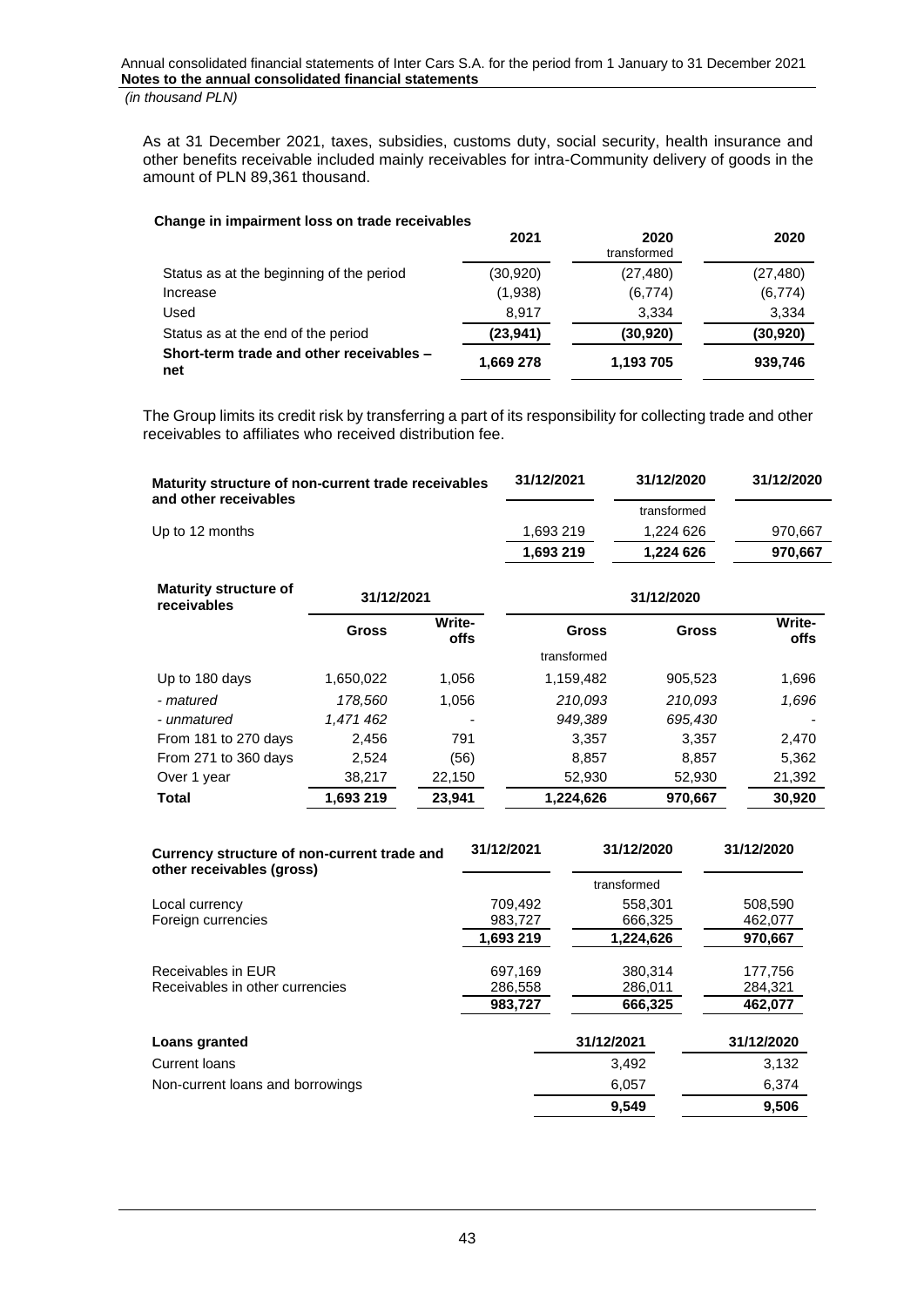| 31/12/2021 | 31/12/2020 |
|------------|------------|
| 6.057      | 6,374      |
| 17.125     | 15,008     |
| 2.028      | 1.724      |
| 25.210     | 23,106     |
|            |            |

The concentration of credit risk related to trade receivables is limited given that the Group's customer base is large and widely dispersed, mainly in Poland.

Credit and currency risks are discussed in Note 35.

Non-current receivables include security deposits under lease agreements paid by the Group, as well as non-current loans.

The loans bear an interest of: 1M WIBOR or EURIBOR 3M (in the case of EUR-denominated loans), plus a margin of 1% to 5%.

The loans are not secured.

#### <span id="page-43-0"></span>**15. Cash and cash equivalents**

|                                                        | 31/12/2021 | 31/12/2020 |
|--------------------------------------------------------|------------|------------|
| Cash in hand                                           | 28,096     | 8,576      |
| Cash at bank                                           | 171,974    | 203,777    |
| On VAT split payment bank accounts                     | 18,186     | 3,621      |
| Cash in transit                                        | 21,971     | 17,753     |
| Cash on accounts of the Company's Social Benefits Fund | 438        | 79         |
| Cash                                                   | 240,665    | 233,806    |
| Cash                                                   | 31/12/2021 | 31/12/2020 |
| In local currency                                      | 45,126     | 45,545     |
| In foreign currencies                                  | 195,539    | 188,261    |
|                                                        | 240.665    | 233,806    |

With the exception of cash on accounts of the Group's Social Benefits Fund and VAT Split payment, the Group does not hold any restricted cash.

In accordance with Polish law, Companies administer the Company's Social Benefits Funds on behalf of its employees. Contributions to the Company's Social Benefits Funds are deposited in a separate account.

The credit risk concentration with respect to cash is limited as the Group deposits cash in reputable financial institutions with mainly highest, medium-high and medium rating levels. The level of cash concentration as at 31 December 2021 taking into account the credit rating of financial institutions is as follows:

Rating AAA to AA- (highest) - 7%

Rating A+ to A- (medium-high) - 26%

Rating BBB+ to BBB (medium) - 26%

Cash at other financial institutions - 23%

Cash in hand, cash in transit and other cash - 18%.

# <span id="page-43-1"></span>**16. Share capital and share premium account**

As at 31 December 2021, the share capital of parent entity - Inter Cars S.A. was composed of 14,168,100 Series A to F ordinary bearer shares with par value PLN 2 per share; there are no restrictions on any rights conferred by the shares. All shares have been admitted to public trading by virtue of the decision of the Polish Securities and Exchange Commission and introduced to trading on the Warsaw Stock Exchange. The first listing of Inter Cars S.A. shares took place on the trading session on 26th May 2004.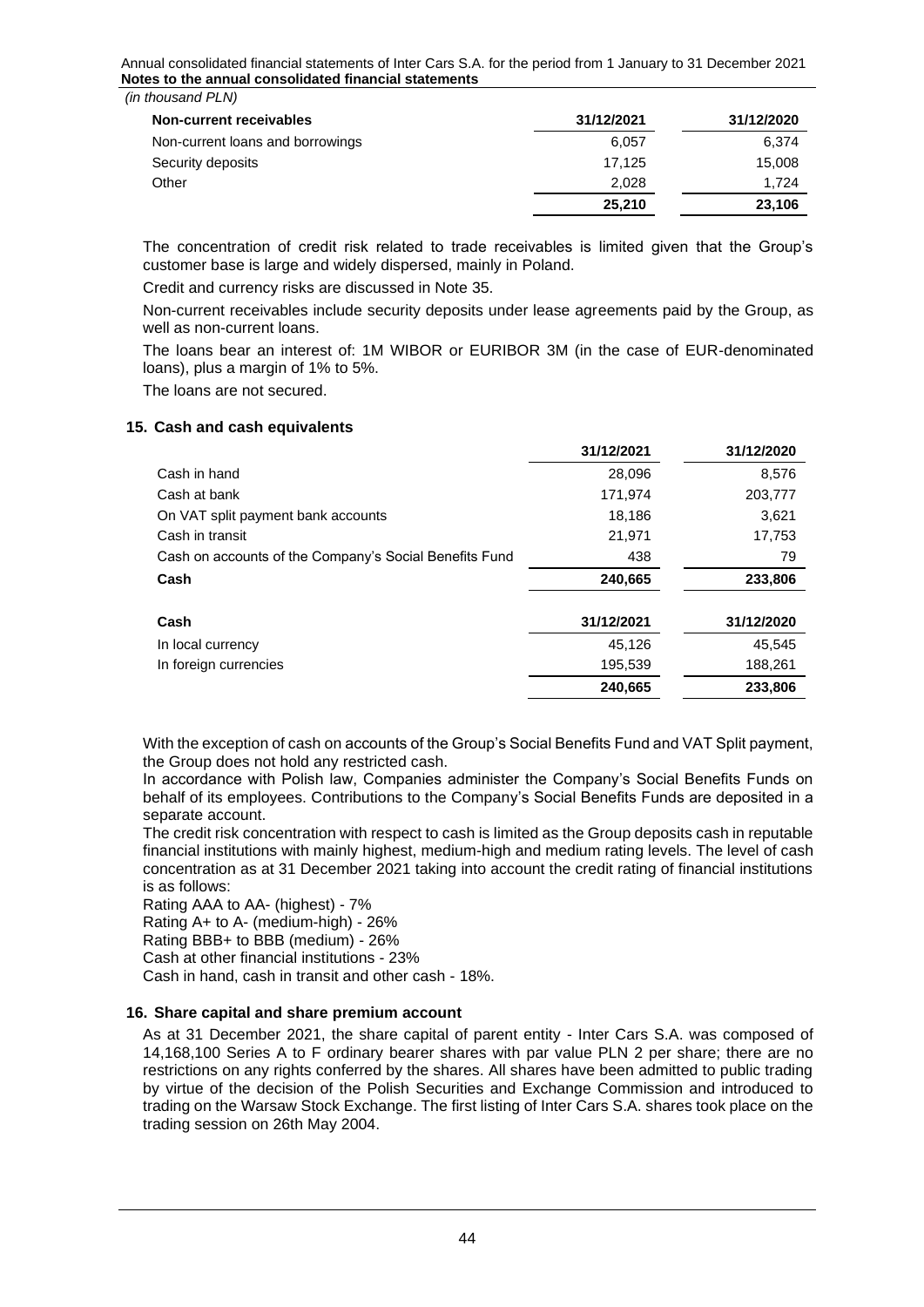*(in thousand PLN)*

|                       | Number of<br>shares | Date of<br>admission<br>to trading | <b>Right to</b><br>dividend<br>(since) | Par value<br>(in PLN) | Issue<br>price<br>(PLN) | <b>Share</b><br>premium<br>(in PLN) |
|-----------------------|---------------------|------------------------------------|----------------------------------------|-----------------------|-------------------------|-------------------------------------|
| Series A              | 200.000             | 14/05/2004                         | 1999                                   | 400.000               | 2.00                    |                                     |
| Series B              | 7,695,600           | 14/05/2004                         | 1999                                   | 15.391.200            | 2.00                    |                                     |
| Series C              | 104.400             | 14/05/2004                         | 1999                                   | 208.800               | 2.00                    |                                     |
| Series D              | 2.153.850           | 14/05/2004                         | 2001                                   | 4.307.700             | 6.85                    | 10.448.676                          |
| Series E              | 1,667,250           | 14/05/2004                         | 2002                                   | 3,334,500             | 8.58                    | 10,966,504                          |
| Series G              | 1.875.000           | 14/03/2008                         | 2007                                   | 3.750.000             | 122.00                  | 225.000.000                         |
| Series F1             | 10.001              | 06/08/2007                         | 2008                                   | 20,002                | 33.59                   | 315,932                             |
| Series F <sub>2</sub> | 30,000              | 25/06/2008                         | 2008                                   | 60.000                | 37.13                   | 1.053 900                           |
| Series F1             | 147.332             | 06/08/2007                         | 2009                                   | 294.664               | 33.59                   | 4,654 218                           |
| Series F <sub>2</sub> | 127.333             | 25/06/2008                         | 2009                                   | 254.666               | 37.13                   | 4.473 208                           |
| Series F <sub>3</sub> | 157,334             | 21/12/2009                         | 2009                                   | 314,668               | 18.64                   | 2,618 038                           |
|                       | 14,168,100          |                                    |                                        | 28.336 200            |                         | 259.530 476                         |

#### <span id="page-44-0"></span>**17. Net profit per share**

#### **Basic profit per share**

Net profit per share calculated based on net profit for the period in the amount of PLN 699,580 thousand (2020: PLN 333,320 thousand) and the weighted average number of shares – 14,168 thousand (2020: PLN 14,168 thousand): presented below:

| Weighted average number of shares                 | 2021       | 2020       |
|---------------------------------------------------|------------|------------|
| Shares issued as at 1 January                     | 14,168,100 | 14,168,100 |
| Weighted average number of shares during the year | 14,168,100 | 14,168,100 |
|                                                   |            |            |
| Basic profit per share                            | 2021       | 2020       |
| Net profit for period                             | 699,580    | 333,320    |
| Weighted average number of shares                 | 14,168,100 | 14,168,100 |

## **Diluted earnings per share**

In 2021 and 2020 there were no open motivating programs not other instruments in the Group, which might have diluting influence. Therefore, the diluted profit per share equals the basic profit per share.

# <span id="page-44-1"></span>**18. Loan, borrowing and finance lease liabilities**

This Note contains information on the Group's liabilities under loans, borrowings and other debt instruments valued at amortised cost. For information on the Group's exposure to currency, interest rate and liquidity risks, see Note 35.

#### **The syndicated credit facility agreement**

On 4th November 2021, an annex was signed to the term and revolving facility contracts of 14 November 2016.

Under the annex, the date of repayment of the revolving credit was extended to 12 November 2022 and the maximum total amount was increased by PLN 121,686,000 and is now PLN 1,000,373,500. At the same time, the date of repayment of the term loan was extended to 14 November 2024 and the maximum total loan amount was increased by PLN 78,314,000 and is now PLN 643,814,000.00.

In addition, pursuant to the annex, DNB Bank Polska S.A. resigned from its function as the lender and ceased to be a party to the Credit Agreement, and Santander Bank Polska S.A. joined the Credit Agreement as the lender.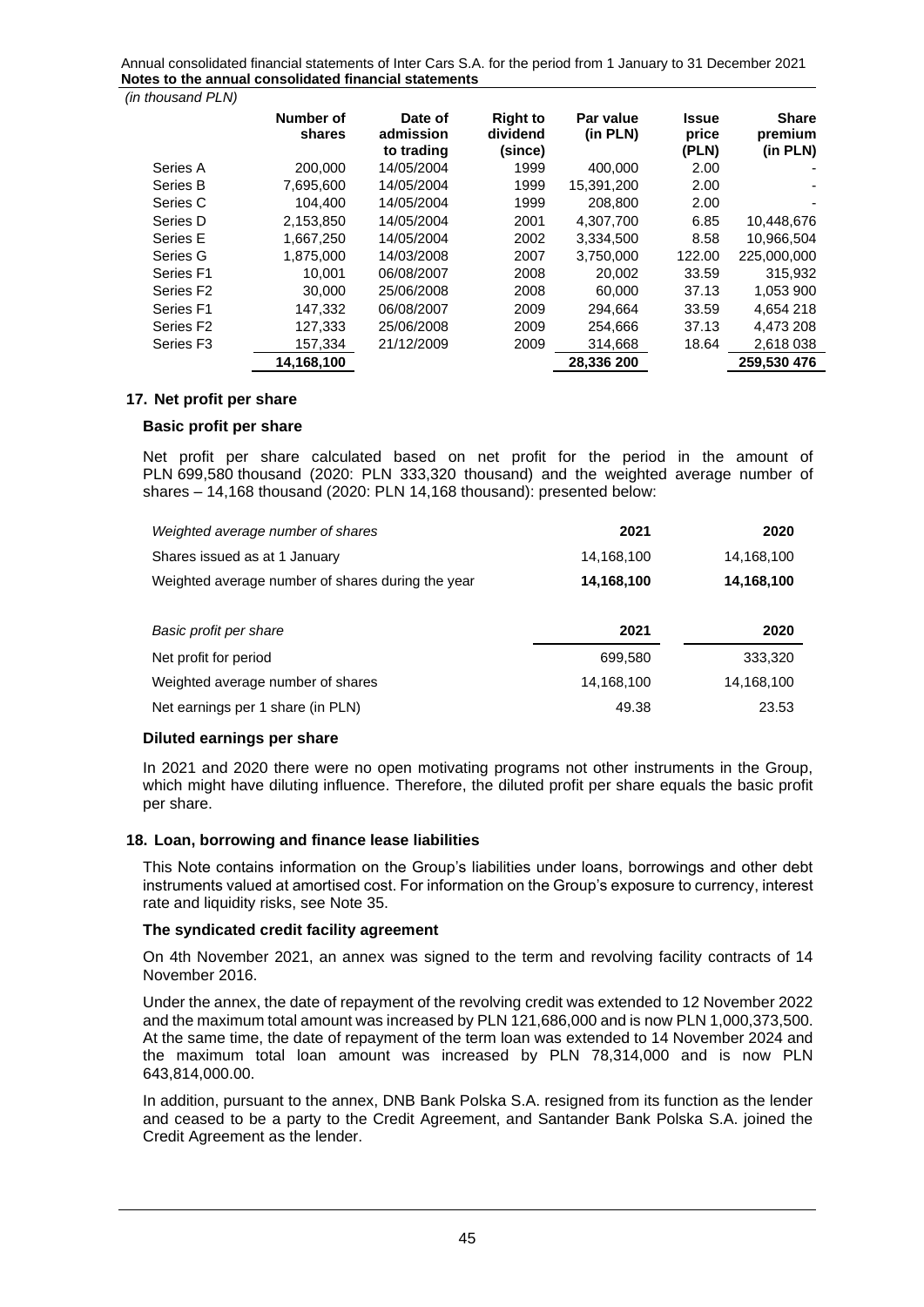#### *(in thousand PLN)*

The rate of interest of the credits is variable and shall depend, for each interest rate period, on WIBOR interest reference rate, plus agreed on the basis of the New Credit Facility Agreement (at arm's length) margins of the creditors.

The syndicated credit facility agreement is available for the Inter Cars Group daughter companies: Inter Cars S.A., Lauber Sp. z o.o., Inter Cars Česká republika s.r.o., Inter Cars Slovenská republika s.r.o., Inter Cars Lietuva UAB, Inter Cars d.o.o., Inter Cars Romania s.r.l., Inter Cars Marketing Services Sp. z o.o., ILS Sp. z o.o., Q-service Truck Sp. z o.o.

In accordance with IFRS 9, the Company performed an analysis of the present value of the new cash flows resulting from the annex concluded during the reporting period. The test concluded that the present value of the new cash flows. did not change by more than 10% compared to the present value of the cash flows of the original liability. Thus, the criterion for ceasing to recognise existing liabilities was not met. The Company made the choice to carry out only a quantitative test, without extending it to an analysis taking into account qualitative factors.

#### **Bank credits concluded directly by subsidiary companies:**

Inter Cars Česká republika s.r.o. holds a credit agreement with Raiffeisenbank a.s. for the credit line worth CZK 150 million, to be used either in CZK or in EUR, repayable by 28 February 2022. In February 2022 an annex extending the maturity date was signed, till 30 April 2022.

Inter Cars Romania s.r.l. has a credit line facility with RON 70m limit in Bank ING Bank N.V. repayable by 11 November 2022.

Inter Cars INT d.o.o. has a credit agreement with Bank SKB BANKA with EUR 3 million, repayable by 08 December 2022.

Inter Cars Bulgaria EAD has a credit agreement with Bank Raiffeisenbank EAD with EUR 10 million, repayable by 30 October 2022.

Inter Cars d o.o. Bosnia and Herzegovina concluded a credit agreement with Bank Intesa Sanpaolo Banka d.d. for the amount of BAM 4 million, repayable by 15 April 2024.

| Non-current                      | 31/12/2021 | 31/12/2020 |
|----------------------------------|------------|------------|
| Secured bank loans               | 573,872    | 535,595    |
| Licence subscription liabilities |            | 5,151      |
| Finance lease liabilities        | 436,956    | 446,968    |
|                                  | 1,010 828  | 987,714    |
|                                  |            |            |
| <b>Current</b>                   | 31/12/2021 | 31/12/2020 |
| Secured bank loans               | 650,488    | 484,690    |
| Licence subscription liabilities |            | 12.441     |
| Finance lease liabilities        | 124,947    | 112,056    |
|                                  | 775,435    | 609,187    |

#### *Loans and borrowings as at 31/12/2021*

| Current loans and borrowings at nominal value              | Contractua<br>amount<br>(limit) | Used    | Maturity<br>date |
|------------------------------------------------------------|---------------------------------|---------|------------------|
| <b>Syndicated credit</b>                                   | 1,000,374                       | 530,521 | 12/11/2022       |
| Inter Cars S.A.                                            |                                 | 495,106 |                  |
| Inter Cars Slovenska Republika s.r.o.                      |                                 | 25.715  |                  |
| Lauber Sp. z.o.o.                                          |                                 | 9.700   |                  |
| ING Bank N.V. (Inter Cars Romania s.r.l.)                  | 65,051                          | 46,592  | 11/11/2022       |
| Raiffeisen a.s. (Inter Cars Česká republika s.r.o)         | 28,398                          | 23.346  | 30/04/2022       |
| SKB Banka (ICSI - Inter Cars INT D o.o.)                   | 13,798                          | 9.659   | 08/12/2022       |
| Raiffeisenbank (Bulgaria) EAD (Inter Cars Bulgaria<br>Ltd) | 45,994                          | 42.263  | 30/10/2022       |
|                                                            | 1,153,615                       | 652,381 |                  |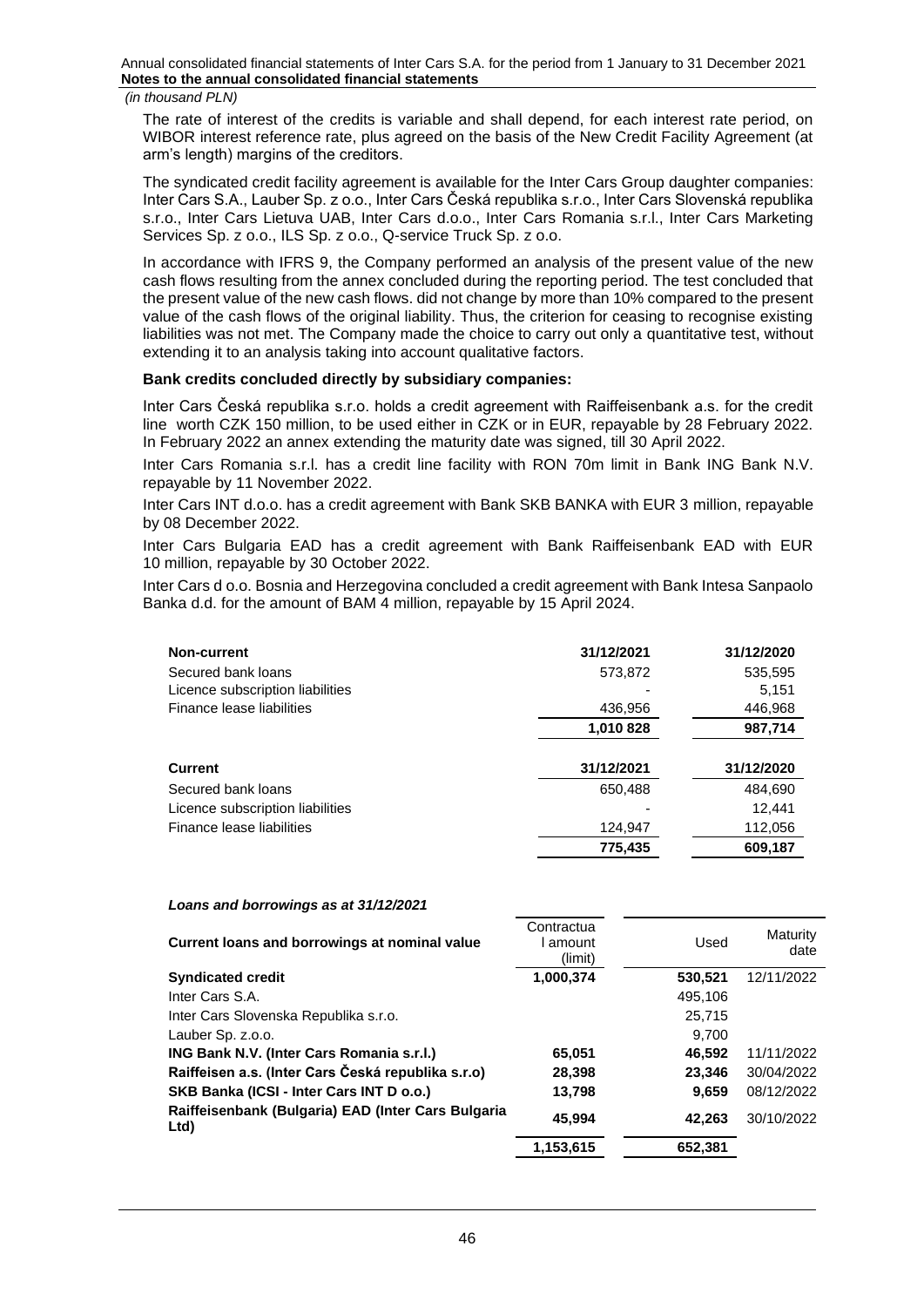| Jusanu FLIV)                                                                    |                                   |         |                  |
|---------------------------------------------------------------------------------|-----------------------------------|---------|------------------|
| Non-current loans and borrowings at nominal value                               | Contractua<br>I amount<br>(limit) | Used    | Maturity<br>date |
| Syndicated credit                                                               | 643,814                           | 565,500 | 14/11/2024       |
| Intesa Sanpaolo Banka d.d. (Inter Cars d o.o.<br><b>Bosnia and Herzegovina)</b> | 9,466                             | 9,384   | 15/04/2024       |
|                                                                                 | 653,280                           | 574,884 |                  |
| Loans and borrowings as at 31/12/2020                                           |                                   |         |                  |
| Current loans and borrowings at nominal value                                   | Contractua<br>I amount<br>(limit) | Used    | Maturity<br>date |
| <b>Syndicated credit</b>                                                        | 878,688                           | 413,884 | 12/11/2021       |
| Inter Cars S.A.                                                                 |                                   | 376,274 |                  |
| Inter Cars Slovenska Republika s.r.o.                                           |                                   | 28,276  |                  |
| Lauber Sp. z.o.o.                                                               |                                   | 9,334   |                  |
| ING Bank N.V. (Inter Cars Romania s.r.l.)                                       | 66,353                            | 61,474  | 11/11/2021       |
| Raiffeisen a.s. (Inter Cars Česká republika s.r.o)                              | 26,295                            | 7,585   | 28/02/2021       |
| SKB Banka (ICSI - Inter Cars INT D o.o.)                                        | 9,230                             | 2,769   | 30/09/2021       |
| Raiffeisenbank (Bulgaria) EAD (Inter Cars Bulgaria<br>Ltd)                      | 46,148                            |         | 30/10/2022       |
|                                                                                 | 1,026,714                         | 485,712 |                  |
|                                                                                 |                                   |         |                  |
| Non-current loans and borrowings at nominal value                               | Contractua<br>I amount<br>(limit) | Used    | Maturity<br>date |
| Syndicated credit                                                               | 565,500                           | 537,000 | 14/11/2022       |
|                                                                                 | 565,500                           | 537,000 |                  |
|                                                                                 |                                   |         |                  |

As at balance sheet date of 31 December 2021, total liabilities under loans and borrowings amounted to PLN 1,227,264 thousand of which PLN 992,124 thousand is denominated in PLN and PLN 179,165 thousand is denominated in EUR, whereas PLN 46,592 thousand applies to credit denominated in RON, and PLN 9,384 thousand applies to credit denominated in BAM.

# **Material terms of the syndicated credit facility**

A consortium credit was granted by the following banks (along with the use as at 31 December 2021):

|                                                                          | Use in nominal<br>value | Share in the<br>amount drawn |
|--------------------------------------------------------------------------|-------------------------|------------------------------|
| CaixaBank S.A.                                                           | 150,997                 | 12.30%                       |
| Bank Pekao S.A.                                                          | 330,189                 | 26.90%                       |
| Bank Handlowy S.A.                                                       | 121,982                 | 9.94%                        |
| Santander                                                                | 70,362                  | 5.73%                        |
| Bank BGZ BNP Paibas S.A.                                                 | 107,662                 | 8.77%                        |
| mBank S.A.                                                               | 172,740                 | 14.08%                       |
| ING Bank Śląski S.A.                                                     | 116,373                 | 9.48%                        |
| Citibank Europe PLC Slovakia                                             | 25,715                  | 2.10%                        |
| ING Bank N.V. (Inter Cars Romania s.r.l.)                                | 46,592                  | 3.80%                        |
| Raiffeisen a.s. (Inter Cars Česká republika s.r.o)                       | 23,346                  | 1.90%                        |
| SKB Banka (ICSI - Inter Cars INT D o.o.)                                 | 9,659                   | 0.79%                        |
| Raiffeisenbank (Bulgaria) EAD (Inter Cars Bulgaria Ltd)                  | 42,263                  | 3.44%                        |
| Intesa Sanpaolo Banka d.d. (Inter Cars d o.o. Bosnia and<br>Herzegovina) | 9,384                   | 0.76%                        |
|                                                                          | 1,227,264               | 100%                         |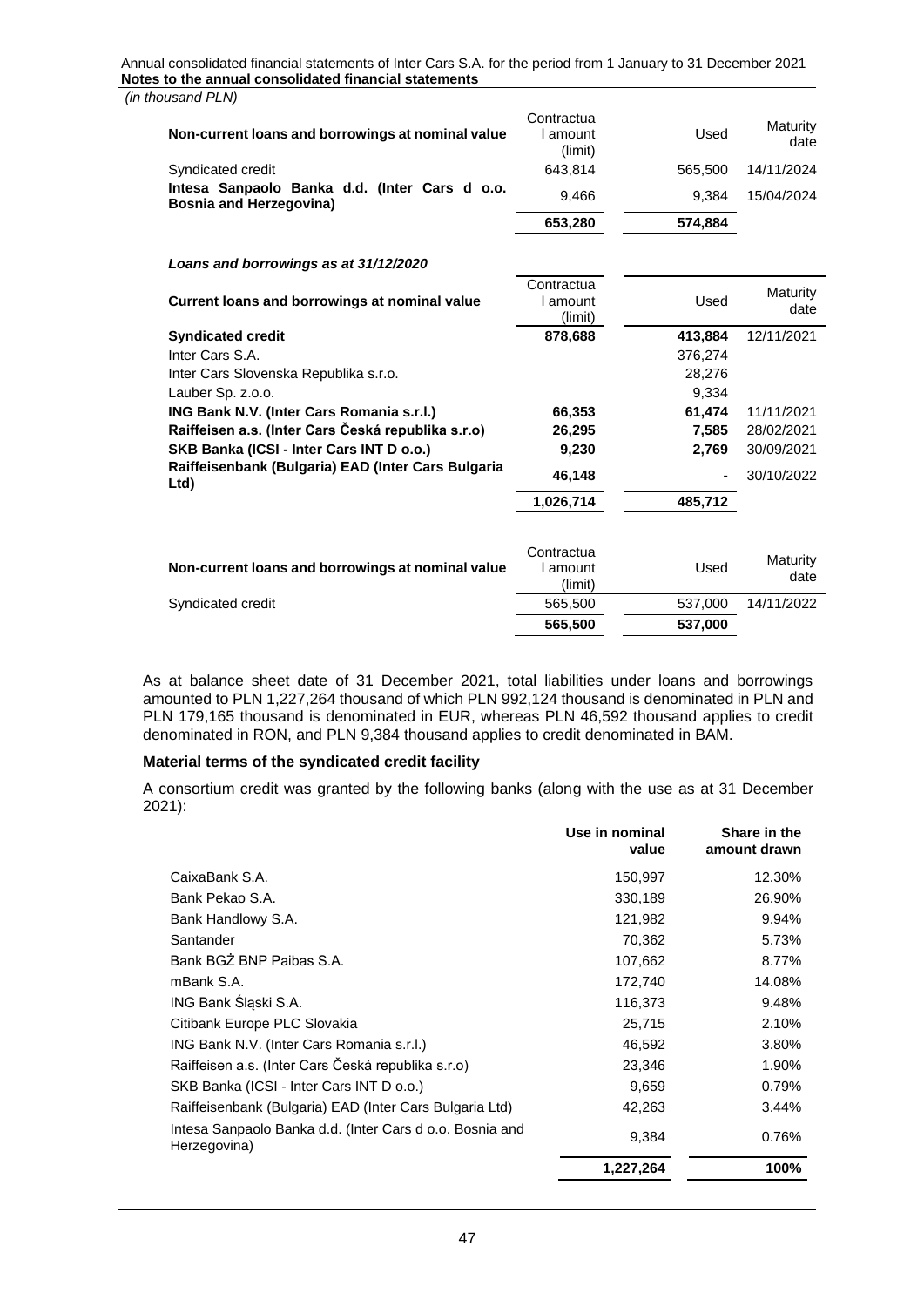The credit facility is secured with:

- − mortgage on land property, which belong to Inter Cars S.A. worth PLN 48,112 thousand, according to an estimate dated 27 February 2018.
- − registered pledge over inventories;
- − registered pledge and financial pledge over shares in share capital of ILS;
- − registered pledge and financial pledge over shares in share capital of ICMS;
- − registered pledge over bank accounts,
- − authorization to Company's accounts in Poland,
- − transfer of receivables of the Company from Insurance contracts,
- − declaration on unsolicited execution,

Information on collateral for the syndicated credit facility was published by the Board of Managers of the parent entity in current report number 32/2016.

The credit facility agreement includes requirements with respect to a number of key ratios (calculated based on the Inter Cars Group's consolidated financial statements), and in the event the Group fails to meet these requirements, the consortium will have the right to terminate the agreement. The ratios are as follows:

- − EBITDA index
- − the Group's operating profit to paid interest on financial indebtedness of all Group companies;
- net debt to EBITDA:
- the Group's equity to its aggregate balance-sheet total.

All coefficients are calculated based on the financial statements following elimination of the impact of the IFRS 16 standard applied in 2019.

As at 31 December 2021 the Group met all terms and conditions of the facility.

Inter Cars may approve and pay dividend only if the following conditions are met:

- the total amount of dividend paid for a given financial year does not exceed 40 or 60% of the net profit;

- the financial ratios are maintained at a satisfactory level and dividend payment would not result in failure to meet the requirements with respect to any of the key ratios.

The rate of interest of the credits is variable and shall depend, for each interest rate period, on WIBOR interest reference rate, plus agreed on the basis of the New Credit Facility Agreement (at arm's length) margins of the creditors.

The effective interest rate as at the reporting date was 1.51 %.

| <b>Finance lease</b>                      | 31/12/2021 | 31/12/2020 |
|-------------------------------------------|------------|------------|
| Payments under lease agreements           | 10,985     | 9,044      |
| <b>Discount</b>                           | (553)      | (589)      |
| Present value of liabilities under leases | 10,432     | 8,455      |
| Payments under lease agreements           |            |            |
| Up to 1 year                              | 4,091      | 4,362      |
| Between 1 and 5 years                     | 6,894      | 4,682      |
|                                           | 10,985     | 9,044      |
| Present value of liabilities under leases |            |            |
| Up to 1 year                              | 3,840      | 4,012      |
| Between 1 and 5 years                     | 6,592      | 4,443      |
|                                           | 10,432     | 8,455      |
| Finance lease IFRS 16 Right-of-use        | 31/12/2021 | 31/12/2020 |
| Payments under lease agreements           | 276,471    | 327,446    |
| <b>Discount</b>                           | (30,914)   | (43,983)   |
| Present value of liabilities under leases | 245,557    | 283,463    |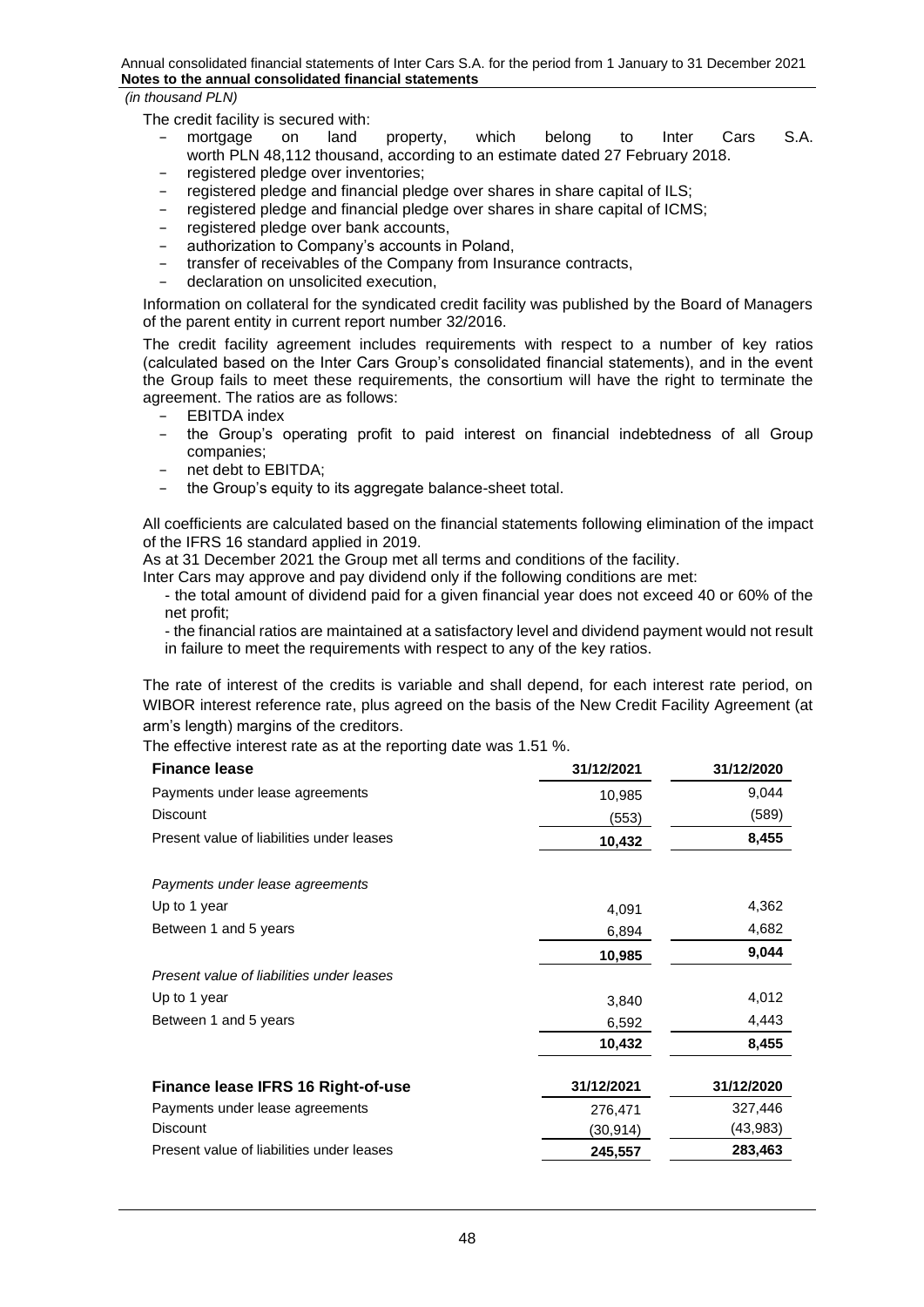| Payments under lease agreements           |         |         |
|-------------------------------------------|---------|---------|
| Up to 1 year                              | 58,546  | 55,803  |
| Between 1 and 5 years                     | 173,555 | 222,524 |
| Over 5 years                              | 44,370  | 49,119  |
|                                           | 276,471 | 327,446 |
| Present value of liabilities under leases |         |         |
| Up to 1 year                              | 51.154  | 43,808  |
| Between 1 and 5 years                     | 152,003 | 193,338 |
| Over 5 years                              | 42,400  | 46,317  |
|                                           | 245,557 | 283.463 |

Liabilities under leases are related to the lease of property, plant and equipment. For more information, see Notes 6 and 7.

# **Issuance of bonds**

The Company did not issue any commercial bonds in 2021.

# <span id="page-48-0"></span>**19. Trade and other liabilities**

|                                                              | 31/12/2021 | 31/12/2020  | 31/12/2020 |
|--------------------------------------------------------------|------------|-------------|------------|
|                                                              |            | transformed |            |
| Trade payables to other entities                             | 1,030 692  | 666.110     | 666.110    |
| Receivables from suppliers                                   | (141,697)  | (92, 387)   | (346, 346) |
| Trade and other liabilities- passed for factoring            | 110.076    | 73.908      | 73,908     |
| Taxes, duties, social security and other benefits<br>payable | 110.578    | 62.250      | 62,250     |
| Other payables and accrued expenses                          | 124.729    | 103,747     | 103.747    |
|                                                              | 1.234 378  | 813.628     | 559.669    |

| Maturity structure of trade payables, including | 31/12/2021 | 31/12/2020  | 31/12/2020 |
|-------------------------------------------------|------------|-------------|------------|
| those submitted for factoring                   |            | transformed |            |
| Up to 12 months                                 | 999,071    | 647,631     | 393,669    |
|                                                 | 999,071    | 647,631     | 393,669    |
| Currency structure of trade and other payables  | 31/12/2021 | 31/12/2020  | 31/12/2020 |
|                                                 |            | transformed |            |
| Payables in PLN                                 | 606,775    | 282,594     | 232,883    |
| Foreign currencies                              | 627,603    | 631,034     | 326,786    |
|                                                 | 1,234 378  | 813,628     | 559,669    |
| Translated into PLN                             | 31/12/2021 | 31/12/2020  | 31/12/2020 |
|                                                 |            | transformed |            |
| Liabilities in EUR                              | 350,679    | 325,229     | 122,670    |
| Liabilities in USD                              | 124,301    | 83,653      | 81,964     |
| Liabilities in other currencies                 | 152,623    | 122,152     | 122,152    |
|                                                 | 627,603    | 531,034     | 393,669    |

# <span id="page-48-1"></span>**20. Employee benefits**

|                                | 31/12/2021 | 31/12/2020 |
|--------------------------------|------------|------------|
| Salaries and wages             | 27,653     | 33,537     |
| Company's Social Benefits Fund | 394        | (38)       |
|                                | 28.047     | 33.499     |
|                                |            |            |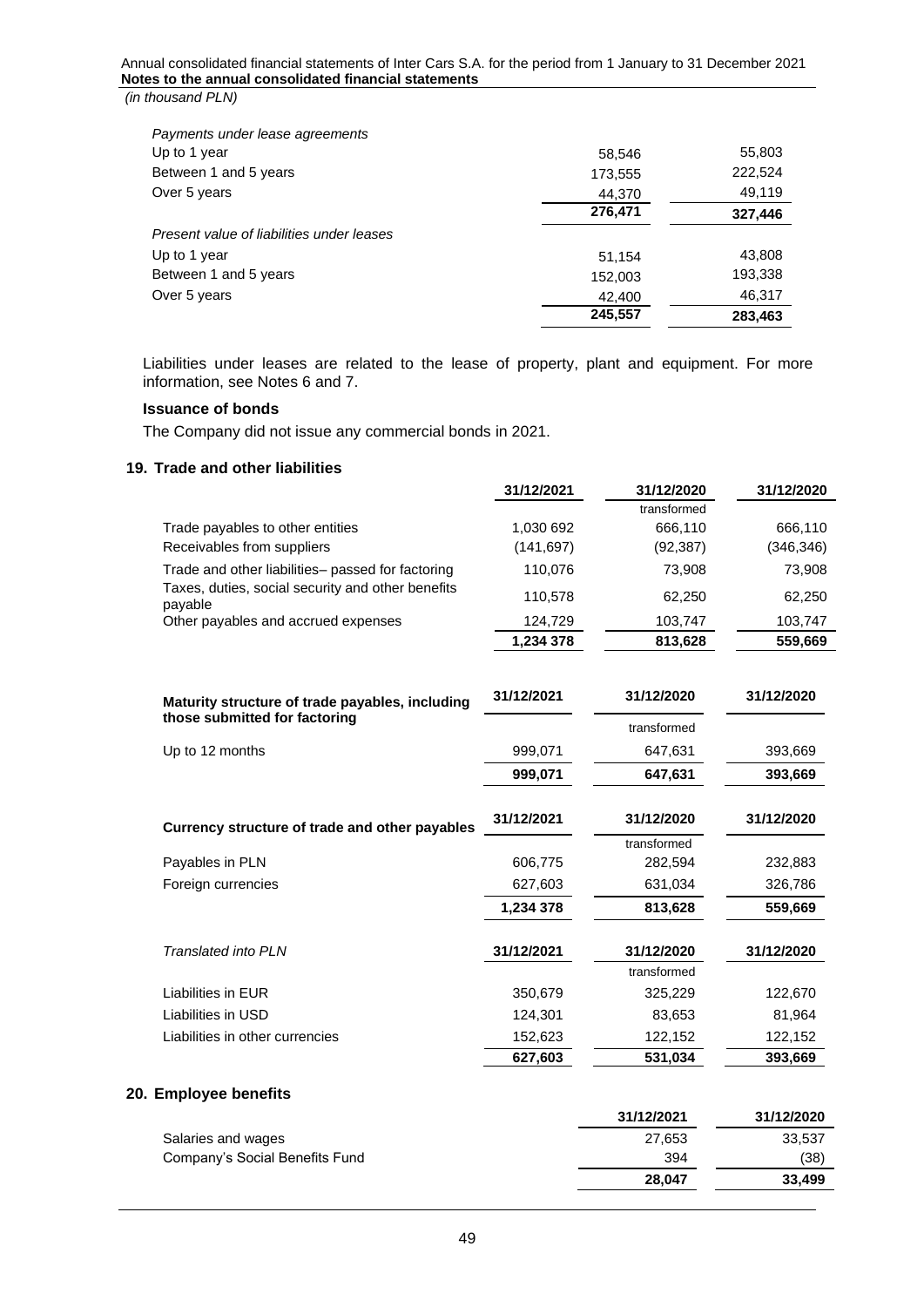*(in thousand PLN)*

#### <span id="page-49-0"></span>**21. Income tax liabilities**

| Maturity structure of tax payables   | 31/12/2021 | 31/12/2020 |
|--------------------------------------|------------|------------|
| Up to 12 months                      | 79,190     | 70,718     |
|                                      | 79,190     | 70,718     |
| Currency structure of tax payables   | 31/12/2021 | 31/12/2020 |
| Local currency                       | 68,223     | 58,410     |
| Foreign currency, denominated in PLN | 10,967     | 12,308     |
|                                      | 79,190     | 70,718     |

# <span id="page-49-1"></span>**22. Long- and short-term lease liabilities - sublease**

Premises and vehicles of which the Group is a lessor and which it leases out to its agents running branches are treated as a sublease. These lease liabilities equal the respective lease receivables.

The impact of IFRS 16 Subleases on particular items of the financial statements as of 31 December 2021 was as follows:

|                                             | <b>Inter Cars Group</b> | Inter Cars S.A. |
|---------------------------------------------|-------------------------|-----------------|
| Non-current receivables on long-term rental | 228,500                 | 103,777         |
| Receivables on short-term rental            | 77,414                  | 45,386          |
| Non-current liabilities on long-term rental | 228,500                 | 103,777         |
| Liabilities on the short-term rental        | 77,414                  | 45,386          |
| Short and long-term rental                  | 31/12/2021              | 31/12/2020      |
| Payments under lease agreements             | 333,906                 | 305,219         |
| <b>Discount</b>                             | (27, 992)               | (29, 658)       |
| Present value of liabilities under leases   | 305,914                 | 275,561         |
| Payments under lease agreements             |                         |                 |
| Up to 1 year                                | 83,442                  | 77,688          |
| Between 1 and 5 years                       | 231,773                 | 217,703         |
| Over 5 years                                | 18,691                  | 9,828           |
|                                             | 333,906                 | 305,219         |
| Present value of liabilities under leases   |                         |                 |
| Up to 1 year                                | 72,950                  | 68,241          |
| Between 1 and 5 years                       | 215,673                 | 198,295         |
| Over 5 years                                | 17,291                  | 9,025           |
|                                             | 305,914                 | 275,561         |

#### <span id="page-49-2"></span>**23. Sales revenues**

1. Sale of goods

The Group's main objects are the wholesale of goods thorough stationary stores and retail business through an on-line shop.

The revenues are recognized at a specific point in time, i.e. when a customer gains control over the goods.

Due to the bonuses and returns policy applied, the Group, following the IFRS 15, decreases the value of the revenues by an estimated cost of such bonuses and returns.

#### 2. Sale of products

Feber Sp. z o.o., a subsidiary company, produces and sells semi-trailers tippers.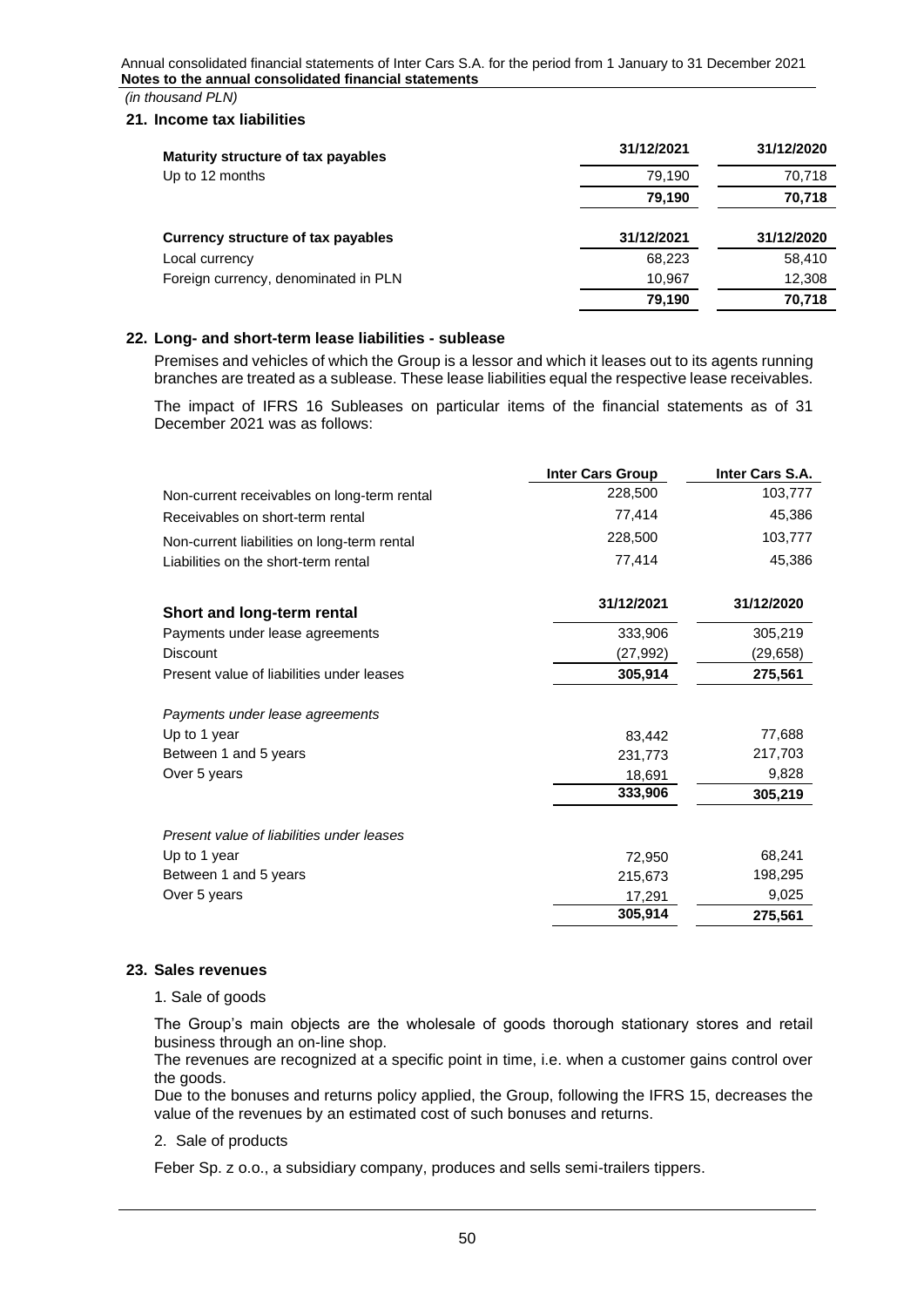*(in thousand PLN)*

#### 3. Sale of services

The Group sells services and these include mainly repair services provided to fleet chains and remanufacturing of automotive parts.

The Group believes that customers simultaneously receive and gain benefits resulting from the services rendered upon their completion, as these services are short-term ones. Hence, the Group continues to recognize sales revenues upon the completion of a settlement month.

The Group mainly has deferred payment sales. Additionally, cash sales take place in the retail area. Payment terms not exceeding 30 days are mostly used in contracts with customers. Payment is usually due upon delivery of the good or upon completion of the service.

|                                                | 01/01/2021 -<br>31/12/2021 | 01/01/2020-<br>31/12/2020 |
|------------------------------------------------|----------------------------|---------------------------|
| Revenues on sales of commodities and materials | 11,960 723                 | 9,007,544                 |
| Revenue from the sale of cars                  | 133.402                    | 42.078                    |
| Revenue from sales of services                 | 74.790                     | 53,909                    |
| Revenue on the sale of products                | 73.132                     | 55,395                    |
| Lease of investment property                   |                            | 240                       |
|                                                | 12.242 047                 | 9,159,166                 |

#### **Sales by product groups**

|                                                  | 2021       | share   | 2020      | <b>Share</b> |
|--------------------------------------------------|------------|---------|-----------|--------------|
| Spare parts for passenger cars                   | 6,486 810  | 52.99%  | 4,906,136 | 53.57%       |
| Spare parts for commercial vehicles and<br>buses | 1,971,555  | 16.10%  | 1,433,082 | 15.65%       |
| tyres, batteries and lubricants                  | 2,826,828  | 23.09%  | 2.048.038 | 22.36%       |
| garage equipment                                 | 436.471    | 3.57%   | 349.425   | 3.82%        |
| motorcycles and parts                            | 194.340    | 1.59%   | 227,380   | 2.48%        |
| Accessories                                      | 44.719     | 0.37%   | 43.723    | 0.48%        |
| other sale - services                            | 74.790     | 0.61%   | 53.909    | 1.12%        |
| semi-trailers - Feber                            | 73,132     | 0.60%   | 55,395    | 0.60%        |
| <b>ISUZU and FORD Truck automobiles</b>          | 133.402    | 1.09%   | 42.078    | 0.21%        |
|                                                  | 12.242.047 | 100.00% | 9,159,166 | 100.00%      |

The other sales revenue include mainly income generated by lease of warehouse area and selling marketing services connected with basic operations. During the period from 1 January 2021 to 31 December 2021 and the comparative period, no revenue exceeding 10% of the Group's sales revenue was realised with any customer.

#### **Geographical structure of sales**

|                      | 2021                    |      | 2020                    |        |
|----------------------|-------------------------|------|-------------------------|--------|
|                      | (in<br>thousand<br>PLN) | (%)  | (in<br>thousand<br>PLN) | $(\%)$ |
| Sales in Poland      | 5,725,702               | 47%  | 4,501,406               | 49%    |
| Sales outside Poland | 6,516,345               | 53%  | 4,657,760               | 51%    |
| Total                | 12,242,047              | 100% | 9,159,166               | 100%   |

## <span id="page-50-0"></span>**24. Cost of sales**

|                                   | 01/01/2021 -<br>31/12/2021 | 01/01/2020-<br>31/12/2020 |
|-----------------------------------|----------------------------|---------------------------|
| Value of goods and materials sold | 8,438,166                  | 6,319,948                 |
| Sold gods                         | 64.355                     | 47.483                    |
| Foreign exchange (gains) / losses | (11, 742)                  | 48.892                    |
| Cost of sales                     | 8,490,779                  | 6,416,323                 |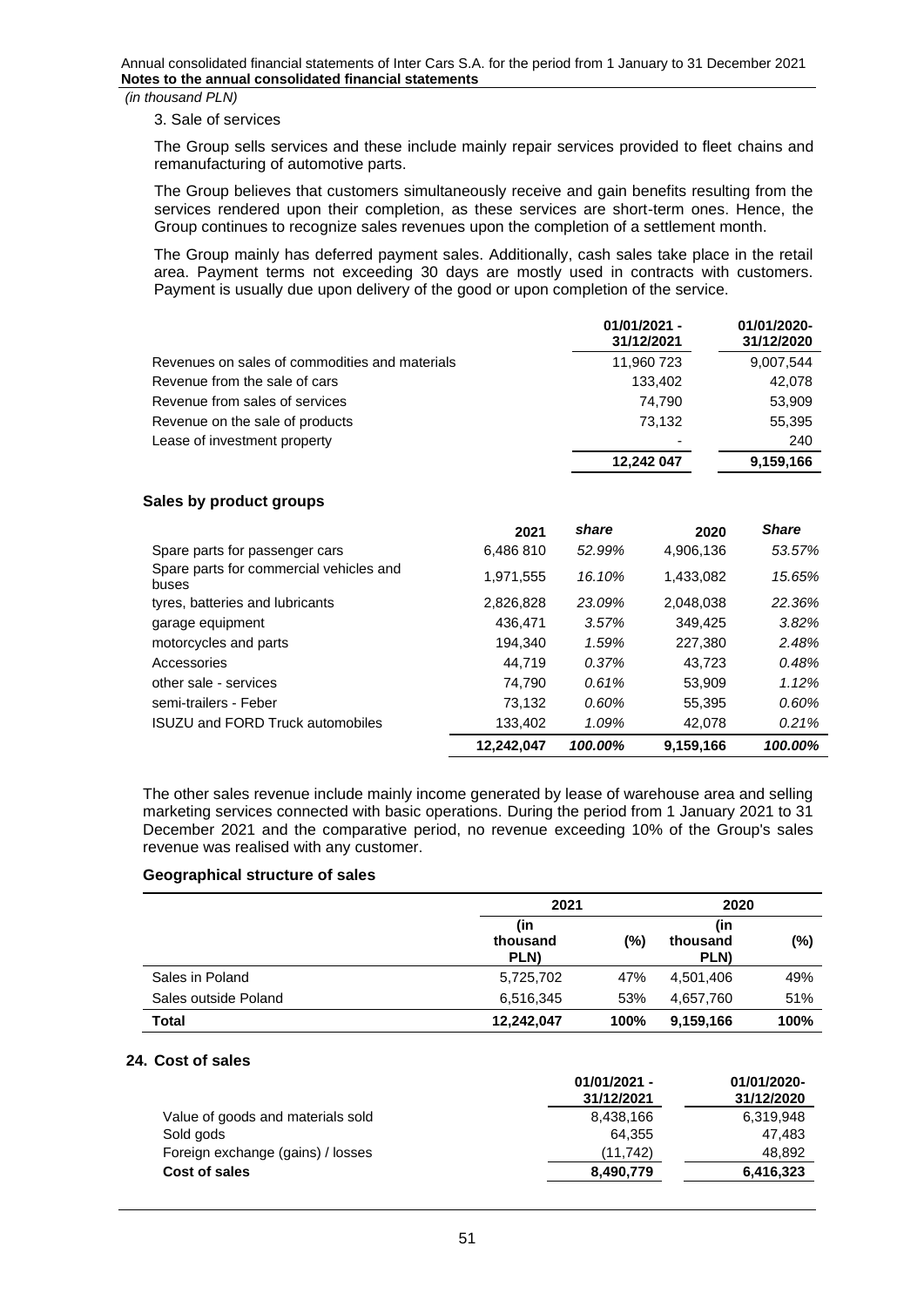<span id="page-51-1"></span>**26. Other operating revenue**

# <span id="page-51-0"></span>**25. Selling cost, general and administrative expenses**

|                                                                                                                                                                  | $01/01/2021 -$<br>31/12/2021 | 01/01/2020-<br>31/12/2020        |
|------------------------------------------------------------------------------------------------------------------------------------------------------------------|------------------------------|----------------------------------|
| Amortization and depreciation                                                                                                                                    | 130,011                      | 131,150                          |
| Materials and energy consumption                                                                                                                                 | 205,838                      | 145,983                          |
| External services                                                                                                                                                | 2,084,207                    | 1,643,950                        |
| Taxes and fees                                                                                                                                                   | 12,361                       | 15,124                           |
| <b>Salaries</b>                                                                                                                                                  | 327.674                      | 252,664                          |
| Social security and other benefits                                                                                                                               | 69,397                       | 57,204                           |
| Other costs by kind                                                                                                                                              | 117,130                      | 63,097                           |
| Total costs by kind                                                                                                                                              | 2,946,618                    | 2,309,172                        |
| (minus) Cost of products sold<br>(minus) Change in the balance of finished products and work<br>in progress<br>(minus) Cost of distribution realized by branches | (133, 226)<br>(1, 242, 393)  | (96, 333)<br>(744)<br>(972, 599) |
| Selling cost, general and administrative expenses                                                                                                                | 1,570 999                    | 1,239,496                        |
| Other operating revenue                                                                                                                                          | $01/01/2021 -$<br>31/12/2021 | 01/01/2020-<br>31/12/2020        |
| Gain on disposal of non-financial non-current assets                                                                                                             | 721                          | 2,125                            |
| Compensation, penalties and fines received                                                                                                                       | 4,920                        | 4,493                            |
| Marketing rebates                                                                                                                                                | 11,296                       | 7,557                            |
| Other rebates                                                                                                                                                    | 4,187                        | 6,891                            |

|                                           | 49.570       | 46.727        |
|-------------------------------------------|--------------|---------------|
| Other                                     | 9.413        | 13.066        |
| Reversal of provisions                    | 5.507        | 1.523         |
| Other sales                               | 6.116        | 8,700         |
| Early payment discount                    | 2725         | 1829          |
| Impairment losses on past due liabilities | 4685         | 543           |
| <b>UTIOL IGNATO</b>                       | <b>T.IVI</b> | <b>U,UJ</b> 1 |

# <span id="page-51-2"></span>**27. Other operating expenses**

|                                                      | $01/01/2021 -$<br>31/12/2021 | 01/01/2020-<br>31/12/2020 |
|------------------------------------------------------|------------------------------|---------------------------|
| Damage to stock                                      | 20,137                       | 11,851                    |
| Expenses related to complaints                       | 2,764                        | 1271                      |
| Inventory lacks                                      | 9,081                        | 3,228                     |
| Compensations                                        | 87                           | 211                       |
| Insurances                                           | 1,468                        | 306                       |
| Past due receivables recognised as impairment losses | 5,612                        | 8466                      |
| Impairment of stock write off                        | 5,389                        | 1518                      |
| Provisions made                                      | 3,769                        | 7,774                     |
| Donations                                            | 681                          | 868                       |
| Revaluation of non-financial assets                  | 803                          | 526                       |
| Claims recognized by suppliers                       |                              | 986                       |
| Rebates granted                                      | 3,918                        | 5,803                     |
| Scrapping                                            | 5,471                        | 1,800                     |
| Other                                                | 19,553                       | 25,791                    |
|                                                      | 78,733                       | 70,399                    |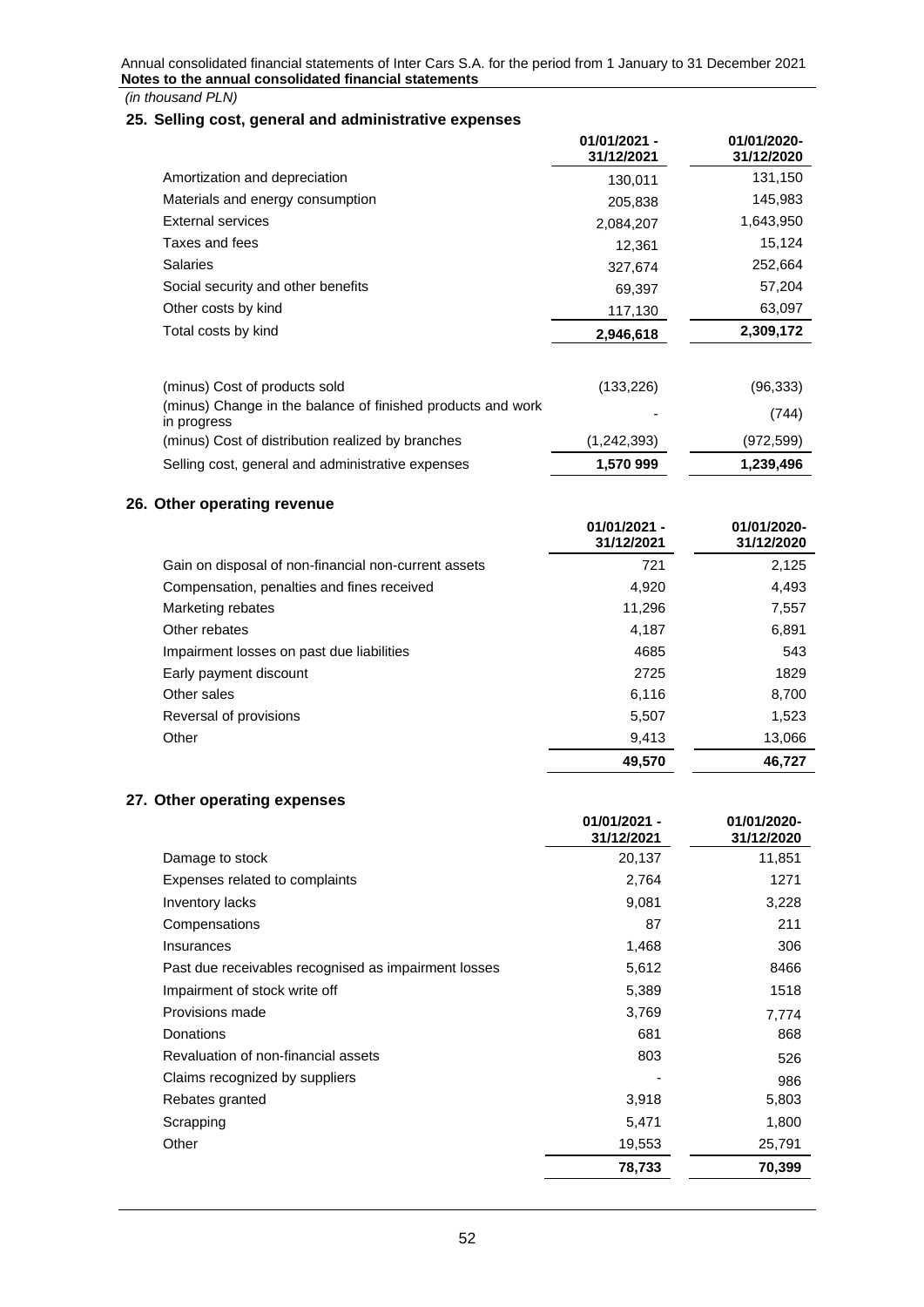*(in thousand PLN)*

## <span id="page-52-0"></span>**28. Finance income and expenses**

| <b>Financial income</b>                     | $01/01/2021 -$<br>31/12/2021 | 01/01/2020-<br>31/12/2020 |
|---------------------------------------------|------------------------------|---------------------------|
| Interest on loans and borrowings            | 281                          | 401                       |
| Other interest                              | 1.291                        | 2,221                     |
| Interest on rental (sublease)               | 10,773                       | 10,566                    |
| Foreign exchange gains/losses               | 3,419                        |                           |
| Profit on sale of investments               | 575                          |                           |
| Other                                       | 174                          | 702                       |
|                                             | 16,513                       | 13,890                    |
| <b>Financial costs</b>                      | $01/01/2021 -$<br>31/12/2021 | 01/01/2020-<br>31/12/2020 |
| Interest expense under bank loans and bonds | 16,943                       | 19,954                    |
| Other interest                              | 1.799                        | 13,908                    |

|                                             | 48,300                   | 76.668 |
|---------------------------------------------|--------------------------|--------|
| Other                                       | 1.167                    | 1,639  |
| Foreign exchange gains/losses               | $\overline{\phantom{0}}$ | 9,939  |
| Fees and commissions                        | 8.624                    | 8,062  |
| Interest under finance lease (right-of-use) | 8.994                    | 12,600 |
| Interest on rental (sublease)               | 10.773                   | 10,566 |

| Recognised<br>as cost of<br>sales | <b>Disclosed as</b><br>foreign<br>exchange<br>gains /<br>(losses) | <b>Total foreign</b><br>exchange<br>gains/(losses) |
|-----------------------------------|-------------------------------------------------------------------|----------------------------------------------------|
| 12,577                            |                                                                   | 12,577<br>(9)                                      |
| 12,577                            | (9)                                                               | 12,568                                             |
| (25, 769)                         |                                                                   | (25, 769)<br>3,428                                 |
| (25, 769)                         | 3,428                                                             | (22, 341)                                          |
| (13, 192)                         | 3,419                                                             | (9, 773)                                           |
| Recognised<br>as cost of<br>sales | foreign<br>exchange<br>gains/<br>(losses)                         | <b>Total foreign</b><br>exchange<br>gains/(losses) |
| (51,980)                          |                                                                   | (51,980)                                           |
|                                   | (587)                                                             | (587)                                              |
| (51, 980)                         | (587)                                                             | (52, 567)                                          |
| 3,088                             |                                                                   | 3,088                                              |
|                                   | (9, 352)                                                          | (9, 352)                                           |
| 3,088                             | (9, 352)                                                          | (6, 264)                                           |
|                                   | (9,939)                                                           | (58, 831)                                          |
|                                   | (48, 892)                                                         | (9)<br>3,428<br><b>Disclosed as</b>                |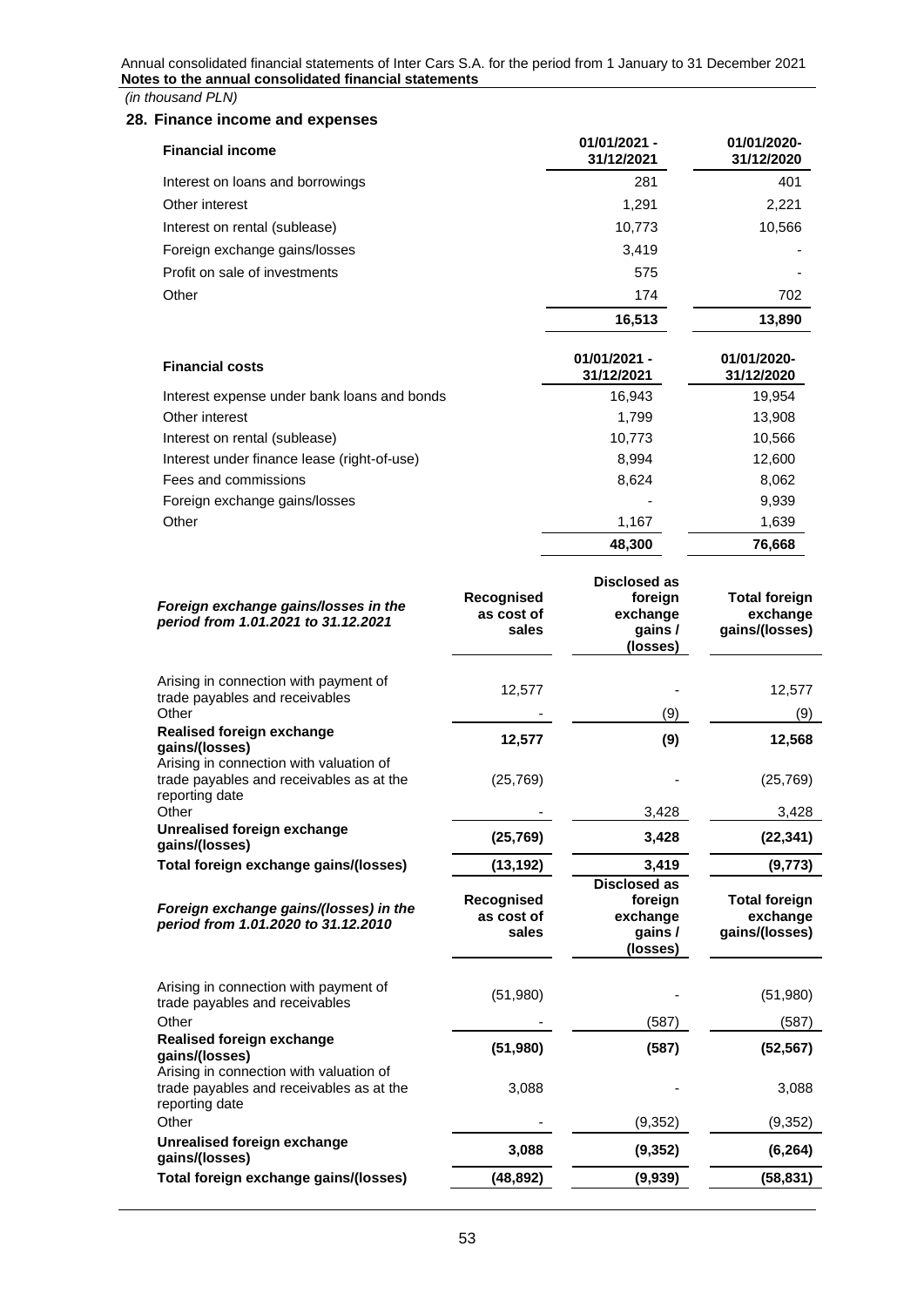*(in thousand PLN)*

# <span id="page-53-0"></span>**29. Structure of cash for the statement of cash flows**

# **Corporate income tax paid**

|                                                                                    | 2021                     | 2020       |
|------------------------------------------------------------------------------------|--------------------------|------------|
| Current corporate income tax disclosed in the statement of<br>comprehensive income | (138, 495)               | (111, 814) |
| Adjustment of comprehensive income                                                 | $\overline{\phantom{0}}$ |            |
| Change in income tax payable                                                       | 8.473                    | 23.132     |
| Corporate income tax paid                                                          | (130, 022)               | (88, 682)  |
| Increase (decrease) in receivables                                                 |                          |            |

|                                       | 2021       | 2020        | 2020      |
|---------------------------------------|------------|-------------|-----------|
|                                       |            | transformed |           |
| Change in trade and other receivables | (477, 677) | (63, 842)   | 13,550    |
| Change in non-current receivables     | (2, 104)   | (1, 475)    | (1, 475)  |
| Change in Loans granted               | (204)      | (1, 112)    | (1, 112)  |
| Change in receivables under rental    | (30, 353)  | (22, 889)   | (22, 889) |
| Security deposits                     |            | 50          | 50        |
| Increase (decrease) in receivables    | (510,338)  | (89,268)    | (11,876)  |

# **Change in Loans granted**

|                                | 2021     | 2020     |
|--------------------------------|----------|----------|
| Loans granted                  | (3, 466) | (2, 134) |
| Repayment of loans granted     | 3,670    | 3,246    |
| Interest received              | 281      | 386      |
| Interest accrued               | (282)    | (357)    |
| Foreign exchange gains /losses |          | (31)     |
| <b>Change in Loans granted</b> | 204      | 1,110    |

# **Change in loans, borrowings, debt securities and finance lease liabilities**

|                                                                               | 31/12/2021 | 31/12/2020  | 31/12/2020 |
|-------------------------------------------------------------------------------|------------|-------------|------------|
|                                                                               |            | transformed |            |
| Change in loans, borrowings, debt securities<br>and finance lease liabilities | 159,010    | (111, 404)  | (111, 404) |
| Change in trade and other liabilities                                         | 420,750    | 56,860      | (20, 532)  |
| Change in employee benefits liabilities                                       | (5,452)    | (2,306)     | (2,306)    |
| Change in total liabilities                                                   | 574,308    | (56,850)    | (134, 243) |
| of which:                                                                     |            |             |            |
| Recognition of new leasing agreements (IFRS)<br>16)                           | (11, 364)  | (62, 249)   | (62,249)   |
| Change in liabilities under rental                                            | 30,353     | 22,889      | 22,889     |
| Cash inflows on credits and loans                                             | (221, 453) | (4,040)     | (4,040)    |
| Repayment of loans and borrowings                                             | 16,142     | 132,430     | 132,430    |
| Financial lease contracts liabilities                                         | 92,042     | 111,529     | 111,529    |
| Other                                                                         | 1,301      | (8,525)     | (8,525)    |
| Change in liabilities following adjustments<br>total                          | 481,329    | 135,184     | 57,792     |

# **Net interest**

|                     | 2021      | 2020      |
|---------------------|-----------|-----------|
| Interest paid       | (37, 801) | (46, 462) |
| Interest received   | 281       | 401       |
| <b>Net interest</b> | (37,520)  | (46,061)  |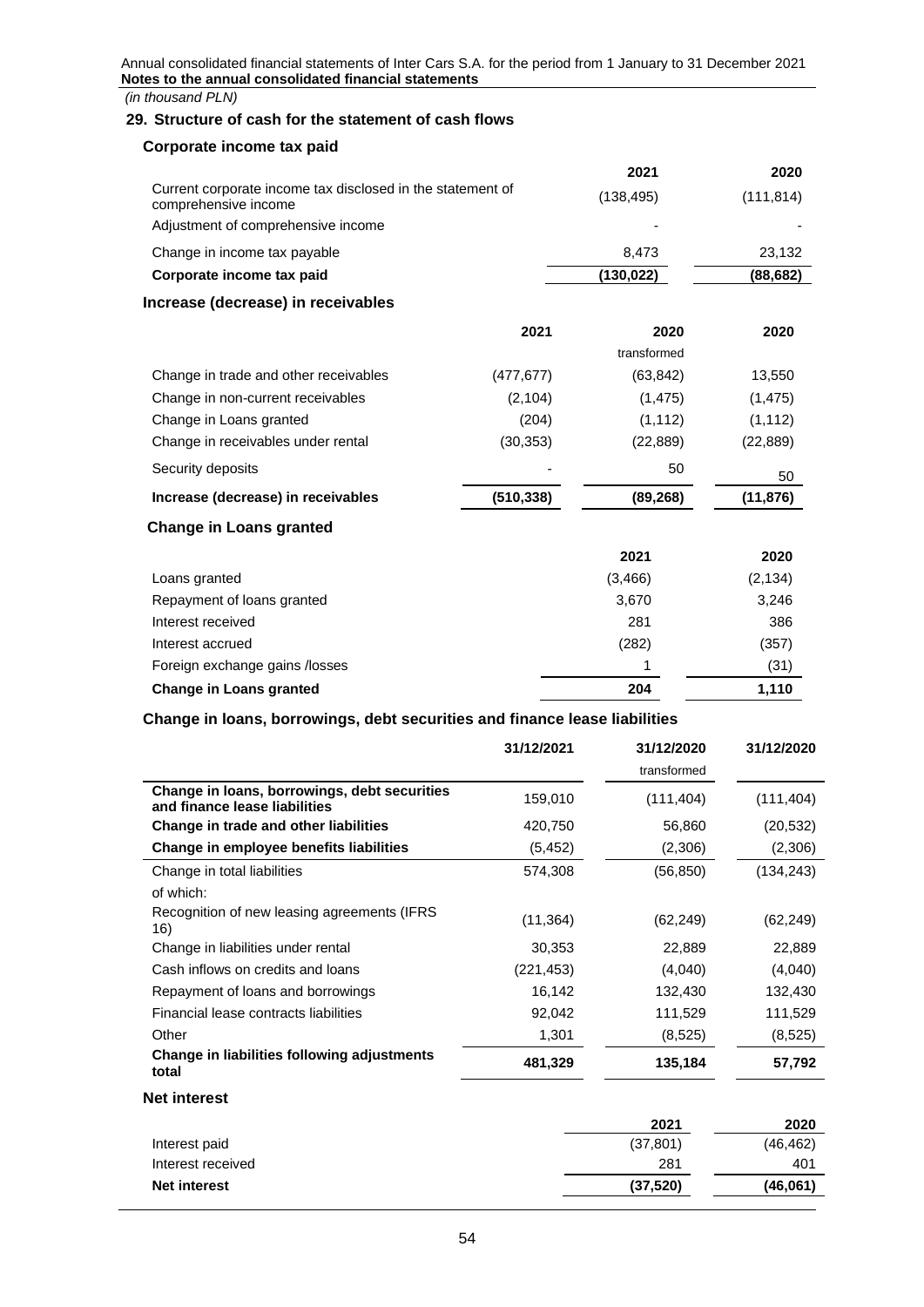#### *(in thousand PLN)*

#### **Other adjustments, net**

|                                         | 2021   | 2020   |
|-----------------------------------------|--------|--------|
| Foreign exchange gains /losses          | 16.831 | 15,489 |
| Change in other non-current liabilities | 701    | 1.476  |
| Other                                   | -      | (19)   |
| Other adjustments, net                  | 17.532 | 16.946 |

#### <span id="page-54-0"></span>**30. Income tax**

In the results for the 2020, the Company recognized the outcome of customs and tax controls in the area of Corporate Income Tax for the years: 2014-2017 of PLN 42.3 million. The event is described in the Consolidated Financial Report for 2020.

#### **Income tax recognised under current period profit or loss**

|                                                              | $01/01/2021 -$<br>31/12/2021 | 01/01/2020-<br>31/12/2020 |
|--------------------------------------------------------------|------------------------------|---------------------------|
| Current income tax                                           | 138.495                      | 111.814                   |
| Change in deferred income tax                                | 39.167                       | (660)                     |
| Income tax disclosed in statement of comprehensive<br>income | 177.662                      | 111.154                   |

The reconciliation of the tax deductible cost to the value representing the product of the accounting profit and the applicable tax rates is as follows:

| <b>Effective tax rate</b>                                            | $01/01/2021 -$<br>31/12/2021 | 01/01/2020-<br>31/12/2020 |
|----------------------------------------------------------------------|------------------------------|---------------------------|
| Gross profit (without share of the result of the affiliate)          | 877,242                      | 444.298                   |
| Tax based on 19% rate                                                | (166, 676)                   | (84, 417)                 |
| Tax rates gains/losses *                                             | 365                          | 2.791                     |
| Tax from previous years                                              |                              | (22, 253)                 |
| Permanent differences                                                |                              |                           |
| Costs / incomes not subject to taxation                              | (11, 351)                    | (7, 275)                  |
| Current income tax disclosed in statement of<br>comprehensive income | (177, 662)                   | (111, 154)                |

 \* Poland 19%, Republic of Slovakia 21%, Czech Republic 19%, Ukraine 18%, Lithuania 15%, Cyprus 12.5%, Malta 35%, Croatia 18%, Romania 16%, Latvia 20%, Bulgaria 10%, Italy 24%, Greece 24%, Bosnia and Herzegovina 10%, Moldova 12%, Estonia 20%, Slovenia 19%, Germany 30%, Hungary 9%, Serbia 15%, Great Britain 19%.

Tax authorities are entitled to inspect books and accounting records. Within five years from the end of a year when a tax return is submitted, they may impose additional tax charges along with interest and other penalties. In the Management Board's opinion no circumstances occurred which could result in material liabilities on account of such charges, interest or penalties.

# <span id="page-54-1"></span>**31. Dividend proposed by the Board of Managers**

Within the reporting period and till the day of publishing of these financial statements the Company had not realized any payments on account of pay-out of dividend on operating profit for 2021. Till the day of preparation of these financial statements the Board of Managers of the Company had not approved the proposal of distribution of profits for 2021. The dividend policy of the Company projects dividend pay-out in the amount not lower than 60% of consolidated net profit of Inter Cars S.A. Capital Group for a given accounting year.

On 27 April 2021, the Company's Management Board passed a resolution to accept the Board's motion for the distribution of the 2020 profit, in conformity with which the Board applied for the distribution of the 2020 profit in such a way, that from the net profit of PLN 222,609,760.53 for 2020, the amount of PLN 20,118,702,00, i.e. PLN 1.42 per share was paid out to the shareholders in the form of a dividend, whilst the remaining amount of the profit in the amount of PLN 202,491,058.53 was transferred to supplementary capital. The Board also took a decision to propose to the General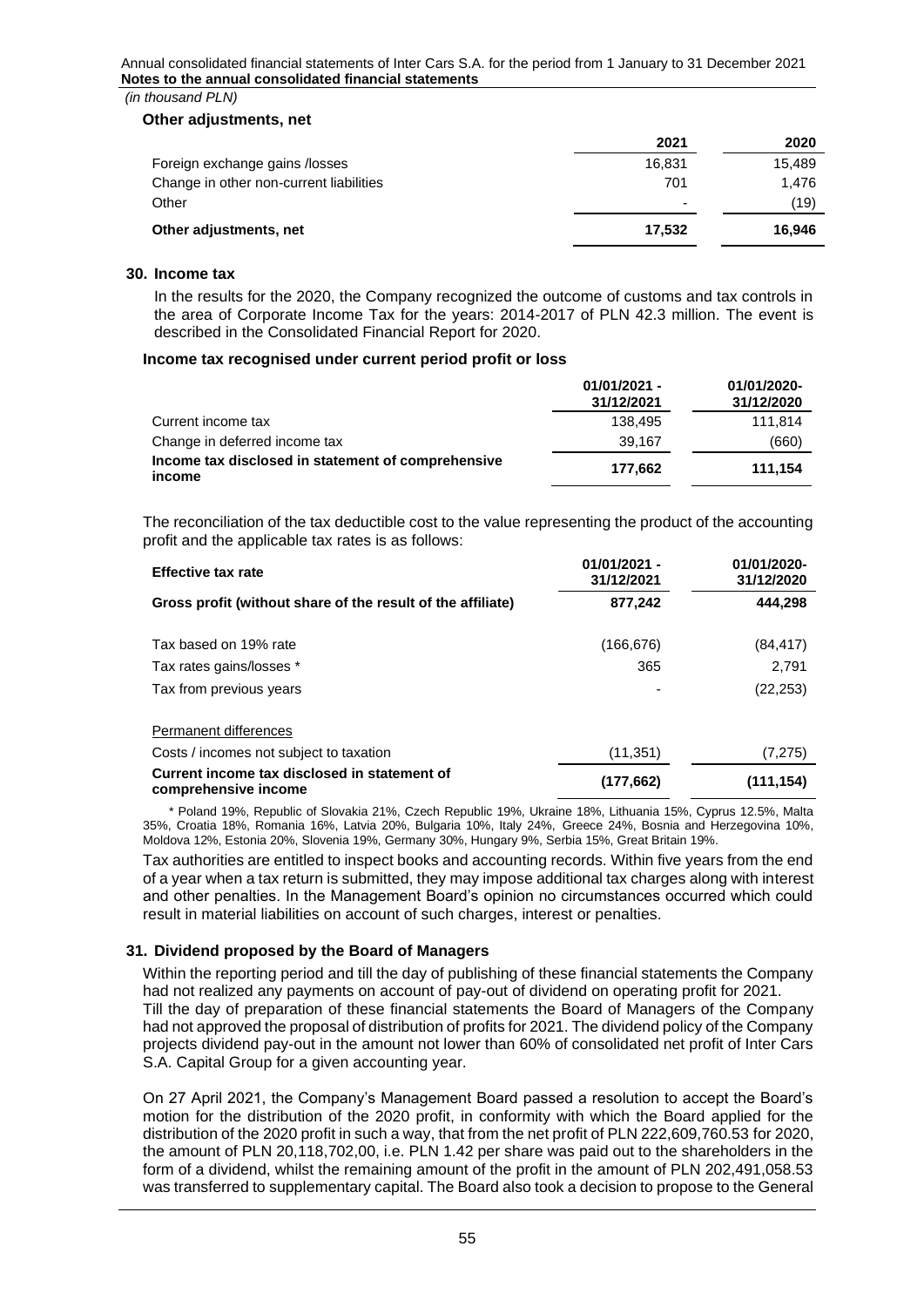Shareholders Meeting the day of dividend for 30 June 2021 and pay-out of the dividend for 14 July 2021.

The Company's Supervisory Board acknowledged and approved the Management Board's motion of 27 April 2021 regarding the distribution of the 2020 profit and recommended that the Company's Shareholders Meeting adopt a resolution on distributing the 2020 profit in conformity with the Management Board's motion.

The dividend was paid out on 14 July 2021.

As at the date of publication of the report, no decision on the distribution of profit for the financial year 2021 had been taken.

# **Dividend per share**

| 01/01/2021                   | 01/01/2020- |  |
|------------------------------|-------------|--|
| $\blacksquare$<br>31/12/2021 | 31/12/2020  |  |
| 20.119                       |             |  |
| 14.168.100                   | 14.168.100  |  |
| 1.42                         |             |  |
|                              |             |  |

# <span id="page-55-0"></span>**32. Unrecognised liabilities under executed agreements**

# **Tax liabilities**

Regulations on VAT, corporate and personal income tax and social security contributions change frequently, and as a consequence often there is no possibility of relying on established regulations or legal precedents. The regulations in effect tend to be unclear, thus leading to differences in opinions as to their legal interpretation, both between state authorities and between state authorities and entrepreneurs. Tax and other settlements (customs duty or currency settlements) may be inspected by authorities entitled to impose material penalties, and any additional amounts assessed following an inspection must be paid together with interest. Consequently, the tax risk in Poland and in Central and Eastern Europe countries is higher than in other countries with more developed tax systems.

Tax settlements may be inspected for the period of five years. For this reason the amounts disclosed in the financial statements may change at a later date following final determination of their amount by tax authorities. The Group was inspected by the tax authorities.

Tax authorities are entitled to inspect books and accounting records. Within five years from the end of a year when a tax return is submitted, they may impose additional tax charges along with interest and other penalties. In the Management Board's opinion no circumstances occurred which could result in material liabilities on account of such charges, interest or penalties.

#### **Guaranties and sureties**

As at 31 December 2021 , the total amount of sureties and guarantees issued by the Parent Company for unrelated entities was PLN 10,142 thousand.

| <b>Sureties and guaranties</b> | 2021    | 2020     |
|--------------------------------|---------|----------|
| As at beginning of period      | 17.445  | 17.188   |
| Issued and increases           | 124     | 5.134    |
| Expired                        | (7.427) | (4, 877) |
| As at end of period            | 10.142  | 17.445   |

The Parent Entity holds a guarantee issued by InterRisk, with respect to payment of a bid bond and a performance bond securing proper performance of contractual obligations and removal of defects in the case of supplies for the Polish Post, the Police and the Warsaw Airport.

# <span id="page-55-1"></span>**33. Operating leases**

The Inter Cars Group is a party to car, storage, and office space lease contracts.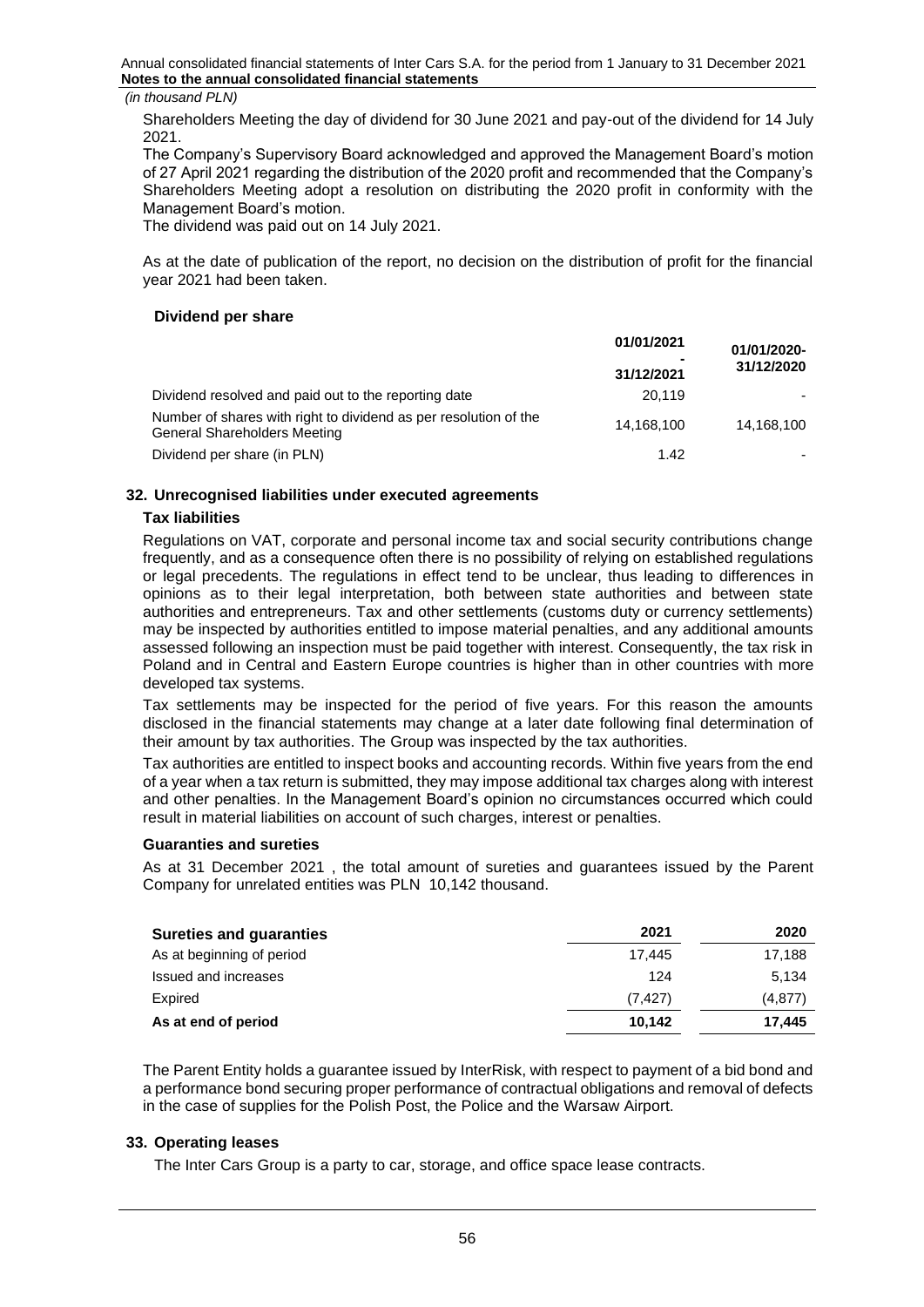Costs of lease of storage space related directly to the activity of the branches and covered by the Group are re-invoiced in large part to the end users (entities running the branches) throughout the entire period during which they use such space (including the termination notice period).

However, the costs of cars, storage and office spaces leased by the branches managed by the Group and the warehouse spaces used for logistics operations are paid for in full by the Group.

Following adoption of IFRS 16, the Group recognized its lease liabilities previously classified as "operating lease" as financial lease liabilities and, in the case of sublease, as long-term lease liabilities.

Due to their value and term, the other lease contracts were recognized as operating lease, but their value is not important.

# **Future minimum fees on an irrevocable financial lease**

|                       | 31/12/2021 | 31/12/2020 |
|-----------------------|------------|------------|
| Up to 1 year          | 298        | 6          |
| Between 1 and 5 years | 69         |            |
|                       | 367        |            |
|                       | 31/12/2021 | 31/12/2020 |
| Indefinite period     | 28         |            |
|                       | 28         |            |
|                       |            |            |

# <span id="page-56-0"></span>**34. Transactions with related entities**

All transactions with related entities are executed at arm's length.

The Group executed transactions with entities related to members of the Supervisory Board and the Management Board and their relatives.

The value of these transactions is shown in the table below.

| <b>Sales revenues</b>                       | 2021       | 2020       |
|---------------------------------------------|------------|------------|
| ANPO Andrzej Oliszewski                     | 2          |            |
| <b>FASTFORWARD Maciej Oleksowicz</b>        | 6          | 14         |
| AK-CAR Agnieszka Soszyńska                  |            |            |
| FF-SPORT Sp. z o.o.                         | 287        | 242        |
| P.H. AUTO CZEŚCI Krzysztof Pietrzak         |            | 2          |
|                                             | 295        | 260        |
| Purchase of goods and services              | 2021       | 2020       |
| ANPO Andrzej Oliszewski                     | 502        | 249        |
| FF-SPORT Sp. z o.o.                         | 154        | 39         |
|                                             | 656        | 288        |
| <b>Receivables</b>                          | 31/12/2021 | 31/12/2020 |
| P.H. AUTO CZĘŚCI Krzysztof Pietrzak         |            | 21         |
| AK-CAR Agnieszka Soszyńska                  |            | 4          |
| FF-SPORT Sp. z o.o.                         | 29         | 44         |
|                                             | 29         | 69         |
| <b>Loans granted</b>                        | 31/12/2021 | 31/12/2020 |
| Loans to subsidiary and associated entities | 30,826     | 35,367     |
|                                             | 30,826     | 35,367     |

There are no loans or liabilities to members of the Supervisory Board and Management Board and their relatives.

Spółka P.H. AUTO CZĘŚCI Krzysztof Pietrzak is a company linked to the Vice-President of the Management Board of Inter Cars S. A., Krzysztof Soszyński, while FF-SPORT Sp. z o.o. is managed by President of the Management Board, Maciej Oleksowicz.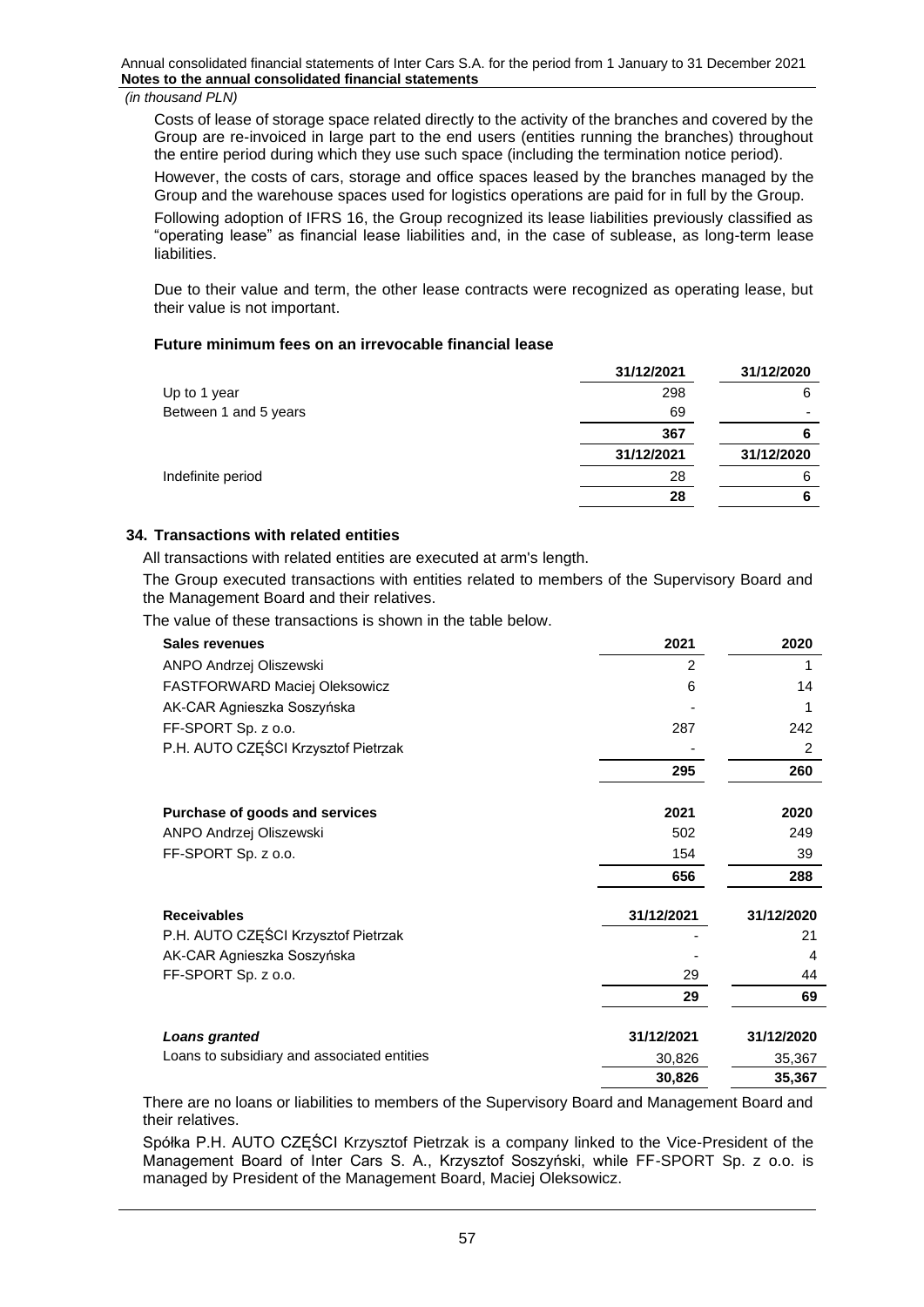#### *(in thousand PLN)*

Moreover, Mr Krzysztof Oleksowicz, holding the position of Advisor of the Management Board, who is affiliated with the President of the Board, Maciej Oleksowicz, – received in 2021 remuneration amounting to PLN 960 thousand,

Remuneration for acting as members of Supervisory Board and Management Board of the parent entity and affiliated companies were as follows:

| (in thousand PLN)                                            | $01/01/2021 -$<br>31/12/2021 | 01/01/2020-<br>31/12/2020 |
|--------------------------------------------------------------|------------------------------|---------------------------|
| Remuneration of the Members of the Supervisory Board and the |                              |                           |
| Management Board                                             |                              |                           |
| Remuneration of the members of the Supervisory Board         | 538                          | 535                       |
| Remuneration of the members of the Management Board          | 14.768                       | 10,568                    |
|                                                              | 15,306                       | 11.103                    |

Remuneration for acting as members of Management of the Board of the parent entity amounted to PLN 8,927 thousand, while remuneration of management from the management of the board of subsidiaries amounted to PLN 5,841 thousand.

## <span id="page-57-0"></span>**35. Financial risk management**

#### *Credit risk*

Credit risk is associated mainly with other receivables, cash and cash equivalents, as well as trade receivables. Cash and cash equivalents are deposited with reputable financial institutions.

Under the credit policy adopted by the Group, credit risk exposure is monitored on an on-going basis. All customers who require crediting in excess of a specified amount are assessed in terms of their creditworthiness. The Group does not require any of its customers to provide any assetbased security for financial assets.

The risk attributable to a significant portion of trade receivables is borne by the affiliate branch operators, with whom the Group settles accounts by sales margin sharing. The Group's credit risk is therefore additionally reduced.

As at the reporting date, there was no significant concentration of credit risks. The carrying amount of each financial asset, including derivative financial instruments, represents the maximum credit risk exposure:

|                                                          | 31/12/2021 | 31/12/2020  | 31/12/2020 |
|----------------------------------------------------------|------------|-------------|------------|
|                                                          |            | transformed |            |
| Loans granted                                            | 9.549      | 9.506       | 9,506      |
| Trade and other receivables (excluding loans<br>granted) | 1.971 702  | 1.466.134   | 1.212 175  |
| Cash and cash equivalents                                | 240.665    | 233,806     | 233,806    |
|                                                          | 2,221,916  | 1,709,446   | 1,455 487  |

#### *Interest rate risk*

The Group's exposure to interest rate risk is associated mainly with variable-rate liabilities and loans granted.

The Group has liabilities bearing interest at variable rates. As at 31 December 2021, the Group did not use liabilities of fixed interest rate.

As at reporting date the Group did not have any transactions securing the risk of change of interest rate.

As at the end of the reporting period, the structure of interest-bearing financial instruments was as follows:

| Variable rate financial instruments                                                               | 31/12/2021  | 31/12/2020    |
|---------------------------------------------------------------------------------------------------|-------------|---------------|
| Financial assets (loans granted)                                                                  | 9.549       | 9,506         |
| Cash assets in bank accounts                                                                      | 190,160     | 207,398       |
| Financial liabilities (liabilities under loans, borrowings<br>debt securities and finance leases) | (1,480,349) | (1,321,339)   |
|                                                                                                   | (1,280,640) | (1, 104, 435) |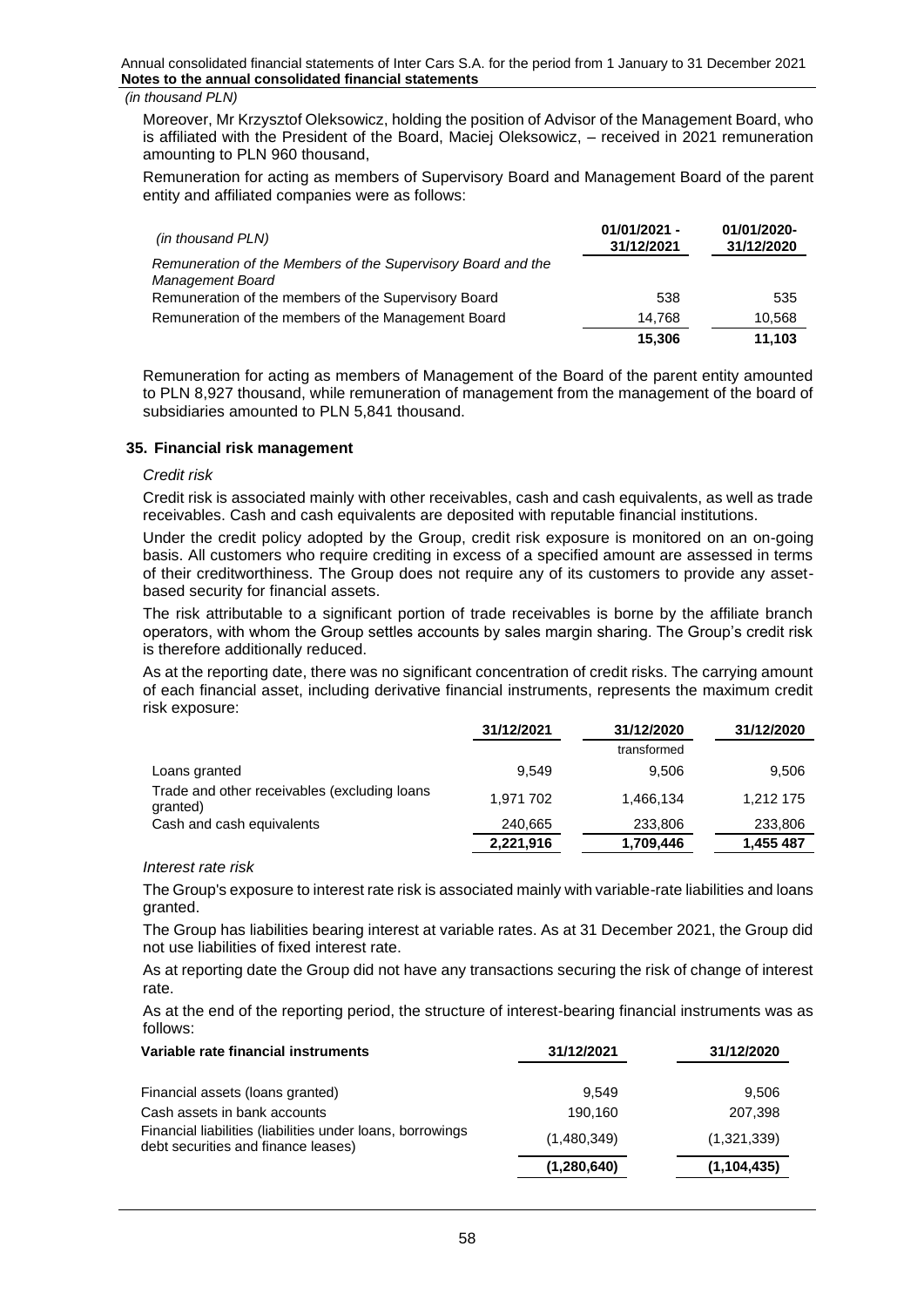Presented below is sensitivity analysis of the net profit or loss to possible interest rate changes, assuming that other factors remain unchanged. The following data shows the impact of basis points on the Company's annual net profit or loss.

| as at 31 December 2021 | basis points<br>increase/decre<br>ase | Impact on net<br>profit / loss         |
|------------------------|---------------------------------------|----------------------------------------|
|                        | $+100/ -100$<br>$+200/ -200$          | $(9,259)$ /9259<br>(18,519)/18519      |
| as at 31 December 2020 | basis points<br>increase/decre<br>ase | Impact on net<br>profit / loss         |
|                        | $+100/ -100$<br>$+200/ -200$          | $(8,946)$ / 8946<br>$(17,892)$ / 17892 |

# *Currency risk*

A significant portion of the Company's trade and services payables is denominated in foreign currencies, especially in EUR. Sales is performed mostly in PLN and also in UAH, EUR, CZK, LTL, LVL, HUF, HRK, BGN, RON, MDL and BAM. The Group did not enter any foreign currency future purchase or sales contracts between 1st January to 31 December 2021.

|                                        | <b>EUR</b> | USD                 | <b>RON</b> | Other      | <b>EUR</b> | <b>USD</b> | <b>RON</b>                  | Other     |
|----------------------------------------|------------|---------------------|------------|------------|------------|------------|-----------------------------|-----------|
|                                        |            | December 2021<br>31 |            |            |            |            | 31 December 2020 translated |           |
| Trade receivables                      | 697,169    | 1.145               | 139.453    | 145.960    | 380.314    | 1,689      | 123.180                     | 161,142   |
| Cash                                   | 64.519     | 167                 | 14.695     | 116.158    | 73.447     | 167        | 8,663                       | 105,984   |
| <b>Bank credits</b>                    | (179, 165) | ۰.                  | (46, 592)  | (9, 384)   | (146, 583) | ۰.         | (61, 474)                   | (7, 585)  |
| Trade payables                         | (350, 679) | (124, 301)          | (44, 203)  | (108, 420) | (325, 229) | (83, 653)  | (30, 407)                   | (91, 745) |
| <b>Gross balance</b><br>sheet exposure | 231,844    | (122,989)           | 63,353     | 144,314    | (18,051)   | (81, 797)  | 39,962                      | 167,796   |

*Currency risk*

|                              | <b>EUR</b> | USD                      | <b>RON</b>       | Other     |
|------------------------------|------------|--------------------------|------------------|-----------|
|                              |            |                          | 31 December 2020 |           |
| Trade receivables            | 177,756    | $\overline{\phantom{0}}$ | 123,180          | 161,141   |
|                              |            |                          |                  |           |
| Cash                         | 73.447     | 167                      | 8,663            | 105,984   |
|                              |            |                          |                  |           |
| <b>Bank credits</b>          | (146, 583) |                          | (61, 474)        | (7, 585)  |
|                              |            |                          |                  |           |
| Trade payables               | (122,670)  | (8.056)                  | (30, 407)        | (91, 745) |
| Gross balance sheet exposure | (18,050)   | (7,889)                  | 39,962           | 167,795   |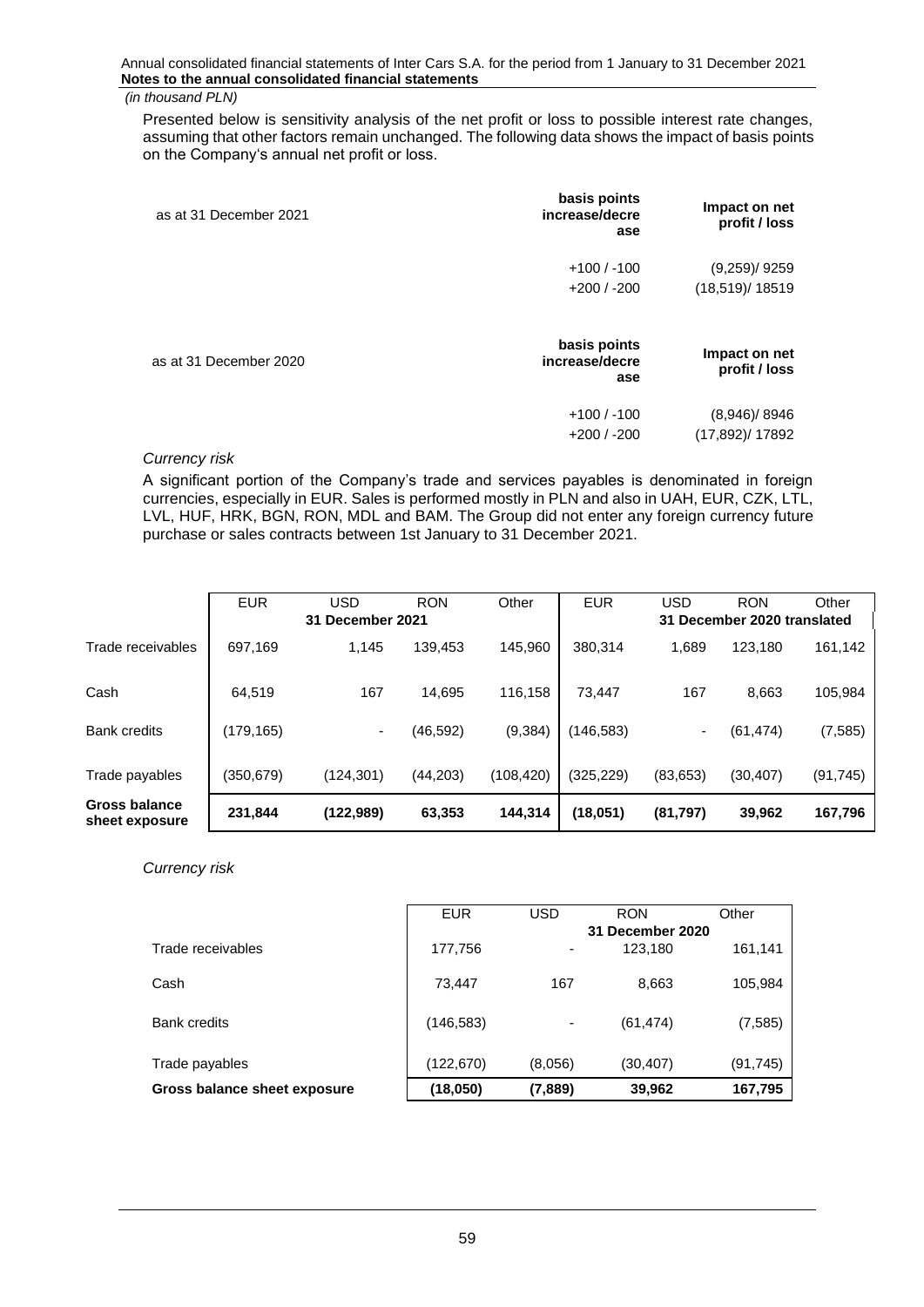# *(in thousand PLN)*

Presented below is sensitivity analysis of the net profit or loss to possible currency exchange rate changes, assuming that other factors remain unchanged (no direct impact on equity).

|              |                                                       | Impact on net profit / loss |                           |                           |  |
|--------------|-------------------------------------------------------|-----------------------------|---------------------------|---------------------------|--|
| currency     | Foreign<br>exchange<br>rate<br>increase/dec-<br>rease | as at 31<br>December 2021   | as at 31 December<br>2020 | as at 31 December<br>2020 |  |
|              |                                                       |                             | transformed               |                           |  |
| <b>EUR</b>   | $+5\%$ / -5%                                          | 9,389/(9,389)               | (732)/732                 | (732)/732                 |  |
|              | $+10\%$ / -10%                                        | 18,778/(18,778)             | (1,463)/1463              | (1,463)/1463              |  |
| <b>USD</b>   | $+5\%$ / -5%                                          | (4,981)/4,981               | (3,313)/3,313             | (319)/319                 |  |
|              | $+10\%$ / -10%                                        | (9,963)/9,963               | (6,626)/6,626             | (639)/639                 |  |
| <b>RON</b>   | $+5\%$ / -5%                                          | 2,566/(2,566)               | 1,618/(1,618)             | 1,618/ (1,618)            |  |
|              | $+10\%$ / -10%                                        | 5,131/(5,131)               | 3,236/ (3,236)            | $3,236/$ $(3,236)$        |  |
| <b>Other</b> | $+5\%$ / -5%                                          | 5,845/(5,845)               | 6,796/ (6,796)            | 6,796/ (6,796)            |  |
|              | $+10\%$ / -10%                                        | 11,689/(11,689)             | 13,591/ (13,591)          | 13,591/(13,591)           |  |

### *Liquidity risk*

In its operations the Company maintains a surplus of liquid assets and open credit lines. The following table shows the value of current assets and liabilities and liquidity ratios as at:

|                                                          | 31/12/2021 | 31/12/2020  | 31/12/2020 |
|----------------------------------------------------------|------------|-------------|------------|
|                                                          |            | transformed |            |
| <b>Current assets</b>                                    | 4,691,710  | 3,718 869   | 3,464,910  |
| Short-term liabilities                                   | 1,709,390  | 1,527,032   | 1,273,073  |
| Surplus of current assets over short-term<br>liabilities | 2.982.320  | 2.191837    | 2,191,837  |
| Current ratio                                            | 2.74       | 2.44        | 2.72       |
| Quick ratio                                              | 0.92       | 0.98        | 0.98       |
| Cash ratio                                               | 0.14       | 0.15        | 0.18       |

The current liquidity ratio is measured as a ratio of the current assets to the short-term liabilities at the end of a given period.

The liquidity ratio is calculated as a ratio of the current assets decreased by inventory to the shortterm liabilities as at the end of the period.

The immediate liquidity ratio is calculated as a ratio of the cash to the short-term liabilities at the end of a period.

Cash flow management in the Inter Cars S.A. Capital Group (the "Group") is critical for the functioning of the entire organization. The central point of this aspect of management is the cash flow planning model, covering the demand for capital, primarily including inventories as well as trade receivables and liabilities. By forecasting the demand for capital, the Group continually monitors the financial flows in individual countries and adjusts the financing sources accordingly, both at the Group and the local markets level. The Group finances its business activities by a consortium of 7 banks and 4 banks out of the consortium. Bank financing is kept within the following proportion: 60% short-term loans and 40% long-term loans. The Group diversifies its financing sources and has issued bonds that have been subscribed for by entities other than banks. The Group also finances its liabilities from its equity, which amounted to PLN 3,089 b as at 31 December 2021. The Group reinvests the funds obtained from its activities. The payment of dividends is kept at a stable level. To maintain liquidity, the Group keeps a stable amount of cash ranging from PLN 13 m and PLN 28 m available at its points of sale (branches).

The surplus of operating assets shown in the consolidated financial statements for 2021 (comprising mainly short-term inventories of an average rotation of 3 months, short-term receivables, and cash) over short-term liabilities is PLN 2,932 m, PLN 790 m higher than that for 2020. This shows the Group's financial liquidity is kept at the right level.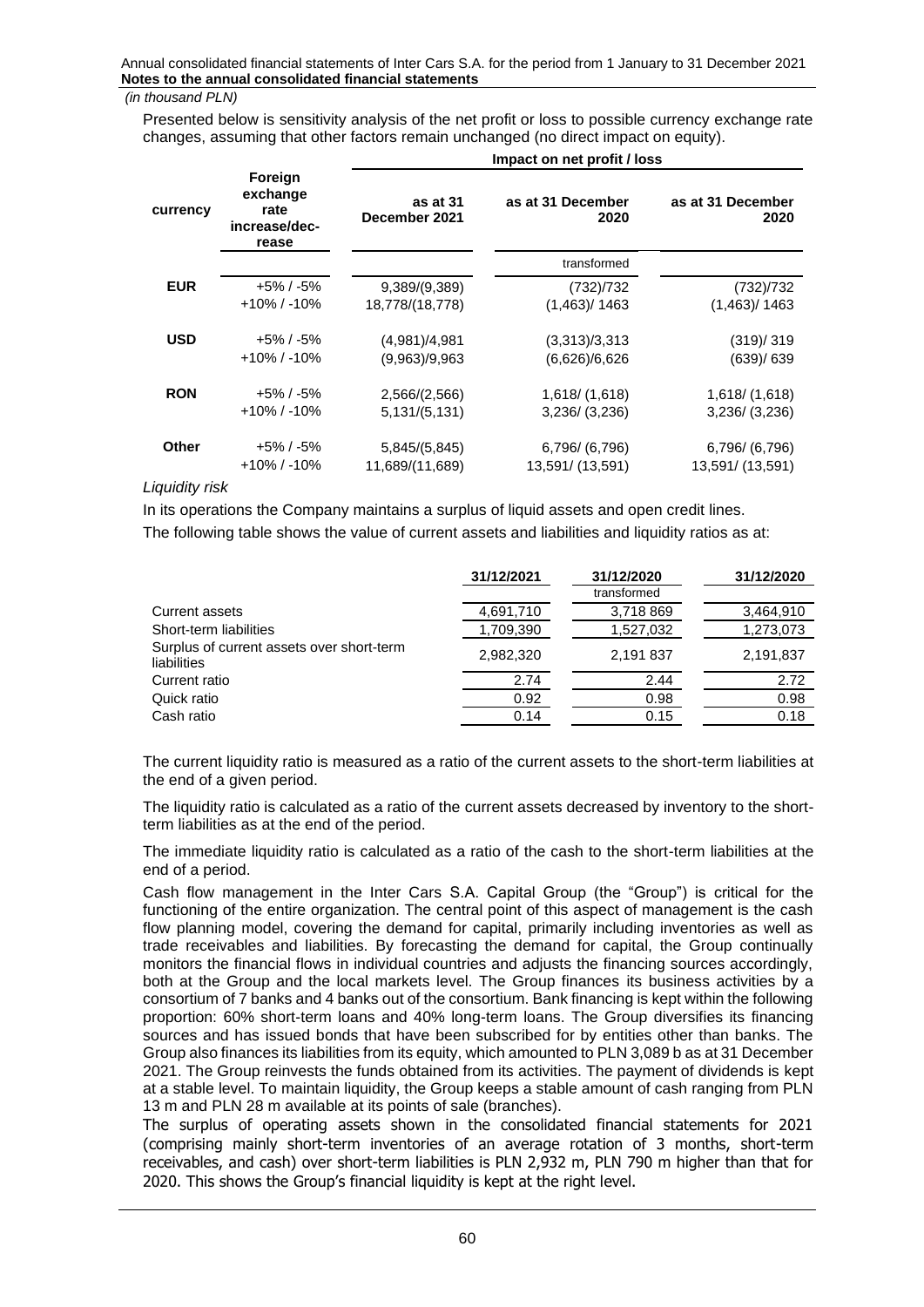Below chart presents liabilities of the Group as at 31 December, by maturity:

| 31/12/2021                                         | matured | up to $3$<br>months | from 3 to<br>12 months | from 1 to<br>5 years | more<br>than: 5<br>vears | Total     |
|----------------------------------------------------|---------|---------------------|------------------------|----------------------|--------------------------|-----------|
| interest-bearing loans and<br>borrowings and bonds |         | ۰                   | 650.488                | 573,872              | ۰                        | 1,224,360 |
| finance lease liabilities                          | ۰       | 12,830              | 39.709                 | 159.080              | 44.370                   | 255,989   |
| IFRS 16                                            | ۰       | 18.407              | 55.222                 | 215.673              | 17.291                   | 305,914   |
| trade and other payables                           | 411,913 | 709,326             | 3.679                  | (622)                | 6                        | 1,124,302 |
|                                                    | 411,913 | 740,563             | 748,418                | 948,003              | 61,667                   | 2,910 564 |

#### 31 December 2020 translated

|                                                    | 291,966 | 475,697             | 581,298                | 932.310              | 55,349                     | 2,336 620 |
|----------------------------------------------------|---------|---------------------|------------------------|----------------------|----------------------------|-----------|
| trade and other payables                           | 291,966 | 444.572             | 3.164                  | 11                   | 7                          | 739,720   |
| <b>IBM</b>                                         | ۰       | 2.108               | 6,325                  | 703                  |                            | 9,136     |
| IFRS 16                                            | ۰       | 17,071              | 51.212                 | 198.455              | 9.025                      | 275,763   |
| finance lease liabilities                          | ۰       | 11,946              | 35.839                 | 197.614              | 46.317                     | 291,716   |
| interest-bearing loans and<br>borrowings and bonds |         | ۰                   | 484.758                | 535,527              | ۰.                         | 1,020 285 |
|                                                    | matured | up to $3$<br>months | from 3 to<br>12 months | from 1 to<br>5 years | more<br>than: $5$<br>vears | Total     |

#### 31/12/2020

|                                                    | 38,007                   | 475.697             | 581,298                | 932.310              | 55,349                     | 2.082 661 |
|----------------------------------------------------|--------------------------|---------------------|------------------------|----------------------|----------------------------|-----------|
| trade and other payables                           | 38,007                   | 444.572             | 3,164                  | 11                   |                            | 485,761   |
| <b>IBM</b>                                         | $\overline{\phantom{a}}$ | 2,108               | 6,325                  | 703                  |                            | 9,136     |
| IFRS 16                                            | ۰                        | 17.071              | 51.212                 | 198.455              | 9.025                      | 275,763   |
| finance lease liabilities                          | ۰                        | 11,946              | 35.839                 | 197.614              | 46.317                     | 291,716   |
| interest-bearing loans and<br>borrowings and bonds | $\overline{\phantom{0}}$ |                     | 484.758                | 535,527              | -                          | 1,020 285 |
|                                                    | matured                  | up to $3$<br>months | from 3 to<br>12 months | from 1 to<br>5 years | more<br>than: $5$<br>vears | Total     |

#### *Capital management*

The main objective of the Group's capital management is to maintain a good credit rating and sound capital ratios to support the Group's operations and increase the shareholder value.

Depending on changes in the economic environment, the Group may adjust its capital structure by dividend pay-outs, capital repayments to shareholders, or issues of new shares.

In the reporting period, certain capital management restrictions were present in connection with the obtained credit facility agreement (see Note 18).

The Group analyses its equity and capital using the gearing ratio calculated as net debt to total equity plus net debt. The Group's net debt includes interest-bearing bank loans, bonds, and finance leases, as well as trade and other payables, less cash and cash equivalents. Equity includes equity attributable to owners of the Parent Entity.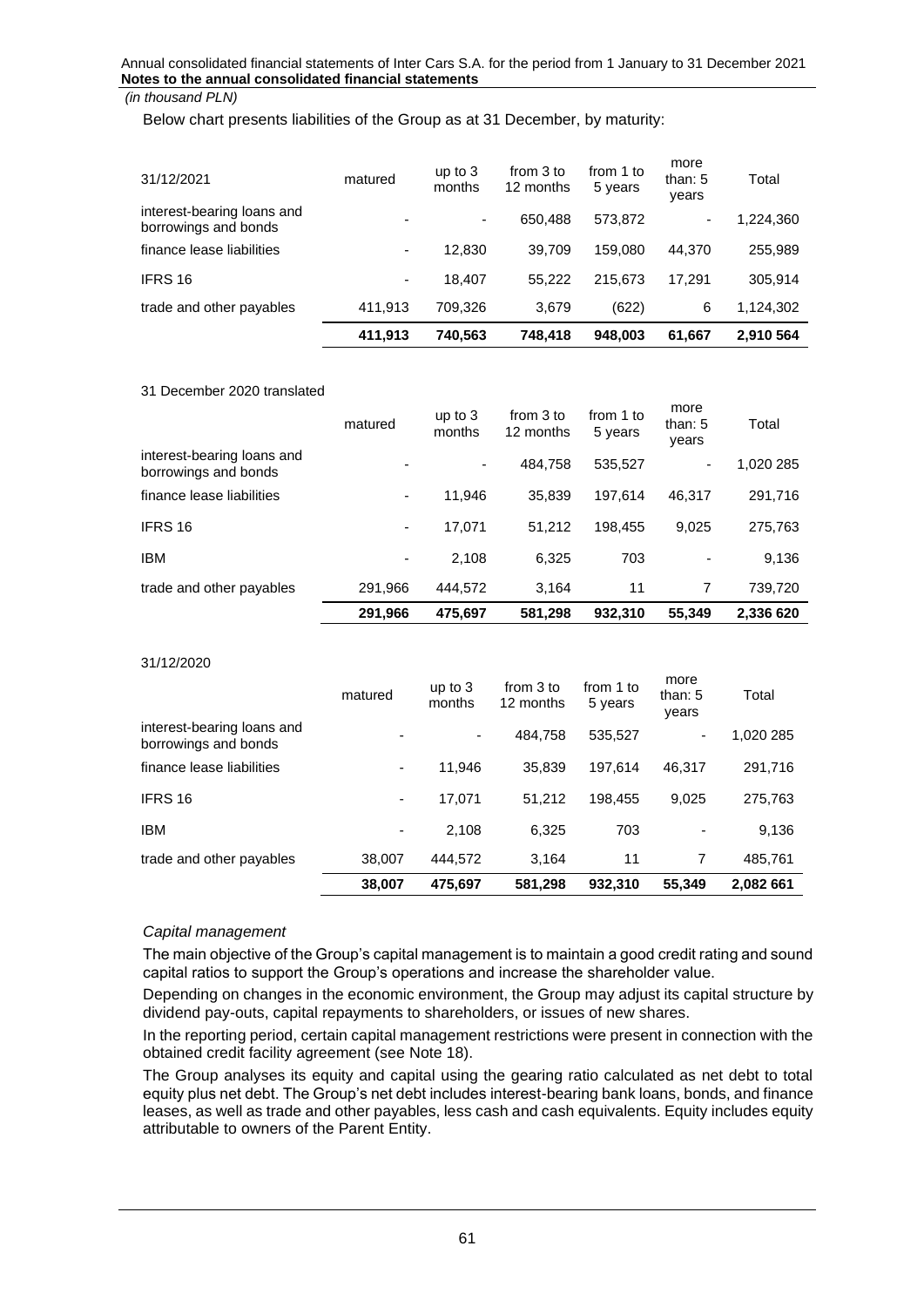*(in thousand PLN)*

|                                                  | 31/12/2021 | 31/12/2020  | 31/12/2020 |
|--------------------------------------------------|------------|-------------|------------|
|                                                  |            | transformed |            |
| Loan, borrowing and finance lease<br>liabilities | 1.342.844  | 1,321,339   | 1,321,339  |
| Trade and other liabilities                      | 716,642    | 739,720     | 485,761    |
| (less) cash and cash equivalents                 | (240,665)  | (233, 806)  | (233,806)  |
| Net debt                                         | 1,818,821  | 1,827 253   | 1,573,294  |
| Equity                                           | 3,089,684  | 2,395,496   | 2,395,496  |
| Net debt to equity                               | 0.59       | 0.76        | 0.66       |

#### *Fair value*

In the opinion of the Management Board, the carrying amount of assets and liabilities is similar to their fair value.

#### <span id="page-61-0"></span>**36. Events subsequent to the balance sheet date**

Until 24 February this year, sales in Ukraine were normal, then operations were suspended due to the start of war activities by Russia. Sales in Ukraine are now resuming gradually, with 30 branches out of 38 now operating, but sales are much lower than before 24 February 2022. Sales for March 2022 were roughly at 20% of sales the year before.

Our Ukrainian employees are showing incredible fortitude and determination, we support their efforts and our intention is to remain in Ukraine.

The Ukrainian company's sales in 2021 amounted to PLN 580 million, which represented 4.73 percent of last year's Group sales.

Due to the destruction of the central warehouse belonging to our subsidiary in Ukraine, we made an impairment charge of PLN 75 million on the value of goods and fixed assets at this location. The write-down will affect the result of the first quarter of 2022.

The total net asset value of our company in Ukraine is PLN 150 million, although it should be noted that the remaining assets not covered by the write-down are scattered in many locations, primarily where hostilities are not intense.

In Russia and Belarus we did not sell directly through subsidiaries.

In addition, at the beginning of March 2022, the real estate in Szczecin owned by IC Development & Finance Sp. z o.o. was sold for a gross amount of PLN 6,994.8 thousand.

#### <span id="page-61-1"></span>**37. Material evaluations and estimates**

The preparation of the financial statements in conformity with the EU IFRS requires the Parent Entity's Management Board to make judgments and estimates which affect the application of the accounting policies and reported amounts of assets and liabilities, income and expenses. Real values may differ from their estimates. The judgements and estimates are reviewed on an ongoing basis. Revisions to the estimates are recognised as profit or loss of the period in which the estimate is revised. Information on particularly significant areas subject to judgements and estimates which affect the financial statements is disclosed in the following notes:

- Note 12 Deferred tax (the Management Board analyses whether or not there is a possibility of using tax losses in subsidiary companies and assesses uncertainty of forecast changes in tax laws in force),
- Note 13 Impairment losses on stock (the Management Board analyses whether or not there is a possibility of impairment of stock. In the event of identification of impairment, net obtainable values are to be evaluated),
- Note 14 Impairment loss on receivables (as at the balance sheet date, the Group evaluates whether or not there is evidence of impairment of a receivable or a group of receivables. If the recoverable value of an asset is lower than its carrying value, the Group creates an impairment loss to the level of the current value of planned cash flows),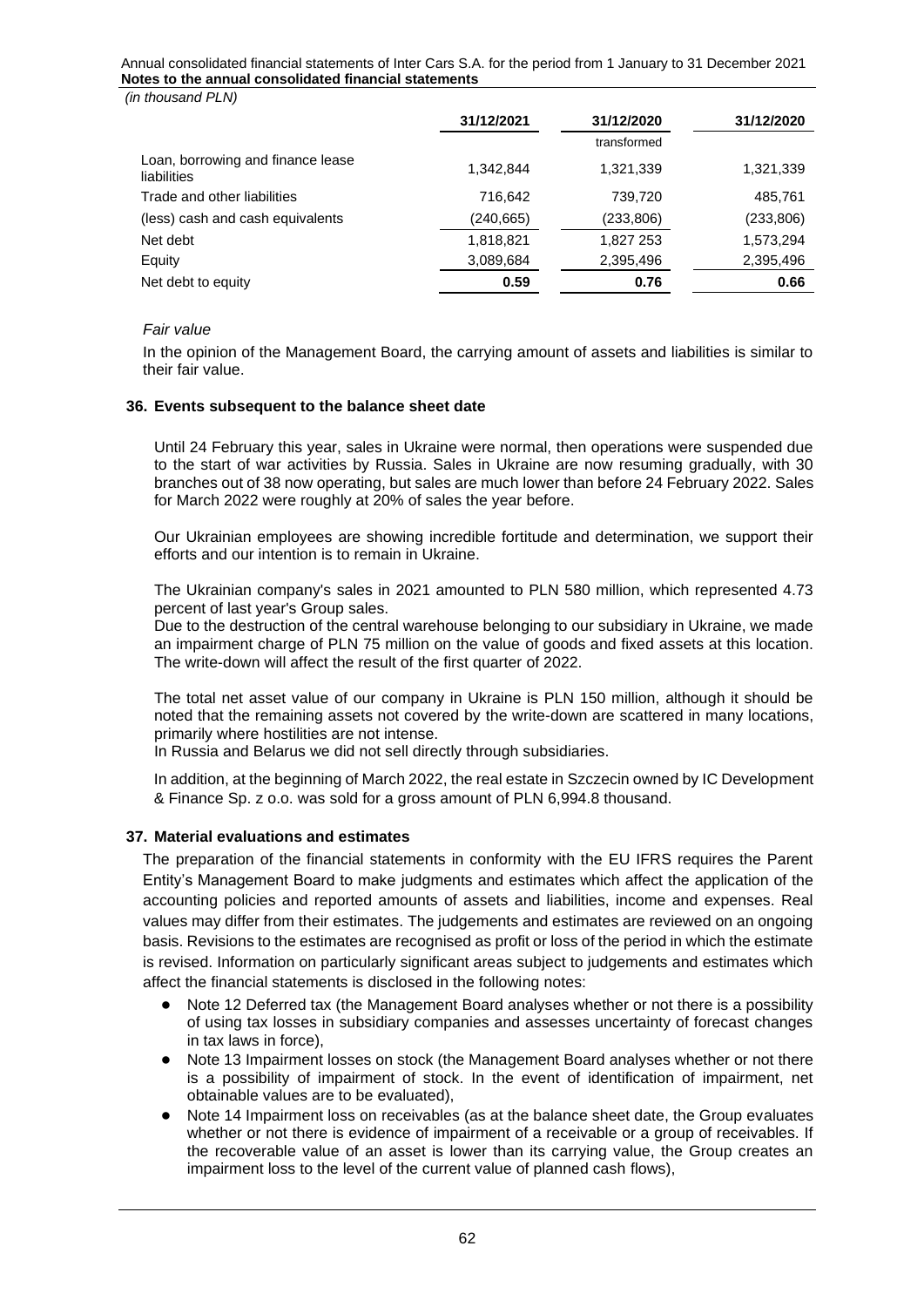*(in thousand PLN)*

Note 6/7/8 Impairment loss on property, plant and equipment, estimates as to the useful economic life of property, plant and equipment and intangible assets (the amount of rates and impairment losses is determined based on the anticipated useful economic life of a property, plant and equipment or intangible assets item; the useful economic life periods are verified at least once during each financial year. The Management Board of the Parent Company also evaluates whether or not there is the possibility of impairment losses on assets. If an impairment loss is identified, the recoverable value of assets must be determined).

One of important estimates of the Management Board of the Group are the estimates on trade bonuses from suppliers on purchase of trade goods. Bonuses for the Group, on realization of purchase plans, are included in expected values and included in the results proportionally to rotation of sold merchandise.

# <span id="page-62-0"></span>**38. Continued and discontinued operations**

The consolidated financial statement were prepared under the assumption that the Company will continue as a going concern in the foreseeable future.

During the reporting period the Group did not discontinue any of its activities. It does not anticipate to discontinue them in the following period.

The most significant event that may affect the Group's financial results in future periods is the conduct of hostilities by the Russian Federation against Ukraine.

Due to the temporary suspension of sales in the Ukrainian company, the Group is unable to estimate at this time the lost profits in 2022. The Group believes that at present there are no indications that the Group's ability to continue business activity is impaired. However, the development of the situation is very dynamic and unpredictable. In connection with the above, the Group's Management Board analyses on an ongoing basis the situation related to the escalation of the armed conflict in Ukraine and does not rule out that possible new conditions and changes may significantly affect the Group's operations and financial results.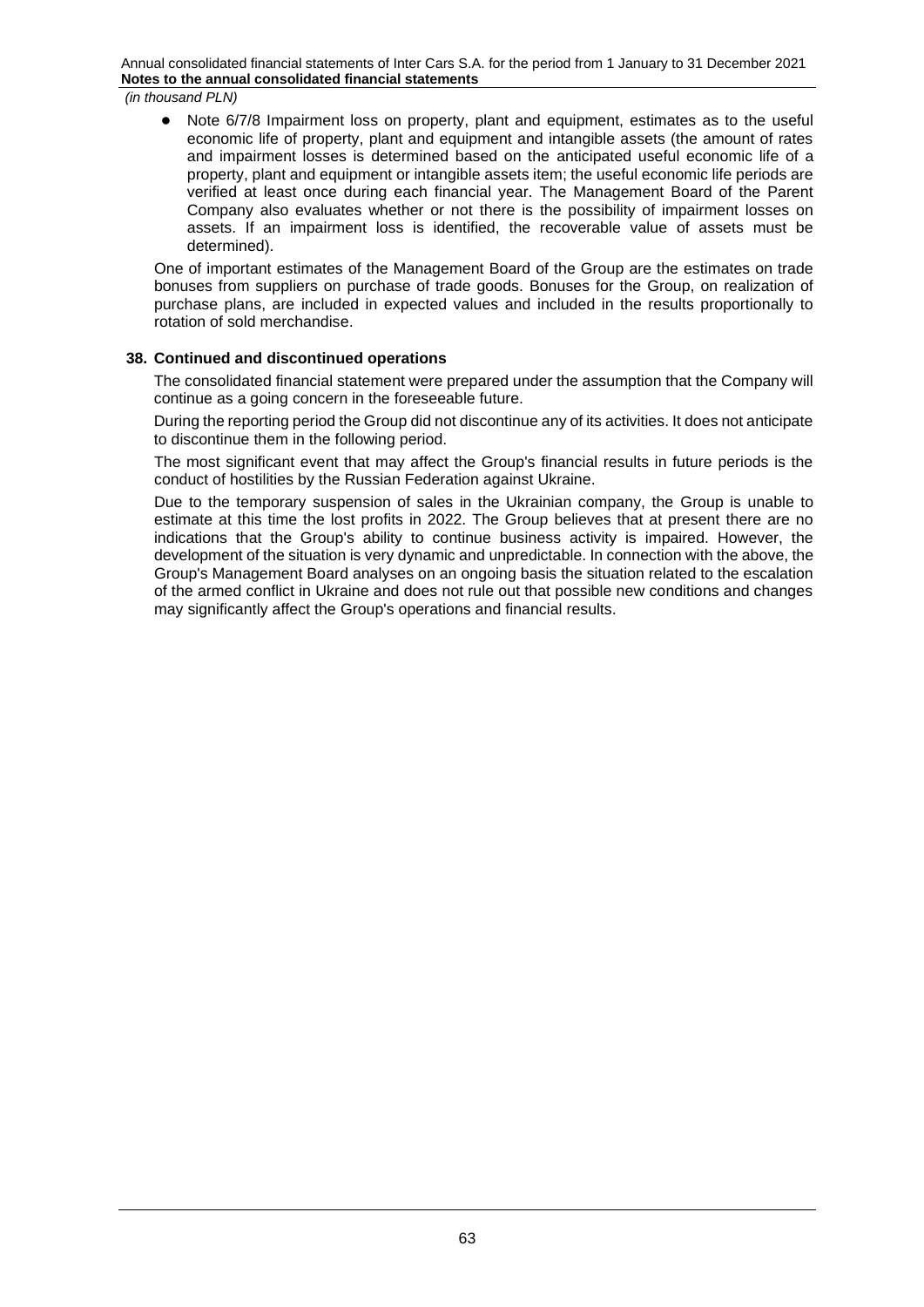# **INFORMATION OF THE INTER CARS S.A. MANAGEMENT BOARD**

# *REGARDING SELECTION OF AN AUDIT FIRM TO AUDIT THE ANNUAL FINANCIAL STATEMENTS*

The Management Board of Inter Cars S.A., hereinafter referred to as "the Company," having its registered seat in Warsaw, acting in conformity with § 71.1.7 of the Minister of Finance Regulation of 29 March 2018 on current and periodical information provided by securities issuers and the conditions of regarding as equivalent of the information required by the non-member state, and based on the statement of the Company's Supervisory Board to this effect, informs that the selection of an audit firm to audit the annual consolidated financial statements of the Inter Cars S.A. Capital Group for the year ended on 31 December 2021 was made in conformity with the applicable regulations, including those related to the selection of an audit firm.

Furthermore, the Management Board of the Company informs that:

- the audit firm and the members of the audit team met the requirement of preparing an impartial and independent report on auditing the annual financial statements in conformity with the applicable law, professional standards and ethics:
- the applicable regulations related to the rotation of the audit firm, the key chartered auditor and the statutory grace periods are observed;
- The Company applies a policy governing the selection of an audit firm and a policy governing the provision by an audit firm, an entity related to an audit firm or by its member of additional services other than an audit, including services which an audit firm is conditionally permitted to provide.

These annual consolidated financial statements were approved by the Management Board of Inter Cars S.A for publication on 27 April 2022.